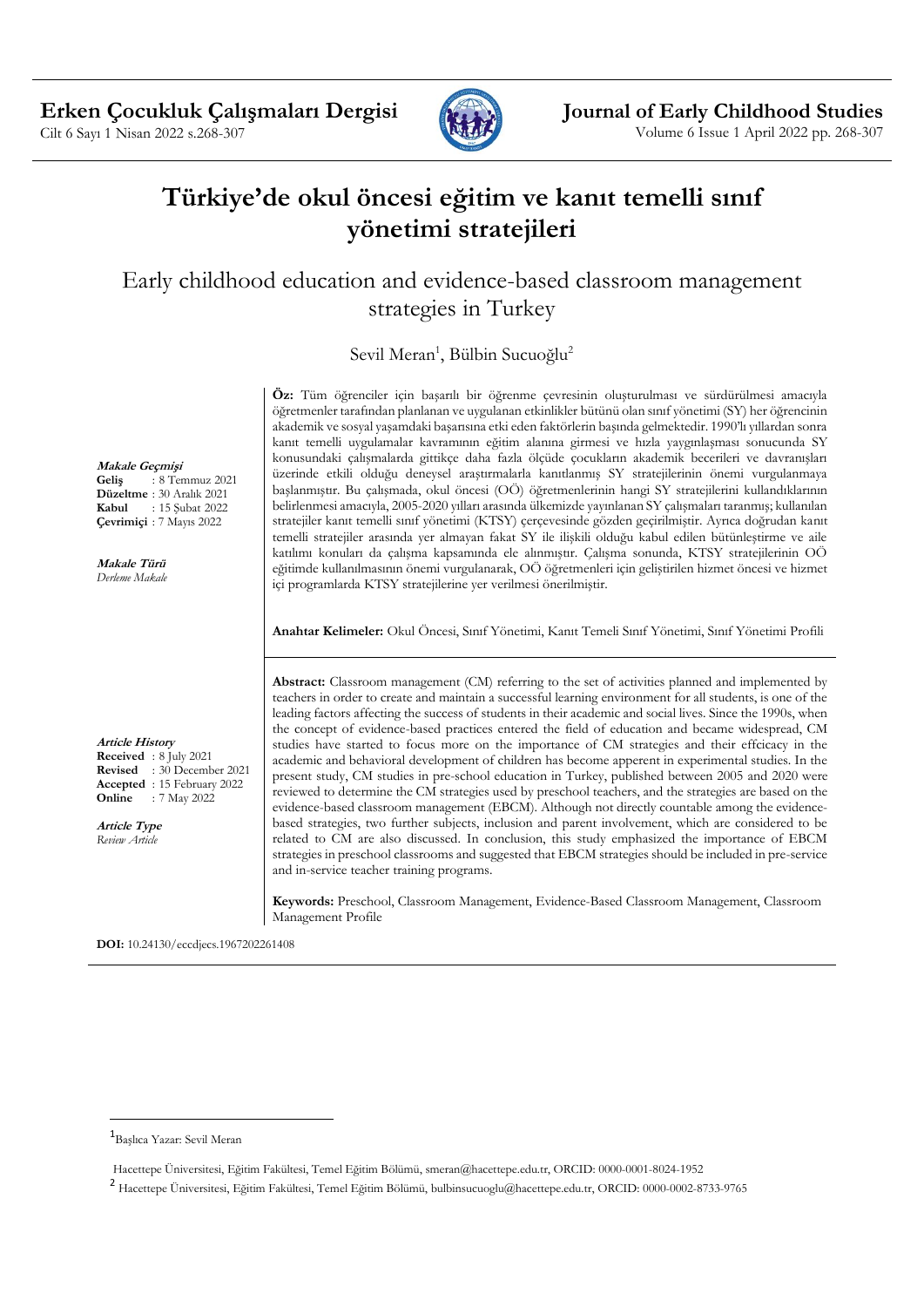#### **SUMMARY**

#### **Introduction**

Classroom management (CM) requires creation and maintenance of the most favorable learning environment within the school and education system, with the aim being to equip students with the desired learning outcomes through the intended program (Brophy, 2006). CM refers to the skills, practices, and strategies applied by teachers to teach effectively and to support all students in learning and acquiring prosocial skills (Stevenson, VanLone, & Barber 2020). After the 1990s, when the concept of evidence-based practices started to enter the field of education and became widespread, the teaching methods and classroom management strategies used in the field of education began to be evaluated in accordance with evidencebased criteria. Evidence-based classroom management (EBCM) strategies the effectiveness of which have been proven by at least three experimental studies published in peer-reviewed journals (Simonsen, Fairbanks, Bresch, Myers, & Sugai, 2008), include the following strategies: arranging the learning environment, determining the classroom rules, using various teaching methods to ensure the participation of all children, reinforcing positive behaviors and using the most appropriate methods for negative behaviors (Simonsen et al., 2008). The literature shows that teachers who use evidence-based strategies with fidelity manage their classrooms better, and accordingly, students' academic achievements increase and problem behaviors are prevented (Simonsen et al., 2008; Simonsen et al., 2015).

This study investigates the CM strategies of preschool teachers (PT) in Turkey in terms of EBCM. It is believed that this study may reveal the CM profiles of preschool classrooms and emphasize the importance of EBCM strategies in preschools. It may also serve as a guide for researchers and educators not only in the future development of preschool teacher education programs but also in improving the effectiveness of the CM practices of PTs.

#### **Method**

In this research, CM studies in pre-school education in Turkey, published between 2005 and 2020, were reviewed to determine the types of classroom management strategies used by preschool teachers in their classrooms, in terms of evidence-based CM. To this end, each strategy was first defined, and the research findings on the effects of the strategy on child behavior were summarized. Then, whether and how the strategy is applied in preschool classrooms was ascertained from Turkish CM literature. In addition, although not directly countable among the evidence-based strategies, two other subjects namely classroom management and inclusion, and classroom management and parent involvement, which are considered to be related to classroom management, are also discussed within the scope of the study.

#### **Preschool Classroom Management in Turkey**

It has been observed that in Turkey, studies on classroom management in preschool began in the early 2000s and their numbers increased rapidly over time. Especially in recent years, the increase in thesis and articles on problem behaviors in preschool classrooms and dealing with these behaviors has started to attract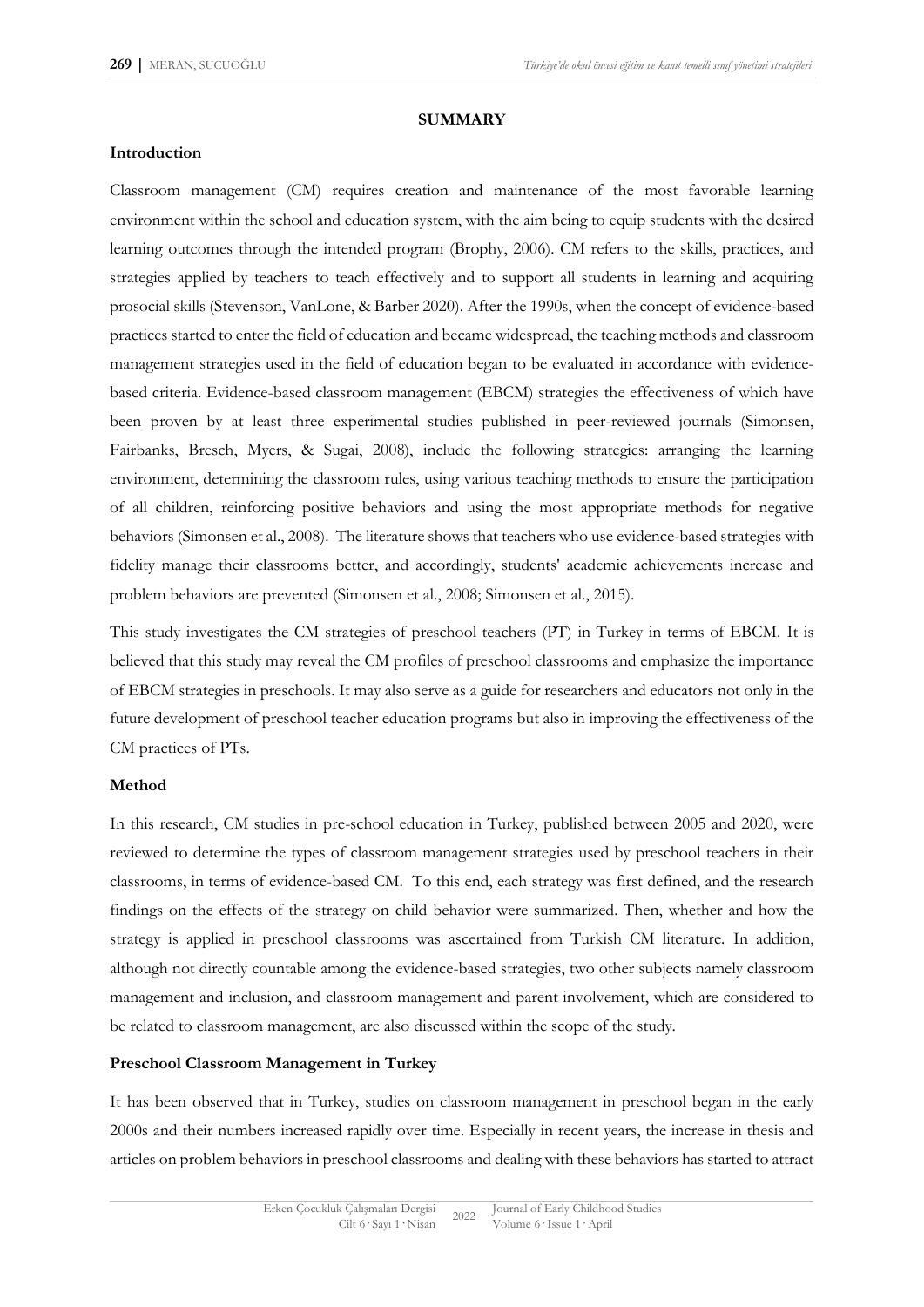attention. According to study findings, the Turkish preschool teachers (PT) generally try to control problem behaviors through reactive strategies (Ata & Karayol, 2019; Akgün, Yarar & Dinçer, 2011; Bulut & İflazoğlu, 2007; Öztürk & Gangal, 2016), and mostly through negative verbal warnings (Uysal, Akbaba Altun, & Akgün, 2010), and generally make use of negative rather than positive expressions in preschool classrooms (Akgün et al., 2011). Most of the preschool teachers believe that the rules and procedures are very important in the prevention of problem behaviors (Denizel Güven & Cevher, 2005; Erdiller & McMullen, 2003); however, in-class observations have revealed that the teachers fail to establish, teach, monitor and reinforce the rules and procedures in most of the classrooms (Durmaz, 2017; Şahin Sak & Sak, 2016). In cases where discipline cannot be maintained in the classroom, teachers spend a large proportion of their time on maintaining discipline, resulting in a decrease in the time allocated to teaching activities (Özen Altınkaynak et al., 2018). In a study, Yumuş and Bayhan (2017), found that nearly half of the preschool teachers (46%) of 238 participants had limited knowledge of problem behaviors. Further, teachers generally consider family characteristics and developmental problems in children to be the source of problem behaviors in their classrooms (Akar, Tantekin Erden, Tor, & Şahin, 2010; Akman, Baydemir, Akyol, Çelik Arslan, & Kent Kükürtcü, 2011).

#### **Conclusion and Discussion**

Despite the wealth of EBCM strategies, that are frequently emphasized in the literature (Simonsen et al., 2008, 2015; Wilkinson et al., 2021), Turkish preschool teachers tend not to use such strategies in practice; finding reactive strategies to be more beneficial and useful (Sucuoğlu et al., 2017). This may be attributed to the possibility that preschool teachers have only limited knowledge of, and skills in evidence-based and proactive strategies, the causes of problem behaviors, and certain behavior-specific methods. There is thus a need to expand the knowledge and skills of PT in the field of effective classroom management, with particular focus on evidence-based practices (Guzeldere Aydın, Ocak Karabay, & Arıcı, 2018). Teachers working in inclusive classrooms must be particularly attentive, since most of them claim that children with disabilities disturb the learning environment, and that they cannot cope with their problem behaviors (Sucuoğlu et al., 2015). Individualizing teaching for children with different abilities and preventing and coping with problem behaviors are among the most challenging issues for preschool teachers, resulting in difficulties managing heterogeneous classrooms (Sucuoğlu et al., 2013; Akalın et al., 2014).

In Turkey, most preschool CM studies have focused on the opinions, thoughts, and attitudes of teachers and teacher candidates, and so it would seem that there is a need for observational studies that show objectively what happens in the classroom. There is also a lack of systematic studies investigating the use of such EBCM strategies as providing students with opportunities to respond, pre-correction, prompting, and specific praise by the teachers.

There is also a lack of systematic studies investigating the use of such EBCM strategies as providing students with opportunities to respond, pre-correction, prompting and specific praise by teachers.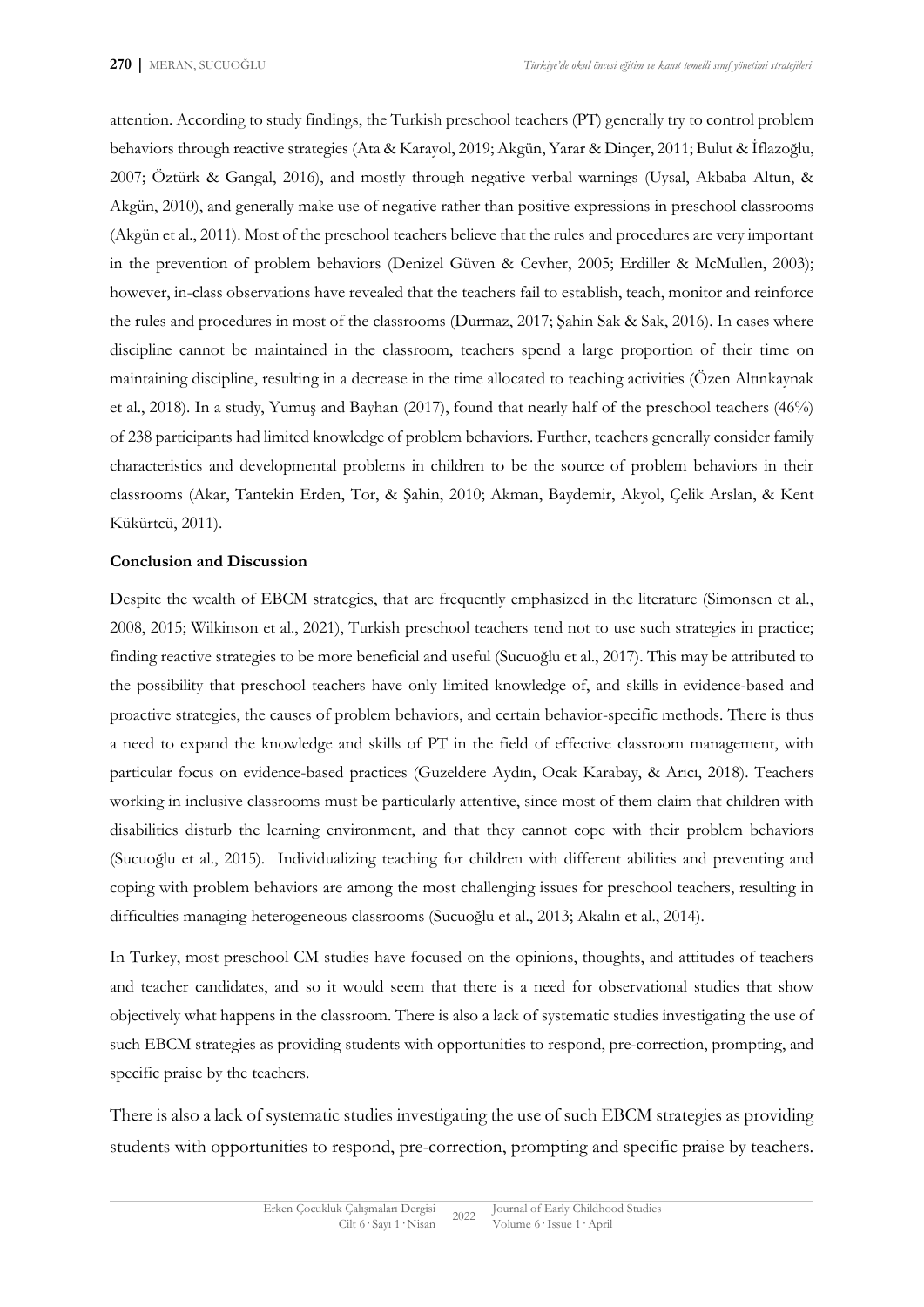Studies have shown that although the teachers may use certain strategies in their classrooms, such as setting the rules and procedures, using reinforcement, and planning transitions, they are not clearly implemented, and the applied strategies are not always compatible with the developmental characteristics of the children. We suggest, therefore, that raising PTs with a scientific perspective on classroom management in which the focus is on evidence-based practices, should be one of the priorities of the teacher training institutions. Furthermore, regarding the professional development of PTs, there is an apparent need to reorganize the content of in-service courses to include and promote the use of EBCM strategies, and to show how these strategies can be implemented in the classrooms. Studies that meet the evidence-based research criteria, and that make use of robust methods and measurement tools, and observational measures, for the examination of the CM strategies of PTs will also be beneficial.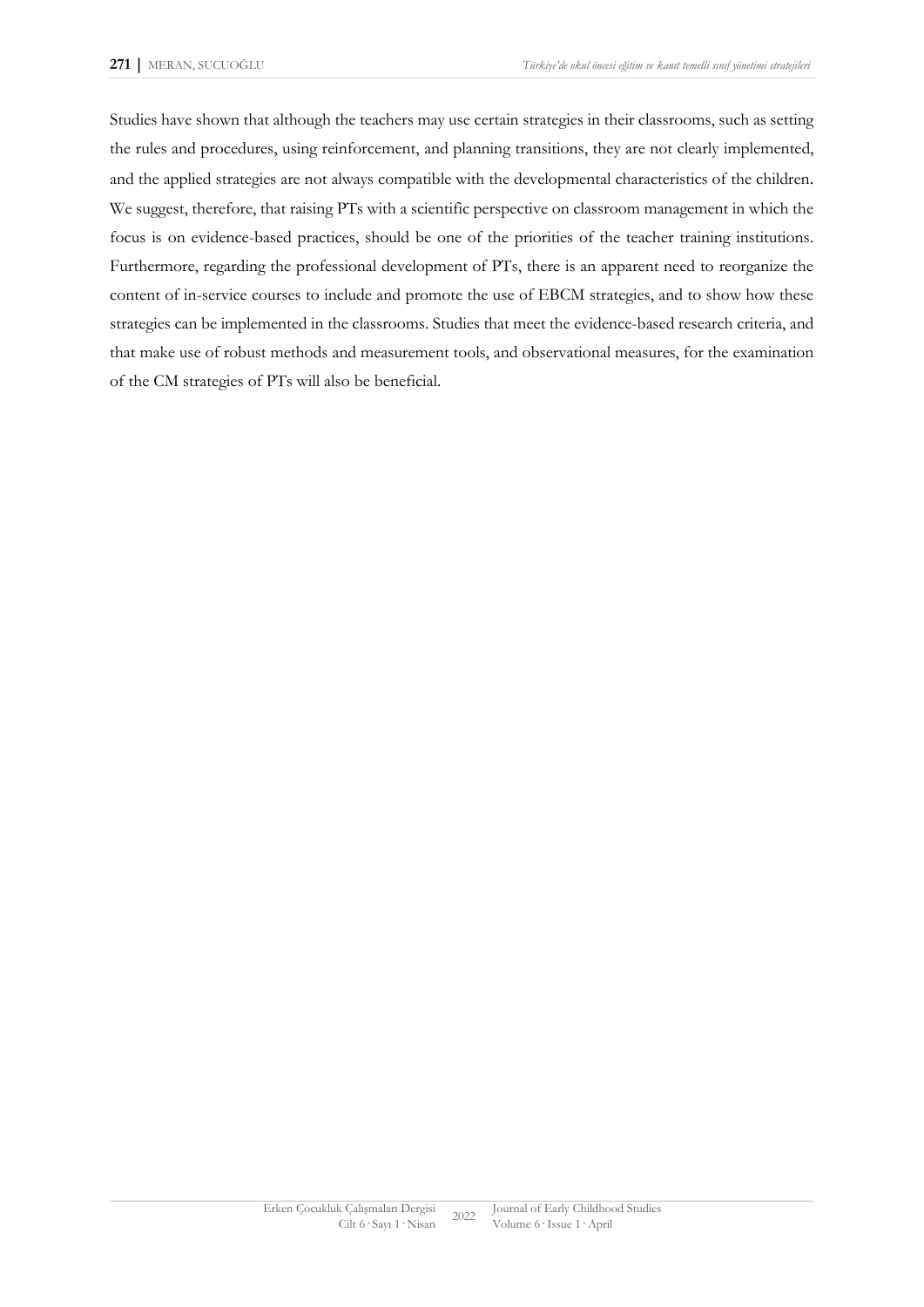# **GİRİŞ**

Sınıf yönetimi (SY) öğrencilerin istenen öğrenme çıktılarıyla donatılmasını hedefleyen okul ve eğitim sistemi içerisinde, amaçlanan program göz önüne alındığında en elverişli öğrenme ortamını oluşturmak ve sürdürmek için bir araçtır (Brophy, 2006). Tüm öğrenciler için etkili bir öğrenme çevresinin oluşturulması ve sürdürülmesi için öğretmenler tarafından planlanan ve uygulanan etkinlikler bütünü olarak kabul edilen sınıf yönetimi (Brophy, 2006; Evertson ve Weistein, 2006); öğretmenlerin, öğrencilerin öğrenmeleri ve prososyal becerileri kazanabilmeleri için kullandıkları beceri, uygulama ve stratejilerden oluşmaktadır (Stevenson, VanLone ve Barber, 2020).

Kounin (1970) SY'ni ilk kez sistematik olarak araştırmış; öğrencilerin sınıf içindeki davranışları üzerinde etkili olan öğretmen davranışlarını belirlemiş, olası problemleri ortaya çıkmadan önlemenin ve öğrencilerin olumlu davranışlarını ve aktif katılımını artırmanın, etkili sınıf yönetiminin önemli bir boyutunu oluşturduğunu açıklamıştır. Diğer taraftan 1990 lı yıllarda sağlık alanında klinik araştırma sonuçlarının değerlendirilmesine yönelik standartların belirlenmesine ilişkin çalışmalar *kanıt temelli uygulamalar* kavramını gündeme getirmiş; eğitim alanında kullanılan öğretim yöntemleri ve SY stratejileri, kanıt temelli olma ölçütleri temel alınarak değerlendirilmeye başlanmıştır. Bu bağlamda SY konusunda yapılan çalışmalar gittikçe daha fazla şekilde, kanıt temelli stratejilere odaklanmış, çocukların akademik becerileri ve davranışları üzerinde etkili olduğu bilimsel araştırmalarla kanıtlanmış SY stratejilerinin önemi vurgulanmaya başlamıştır. Kanıt temelli sınıf yönetimi (KTSY) stratejileri, deneysel araştırma yöntemleri kullanılarak etkileri değerlendirilen, etkili olduğu hakemli dergilerde yayınlanan en az üç deneysel çalışma ile kanıtlanan stratejileri kapsamaktadır (Simonsen, Fairbanks, Bresch, Myers ve Sugai, 2008). Bu stratejiler: öğrenme ortamının düzenlenmesi, sınıf kurallarının belirlenmesi, tüm çocukların katılımını sağlamak için çeşitli öğretim yöntemlerinin kullanılması, olumlu davranışların pekiştirilmesi ve olumsuz davranışlar için en uygun yöntemlerin kullanılması gibi stratejileri içermektedir (Simonsen vd., 2008).

Öğretmenlerin sınıflarını nasıl düzenledikleri ve öğrenci davranışlarını nasıl yönettikleri öğrencilerin başarı ve davranışlarındaki olumlu çıktılarla ilişkilidir (Oliver ve Reschly, 2007; Stronge, Ward ve Gant 2011) ve öğrencilerin sosyal va akademik davranışlarındaki başarı öğretmenlerin KTSY stratejilerini kullanmaları ile gerçekleşmektedir (Simonsen vd., 2008). Alanyazında KTSY stratejilerini uygulama güvenirliği ile kullanan öğretmenlerin sınıflarını daha iyi yönettikleri, buna bağlı olarak öğrencilerin akademik başarılarının arttığı, problem davranışlarının ise önlenebildiği açıklanmaktadır (Simonsen vd., 2008; Simonsen vd., 2015). Örneğin, öğrenme fırsatları sunmak ve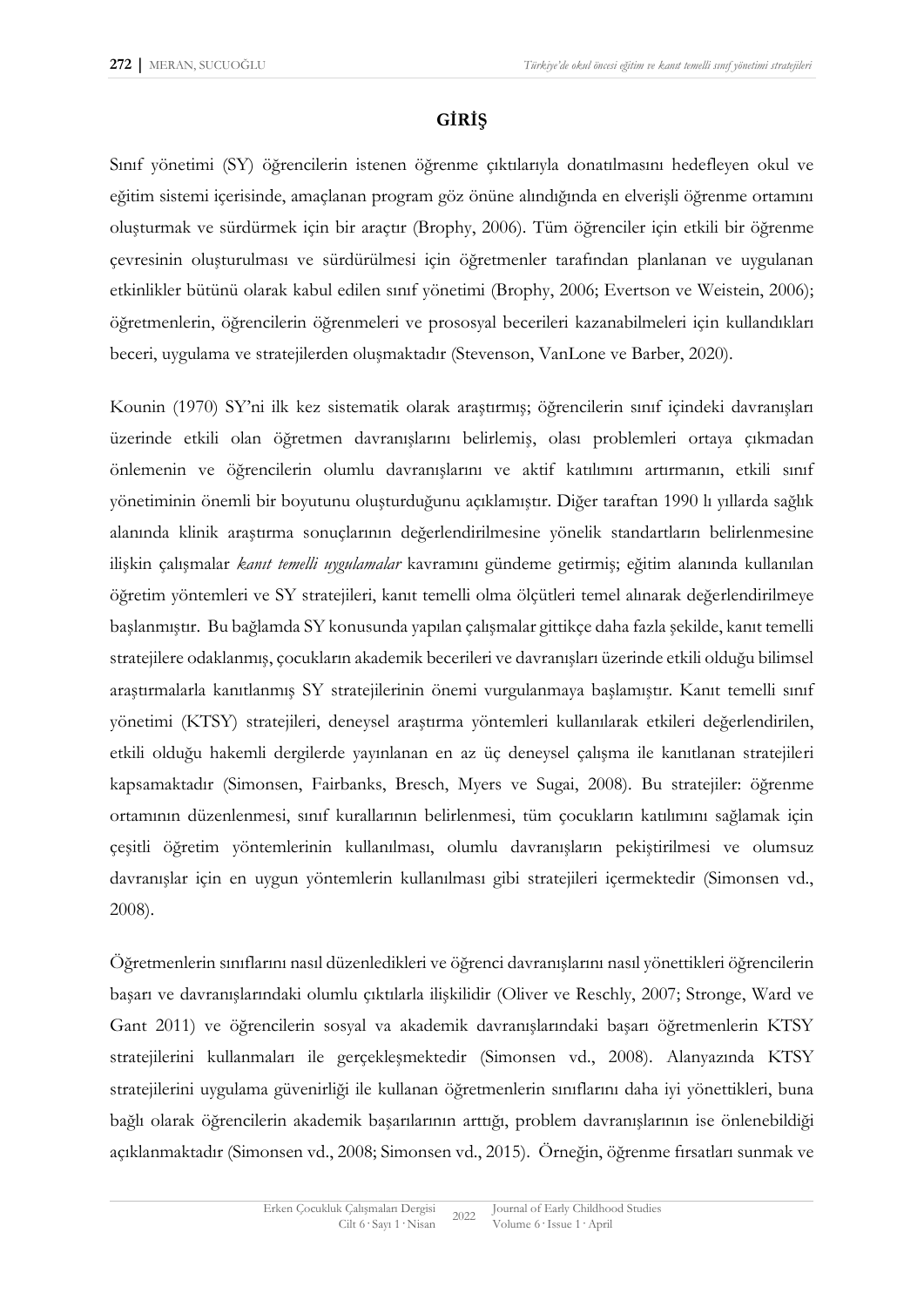öğrencilerin etkinliklere aktif katılımlarını sağlamak onların sosyal ve akademik davranışlarında olumlu çıktılara yol açarken görev davranışlarını artırmaktadır (Lewis, Hudson, Richter ve Johnson, 2004; Randolph, 2007; Roderick ve Engle, 2001; Willingham, Pollack ve Lewis, 2002). Diğer taraftan çocukların ve öğretilen becerinin özelliğine uygun ipuçları sunmak onların hem okuma becerilerini olumlu yönde etkilemekte (Rivera, Koorland ve Fueyo, 2002) hem de daha karmaşık etkinliklere katılımlarını kolaylaştırmaktadır (Spriggs, Gast ve Ayers, 2007). Ön düzetme stratejisinin kullanılması öğrenme ortamını bozan ve diğerlerinin öğrenmelerini olumsuz etkileyen problem davranışları önlemekte (İşcen-Karasu, 2017; Lewis, Colvin ve Sugai, 2000); öğrencilerin öğrenmeleri ve davranışlarına ilişkin geri bildirim sunmak ise sınıftaki her öğrencinin olumlu davranışlarını artırmaktadır (Brantley ve Webster, 1993). Ayrıca, öğrencilerin olumlu davranışlarını övmek ve ödüllendirmek akademik başarıyı ve akran kabulünü artırırken problem davranışların da azalmasına yol açmaktadır (Nevin, Johnson ve Johnson, 1982; Reinke, Lewis-Palmer ve Merrel, 2008; Sutherland vd., 2003). Bu çalışmaların sonuçları göz önüne alınarak, öğretmen eğitimi ve öğretmenler için geliştirilen profesyonel gelişim programlarının kalitesini artırmanın ilk aşamasının, bu programlarda KTSY stratejilerinin önemi ve KTSY uygulamalarına yer verilmesi olduğu (Stevenson, VanLone ve Barber, 2020) vurgulanmaktadır.

Türkiye'de okul öncesi (OÖ) öğretmenlerinin sınıf yönetimlerine genel olarak bakıldığında, öğretmenlerin disiplin kavramını SY'nin ayrılmaz bir parçası olarak gördüğü, disiplinin sınıfta denge ve düzenin sağlanması ve sınıf içi etkinliklerde başarıya ulaşmanın anahtarı olarak kabul edildiği ve ödül ve ceza sisteminden ayrı değerlendirildiği görülmektedir (Özen Altınkaynak, Uysal Bayrak, Taşkın ve Akman, 2018). Bazı çalışmalarda disiplin; sıra olma, sessizliği sağlama gibi sınıfta düzenin kurulması olarak tanımlanarak, SY ve problem davranışlarla başa çıkma konusundan ayrı olarak ele alınmıştır (Ata ve Karayol, 2019; Öztürk ve Gangal, 2016). Araştırmacılara göre sınıfta disiplin sağlanamadığı durumlarda, öğretmenler zamanın büyük bir bölümünü disiplini sağlamaya harcamaktadırlar (Özen Altınkaynak vd., 2018). Diğer taraftan SY ile ilgili araştırmaların büyük bir çoğunluğu, disiplini sağlama ve özellikle öğrencilerin problem davranışlarının türleri, nedenleri ve bu davranışlarla baş etmeye odaklanmaktadır. OÖ öğretmenlerinin, sınıflarındaki şu anki ve gelecekteki problem davranışlarla başa çıkma konusunda yüksek özgüvene sahip oldukları bilinmektedir (Gezgin, 2009; Sucuoğlu, Bayraklı, İşcen Karasu ve Demir, 2017). Ancak, Yumuş ve Bayhan (2017) araştırmalarına katılan, Milli Eğitim Bakanlığına bağlı özel ve devlet okullarında görev yapan 238 okul öncesi öğretmeninin yaklaşık yarısının (%46) problem davranışlar hakkında sınırlı bilgiye sahip olduklarını göstermiştir. OÖ öğretmenleri problem davranışlar için genellikle tepkisel yöntemler kullanmakta (Akgün, Yarar ve Dinçer, 2011; Ata ve Karayol, 2019; Bulut ve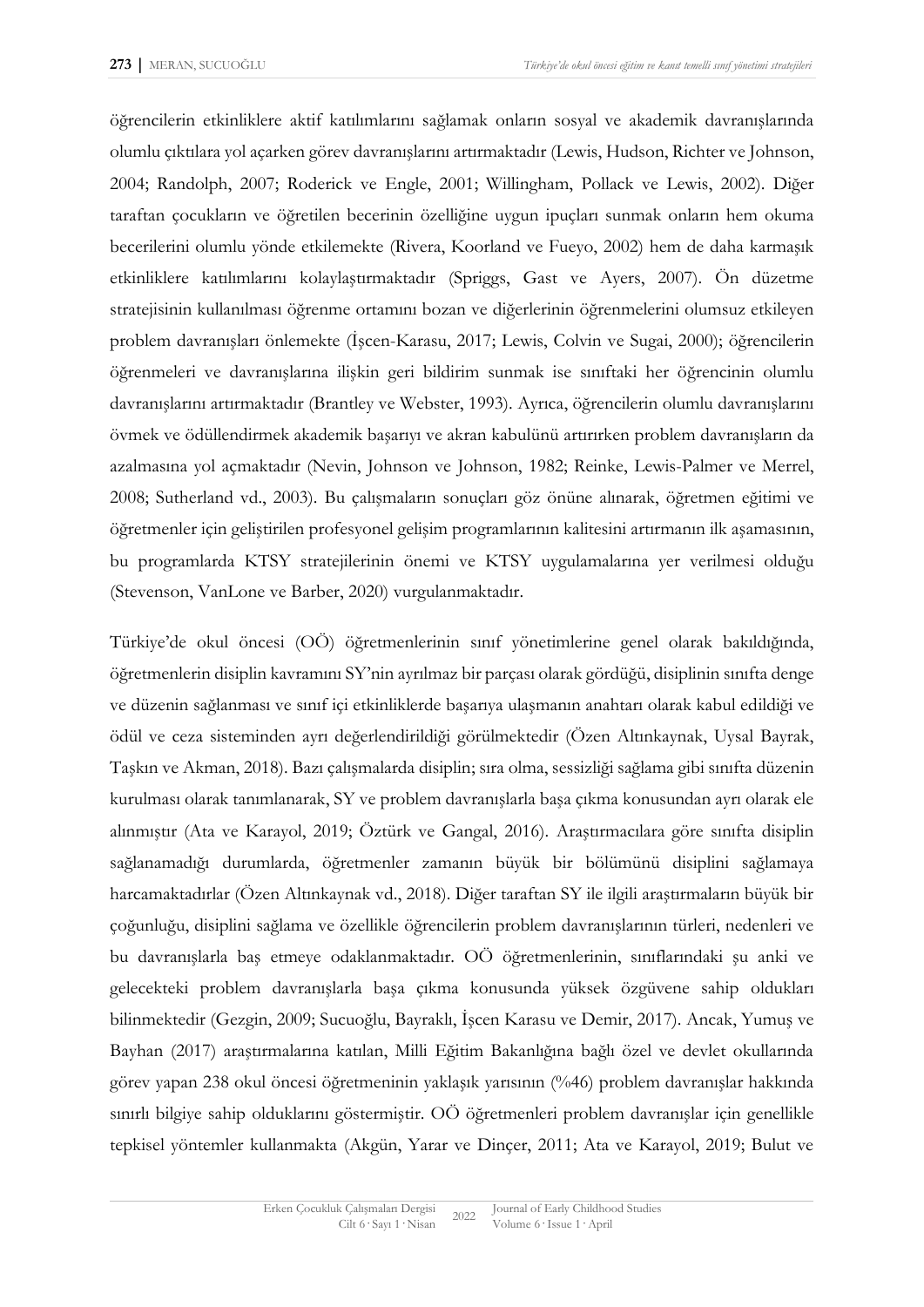İflazoğlu, 2007; Öztürk ve Gangal, 2016); olumsuz sözel uyarılarla bu davranışları kontrol etmeye çalışarak (Uysal, Akbaba Altun ve Akgün, 2010) sınıfta olumlu ifadelerden daha çok olumsuz ifadeler kullanmaktadırlar (Akgün vd., 2011). Ayrıca birçok öğretmen, ailelerin özellikleri ile çocukların gelişimsel yetersizliklerini sınıflarında ortaya çıkan problem davranışların kaynağı olarak kabul etmektedir (Akar, Tantekin Erden, Tor ve Şahin, 2010; Akman, Baydemir, Akyol, Çelik Arslan ve Kent Kükürtcü, 2011). Bu bakış açısı ile okul öncesi öğretmenleri, çocukların problem davranışlarını anne babaların ilgisizliği ile açıklamakta; kendi davranışları, kullandıkları öğretim yöntemleri, stratejiler ve sınıf ortamı ile çocukların davranışları arasındaki ilişkiyi fark edememekte ve bu nedenle birçok problem davranışı kontrol edememektedirler (Akalın vd., 2014; İşcen Karasu, 2017).

Alanyazında kanıt temelli sınıf yönetiminin çocukların akademik ve sosyal kazanımları üzerindeki somut kanıtları gösterilmesine karşın (Akalın ve Sucuoğlu, 2015; Demir, 2016; İşcen Karasu, 2017; Onur-Sezer ve Özyürek, 2015; Shernoff ve Kratochwill, 2007; Webster-Stratton, Reid ve Stoolmiller, 2008; Webster-Stratton, Reid ve Hammond, 2004), araştırmalar Türkiye'de OÖ sınıflarda tepkisel SY stratejilerinin yaygın olarak kullanıldığını göstermektedir (Akgün vd., 2011; Uysal vd., 2010). Oysa öğretmenler tepkisel SY stratejilerini kullanarak istemeden de olsa problem davranışları pekiştirmekte ve tekrarlanma olasılıklarını artırmaktadırlar (Duchaine, Jolivette ve Fredrick, 2011; Shores ve Wehby, 1999; Sucuoğlu, 2006). Böylece öğretmen-çocuk etkileşimleri bozulmakta; olumsuz bir sınıf iklimi yaratılmakta ve öğrenme zamanının azalması ile çocukların başarısızlıkları artmaktadır (Nelson ve Roberts, 2000; Partin, Robertson, Maggin, Oliver ve Wehby, 2010). Bu durumun tersine, bilimsel araştırmalarla etkili olduğu kanıtlanmış SY stratejilerini kullanan OÖ öğretmenlerinin olumsuz gelişimsel çıktıları önleyebileceği, olumlu davranışları ödüllendirerek onları destekleyebileceği ve sınıfın genel ortamını iyileştirebileceği açıklanmakta (McGilloway vd., 2010); böylece özel eğitim hizmetlerine duyulan gereksinimin de azalabileceği vurgulanmaktadır (Jennings ve Greenberg, 2009).

#### **YÖNTEM**

Ülkemizde OÖ öğretmenlerin sınıflarında hangi SY stratejilerini ve nasıl kullandıklarını inceleyen çalışmaların oldukça az olduğu görülmekte; var olan araştırma bulguları OÖ'nde sınıf yönetimine ilişkin genel fikir verse de öğretmenlerin sınıflarında kullandıkları stratejiler hakkında sınırlı bilgi sunmaktadır. Bu nedenle ülkemizde okul öncesi öğretmenlerinin sınıf yönetimleri konusunda yapılan araştırmalar temel alınarak, öğretmenlerin hangi kanıt temelli stratejileri kullandıklarını araştıran bir çalışma yapılması amaçlanmıştır. Bu amaca ulaşmak için, okul öncesinde SY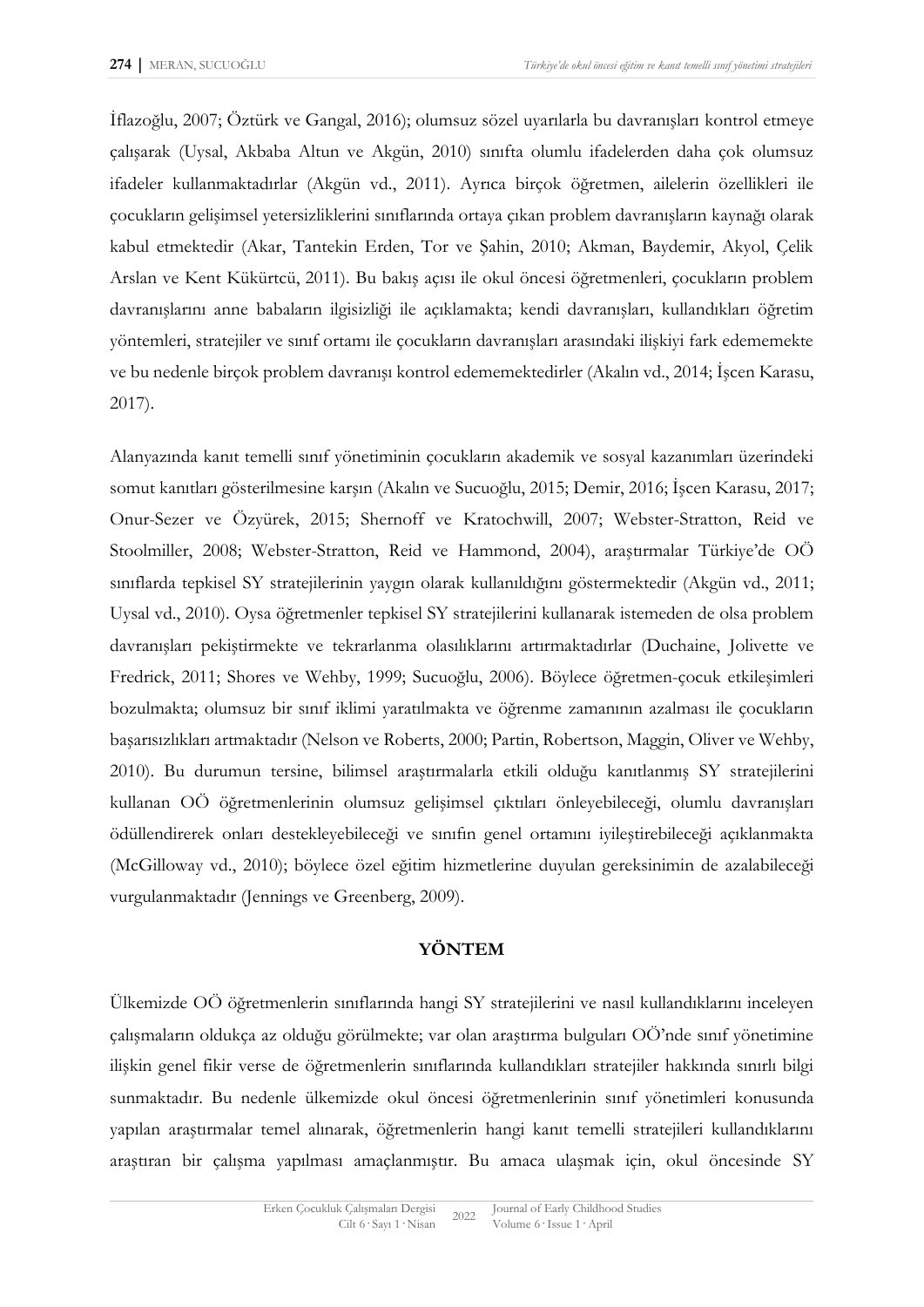konusunda, farklı araştırma yöntemleri ile gerçekleştirilen ve 2005-2020 yılları arasında yayınlanan ulusal çalışmalar taranarak, okul öncesi sınıflarda kullanılan SY stratejileri, kanıt temelli olma özelliği çerçevesinde gözden geçirilmiştir. Bu bağlamda öncelikle Simonsen ve diğerlerinin (2008) listelediği kanıt temelli stratejiler temel alınarak her stratejinin çocuk davranışları üzerindeki etkilerine ilişkin araştırma bulguları kısaca açıklanmış, daha sonra ulusal çalışmalarda yer alan SY stratejileri özetlenerek, OÖ sınıflarında hangi stratejilerin ve nasıl kullanıldığı kapsamlı bir biçimde ortaya konulmaya çalışılmıştır. Ayrıca doğrudan kanıt temelli stratejiler arasında yer almamasına karşın, SY ile ilişkili olduğu kabul edilen, sınıf yönetimi ve bütünleştirme ile sınıf yönetimi ve aile katılımı olmak üzere iki konu daha çalışma kapsamında ele alınmıştır. Böyle bir çalışma sonucunda elde edilen bilgilerin, hizmet içi ve hizmet öncesi öğretmen eğitimi programlarının geliştirilmesi ve bu programların içeriğinin belirlenmesi konusunda temel oluşturabileceği düşünülmektedir.

### **Okul Öncesi Sınıflarda Kullanılan Sınıf Yönetimi Stratejileri**

Simonsen ve arkadaşları (2008), öğrencilerin akademik başarıları, katılımları ve davranışları üzerinde etkili olduğu bilimsel araştırmalarla kanıtlanan SY uygulamalarını beş grupta toplamışlardır: a. Sınıfın fiziksel yapı ve öngörülebilirliğini en üst düzeye çıkaracak stratejiler (yapılandırılmış ve öngörülebilen sınıf ortamlarının düzenlenmesine ilişkin stratejiler), b. öğretmen beklentilerinin belirlenmesi (sınıf kurallarının ve rutinlerinin, belirlenmesi, öğretilmesi, izlenmesi ve pekiştirilmesi stratejileri), c. Çocukların aktif katılımını sağlayan bilimsel dayanaklı stratejiler (tepki fırsatlarının artırılması ve doğal öğretim, akran aracılı öğretim ve doğrudan öğretim gibi bilimsel dayanaklı yöntem ve stratejiler), d. uygun davranışları onaylama stratejileri (bir öğrencinin ya da sınıfın doğru davranışlarını onaylayan pekiştireçler ve davranış kontratları) ve e. uygun olmayan davranışlara belli bir süreklilik (continuum) içinde tepki vermek için kullanılan hata düzeltmesi, geribildirim sunma, ayrımlı pekiştireç kullanma ve mola gibi stratejiler. Aşağıda ülkemizde OÖ sınıflarda uygulanan sınıf yönetimi stratejileri, KTSY stratejileri temel alınarak açıklanmıştır. Ayrıca bütünleştirilmiş sınıfların yönetiminin, OÖ öğretmenlerinin güçlük çektikleri temel konulardan birisi olması (Akalın vd., 2014) nedeniyle *bütünleştirme ve sınıf yönetimi* ve ailelerin eğitime katılımının çocukların öğrenmelerini ve sınıf düzenini desteklemesi (Carter ve Doyle, 2006) nedeniyle *ailelerle iş birliği ve etkileşim* konuları da SY çalışmaları içinde ele alınmıştır.

## **Fiziksel çevrenin düzenlenmesi**

*Sınıfın fiziksel yapısı*, duvarlar, sınıfı ayrı alanlara ayırmada kullanılan bölücüler ve dolaplar gibi sınıfın yapısal özelliklerini, sıraların masaların yerleşimi ve oturma düzenini (trafik akışı ile öğretmen ve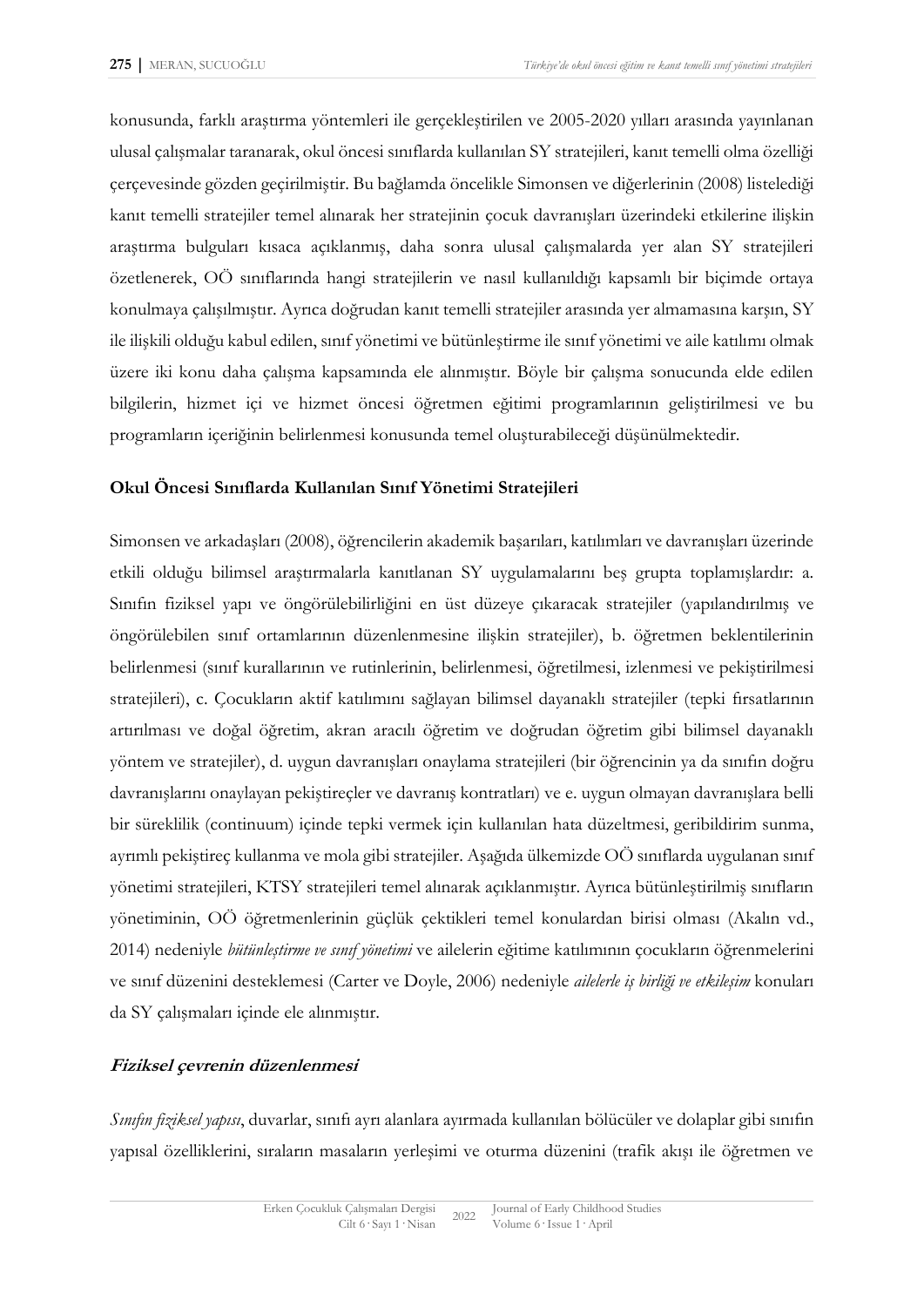öğrencilere bırakılan alan) ve duvarlardaki görselleri kapsar (Simonsen vd., 2008; Simonsen vd., 2015). İyi yapılandırılmış sınıflar, öğrencilerin akademik ve sosyal davranışlarını, dikkatlerini, görevlere katılımını, arkadaşça akran etkileşimlerini desteklerken, saldırgan davranışların daha az sergilenmesini sağlamaktadır (Huston-Stein, Friedrich-Cofer ve Susman, 1977; Morrison, 1979). Sınıfların genel şekli, tasarımı ve mobilyaları büyük ölçüde öğretmenler daha sınıfa gelmeden belirlenmiş olsa bile, öğretmenlerin sınıf ortamını trafik akışı, iletişim, malzeme ve materyallere ulaşım ve davranışların gözetimini kolaylaştıracak şekilde düzenleyebilecekleri; böylece sınıflarda çocuklar için özel öğrenme ve oyun alanları oluşturabilecekleri kabul edilmektedir (Carter ve Doyle, 2006).

Türkiye'de OÖ öğretmenleri fiziksel çevrenin, çocukların olumlu davranışları ve etkili SY üzerinde önemli bir etkiye sahip olduğuna inanmakta (Şahin, Tantekin-Erden ve Akar, 2011) ancak etkinlik planlarını hazırlarken fiziksel çevreye ilişkin özellikleri yeterince dikkate almamaktadırlar (Aras, 2012). Çalışmalarda sınıfların fiziksel özellikleri, özellikle öğrenme merkezleri çerçevesinde ele alınmış; bu merkezlerin özellikleri öğretmenlerle yapılan görüşmeler ve sınıf gözlemleri ile ayrıntılı incelenmiştir. Bu çalışmalara göre (Aras, 2012; Durmaz, 2017; Göl Güven, 2009; Metin, 2017; Ramazan, Arslan Çiftçi ve Tezel, 2018), devlet okullarının çoğunda, sınırları belli öğrenme merkezleri bulunmamaktadır ve merkezlerdeki materyallerin sayı ve çeşitliliği yetersizdir. Öğrenciler düzenli bir şekilde sınıflandırılmamış olan, bir yığın halinde ya da kapalı kutular içerisinde bulundurulan materyal ve oyuncaklara bağımsız ve kolayca ulaşamamaktadırlar. Ayrıca merkezlerdeki materyallere kazanım ve göstergeler doğrultusunda yeni materyaller eklenmediği, kitap, müzik ve fen gibi bazı merkezlerin yeterince ilgi çekici şekilde düzenlenmediği ve var olan materyallerin çocukların sosyal etkileşimini ve becerilerini destekleyici nitelikte olmadığı da gözlem ve görüşmelerle belirlenmiştir. OÖ öğretmenlerinin çoğu, öğrenme merkezlerini tasarlamada kendilerini yeterince bilgili hissetmelerine karşın, bu merkezleri etkili kullanma konusunda kendilerini çok yeterli görmediklerini bildirmişlerdir (Metin, 2017).

OÖ sınıfların fiziksel özellikleri bakımından özel ve devlet okulları arasında özel okullar lehine farklar gözlense de her iki okul türünde de çocukların bireysel vakit geçirebilecekleri özel alanların olmadığı belirtilmekte (Şahin-Sak, Tantekin-Erden ve Pollard-Durodola, 2016); sınıfların bazı fiziksel özelliklerinin geliştirilebilir olduğu (Göl Güven, 2009; Şahin-Sak, Tantekin-Erden ve Pollard-Durodola, 2016) vurgulanmaktadır. Öğretmenler sınıf büyüklüğü ve hareket alanının, öğretim ve çocukların aktif katılımı için önemli olduğunu belirtmekte; bazı öğretmenler sınıfın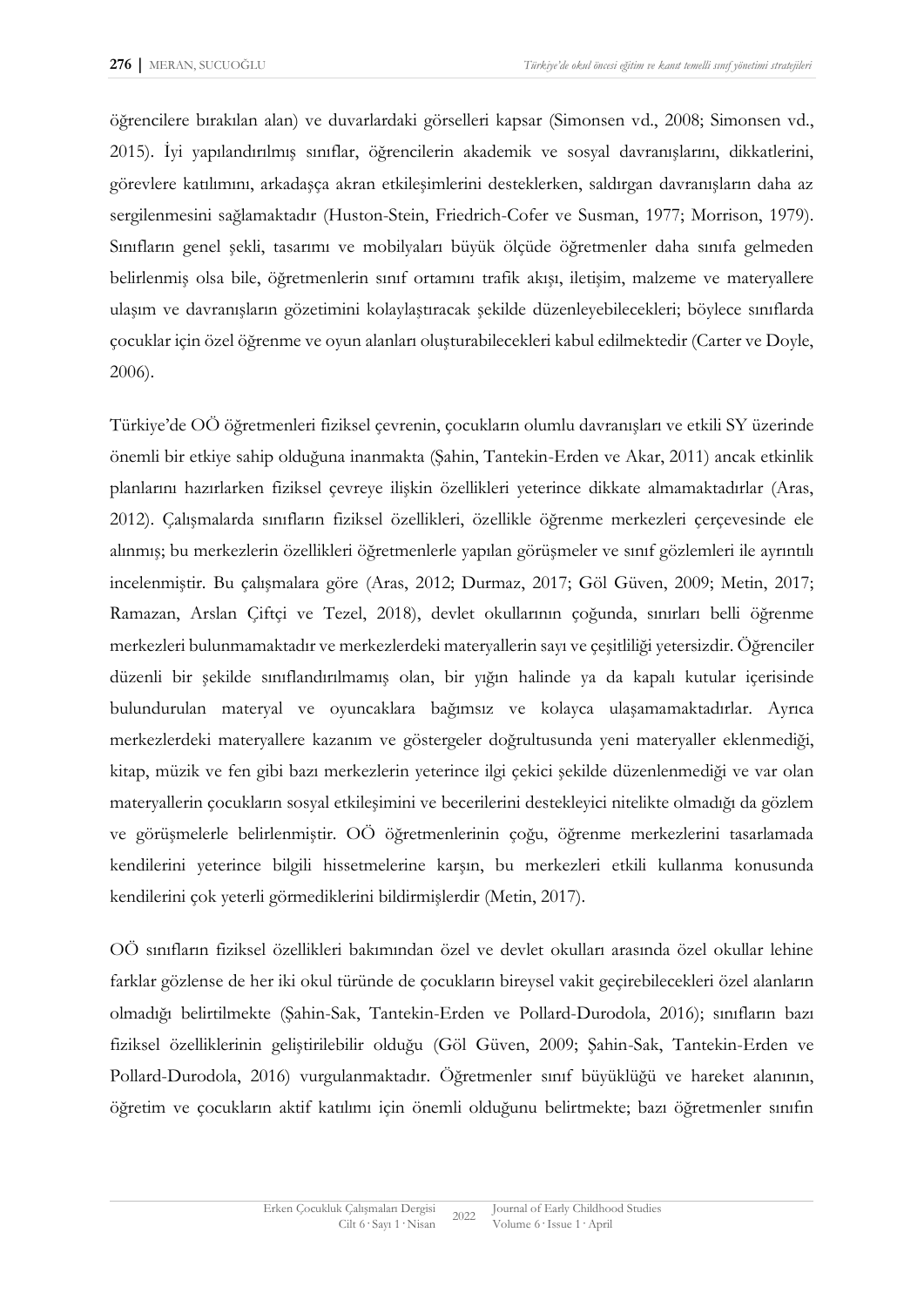küçük olması ile sınırlı hareket alanı olmasının çocukları kontrol etmeyi kolaylaştırdığını ifade etmektedirler (Şahin Sak, Sak ve Tuncer, 2013).

### **Sınıf kuralları ve rutinlerin belirlenmesi**

Sınıf içinde kabul edilen davranış standartlarını ifade eden *sınıf kurallarının* belirlenmesi ve uygulanması etkili sınıf yönetimin en belirgin elemanıdır (Carter ve Doyle, 2006; Marzano, Marzano ve Pickering, 2003). Sınıfta çocuklardan ne beklendiği, diğer bir deyişle nasıl davranacakları konusunda rehber ilkelerin olmadığı durumlarda öğretim yapılması ve çocukların verimli bir biçimde çalışılabilmesinin mümkün olmadığı belirtilmektedir (Emmer, Evertson ve Worsham, 2003 akt. Carter ve Doyle, 2006). Çocukların seçim yapmaları ve doğallıklarına müdahale etmeyen makul sınırlamalar, gelişime uygun olarak kendilerini ifade etmelerine ve keşifler yapmalarına izin verirken bir yandan da sınırları öğrenmelerine olanak tanır. Marzano ve arkadaşları (2003), etkili sınıf yönetiminin elemanlarını belirlemeyi amaçladıkları meta analiz çalışmasında, sınıf kurallarının etkili bir biçimde uygulandığı sınıflarda, kuralların uygulanmadığı sınıflara göre istenmeyen davranışlarda yüzde 28'lik bir azalma olduğunu göstermişlerdir. Diğer taraftan, sınıf işleyiş ve rutinlerinin belli olmadığı bir sınıfta, rutinlere harcanan zaman artarken öğrencilerin ilgi ve dikkatlerinin azaldığı belirtilmektedir (Carter ve Doyle, 2006).

Öğrencilerden beklenen davranışları içeren kurallar genel sınıf kuralları ile işleyiş kuralları olarak gruplanmaktadır. Yaklaşık 3-5 kuraldan oluşan *genel kurallar*: dinleme, paylaşma, saygılı olma, izin alma vb. genel davranış beklentilerini ifade ederken, *işleyiş kuralları* özel olarak, belli problem durumlarındaki davranış beklentilerini içerir (Carter ve Doyle, 2006; Marzano vd., 2003). Örneğin, nerede ve nasıl sıra olunacağı, materyallerin nerede tutulacağı, öğretmenin verdiği çeşitli sinyallerin ne anlama geldiği ile ilgili kodlar oluşturulması işleyiş kuralları olarak kabul edilir. Kuralların özellikle küçük çocuklara, okul döneminin başında öğretilmesi ve her kuralın açıklanması önemlidir. Sınıf kurallarının asılması, öğretilmesi, öğretmen beklentilerinin gözden geçirilmesi ve çocuklara geri bildirim verilmesi, sınıf düzenini sağlamak için harcanan zamanı azaltırken öğretim için ayrılan zamanı artırmakta; çocukların ortamı bozan davranışlarında azalmaya, akademik ve görev davranışları ile problem çözme becerilerinde artışa yol açmaktadır (Carter ve Doyle, 2006; Simonsen vd., 2008; Simonsen vd., 2015).

Ülkemizdeki okul öncesi sınıflardaki kuralların sayısı genellikle 1-15 arasında değişmekte (ortalama 7.26) ve kurallar genellikle olumsuz olarak ifade edilmektedir (Durmaz, 2017; Durmuşoğlu Saltalı ve Arslan, 2013; Kaya, 2012; Şahin Sak ve Sak, 2016). Bazı OÖ öğretmenleri sınıf yönetiminde katı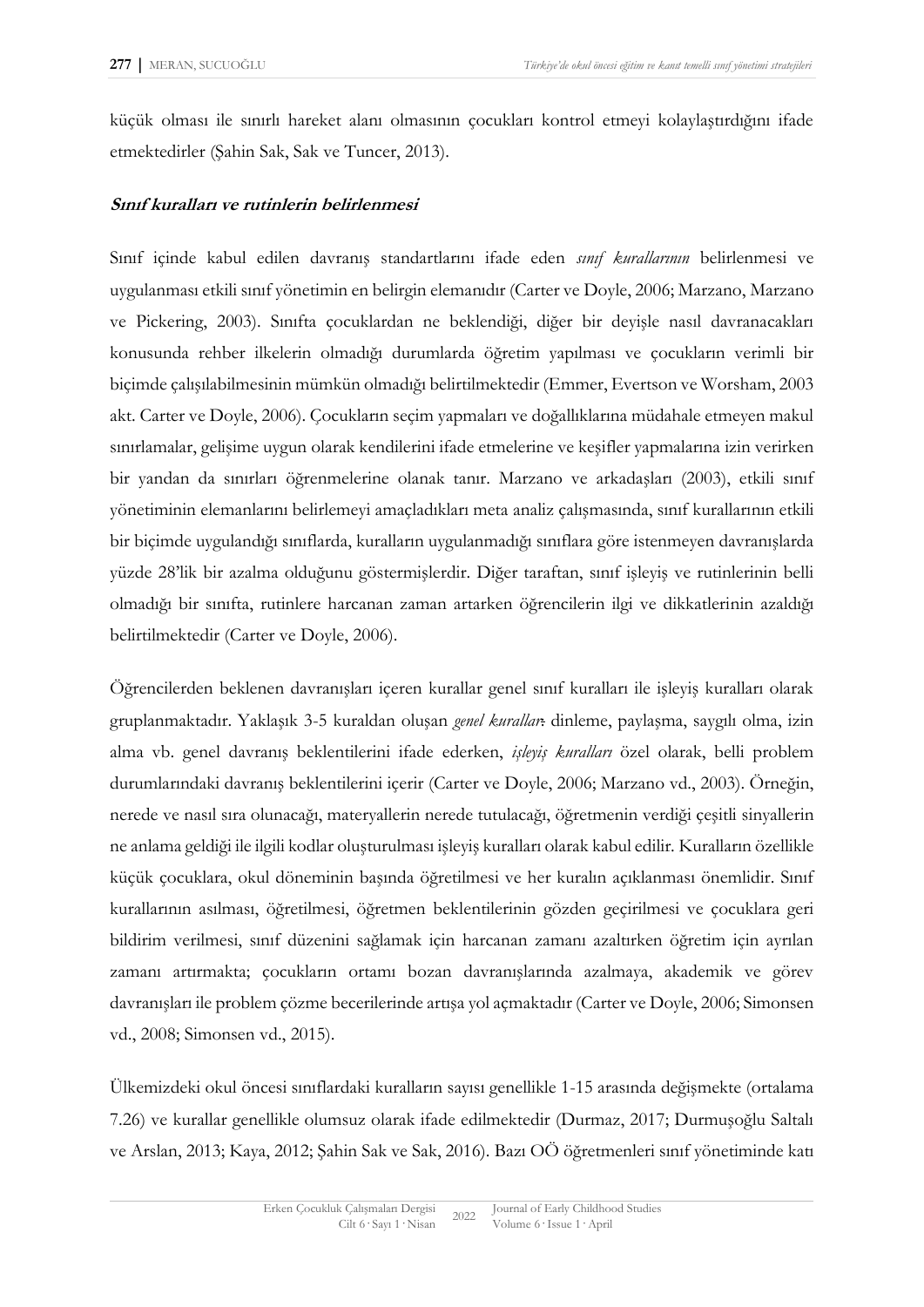kurallar olmaması ve kuralları belirlerken öğrencilerin fikirlerinin alınması, disiplin ve kurallara uymanın öğretilmesi gerektiğine inanmaktadır (Denizel Güven ve Cevher, 2005; Erdiller ve McMullen, 2003). Bu inanışa paralel olarak öğretmenlerin büyük bir çoğunluğu kuralları, okul yılının ilk birkaç haftasında, çocuklarla birlikte oluşturduklarını; ayrıca yıl içerisinde farklı zamanlarda, ihtiyaç doğması ve aksaklık yaşanması durumlarında yeni kurallar belirlediklerini ifade etmektedir (Durmuşoğlu Saltalı ve Arslan, 2013; Kaya, 2012; Yıldız, Atış-Akyol, Ata Doğan ve Akman, 2020). Öğretmenler kuralları çocuklarla birlikte belirlediklerini ifade etseler de bazı çalışmalarda (Şahin Sak ve Sak, 2016; Yıldız vd., 2020) kuralların genellikle öğretmenler tarafından belirlendiği sonucuna ulaşılmıştır. Arkadaşlarına ve eşyalara zarar vermemek, kavga etmemek, sınıftan izinsiz çıkmamak, sınıfta koşmamak, oyuncaklara zarar vermemek, bağırmamak, etkinlik sırasında sessiz olmak ve konuşmak için parmak kaldırmak, oyuncakları paylaşmak, yemekten önce ve sonra ellerini yıkamak, sınıfı toplamak, kahvaltısını bitirmek, okul öncesi sınıflardaki en yaygın kurallardır (Durmuşoğlu Saltalı ve Arslan, 2013; Karabay ve Asi, 2015; Kaya, 2012; Yıldız vd., 2020).

Öğretmenler sınıf kurallarını sözel olarak ya da drama ve rol oynama ile çocuklara öğrettiklerini ve kuralların anlaşılıp anlaşılmadığını daha çok gözlem ve drama yoluyla izlediklerini bildirmektedirler. Ancak çocukların kuralları algılamada ve anlamada zorlanmaları ile kuralların uygulanmasındaki güçlükleri, ebeveyn desteğinin ve katılımının olmaması ile açıklamışlardır (Kaya, 2012). Öğretmenler, belli aralıklarla kuralları tekrar ettiklerini, kurallarla ilgili görseller astıklarını, kurallar için model olduklarını, ödül ve ceza sistemini kullandıklarını, kuralların gerekliliğini açıkladıklarını ve tartıştıklarını ifade etmektedir (Durmuşoğlu Saltalı ve Arslan, 2013; Karabay ve Asi, 2015). Ancak gözleme dayalı araştırma bulguları, açık, basit ve tutarlı sınıf kurallarının, sınıfların yarısında bazen uygulandığını göstermektedir (Durmaz, 2017; Şahin Sak ve Sak, 2016). Ayrıca sınıf kuralları dahil olmak üzere davranış ve sınıf yönetimine yönelik görseller sınıflarda yer almamakta, kuralların gerekçeleri ise çok az sınıfta açıklanmaktadır (Göl Güven, 2017; Şahin Sak ve Sak, 2016). Bu bulgulara paralel olarak çocuklar, sınıflarında arkadaşına taş atmamak, çok fazla su içmemek, oyuncaklardan kule yapmamak, akıllı durmak, tuvalete çok gitmemek (Yıldız vd., 2020), gürültü yapmamak, öğretmenin sözünü dinlemek, yaramazlık yapmamak (Karabay ve Asi, 2015) gibi kurallar olduğunu ifade etmektedirler. Kuralların neden önemli olduğu konusunda ise bazı çocuklar, arkadaşlarına zarar vermemek, öğretmeni kızdırmamak, üzmemek için kuralların önemli olduğunu söylerken bazıları kuralların neden önemli olduğunu bilmediklerini belirtmişlerdir (Yıldız vd., 2020).

Durmaz (2017) araştırmasında kurallara uymamanın sonuçlarının önceden belirlenmediği; sınıfta kurallara uyan çocukların genellikle fark edilmediği ve övülmediği sonuna ulaşmıştır. Bazı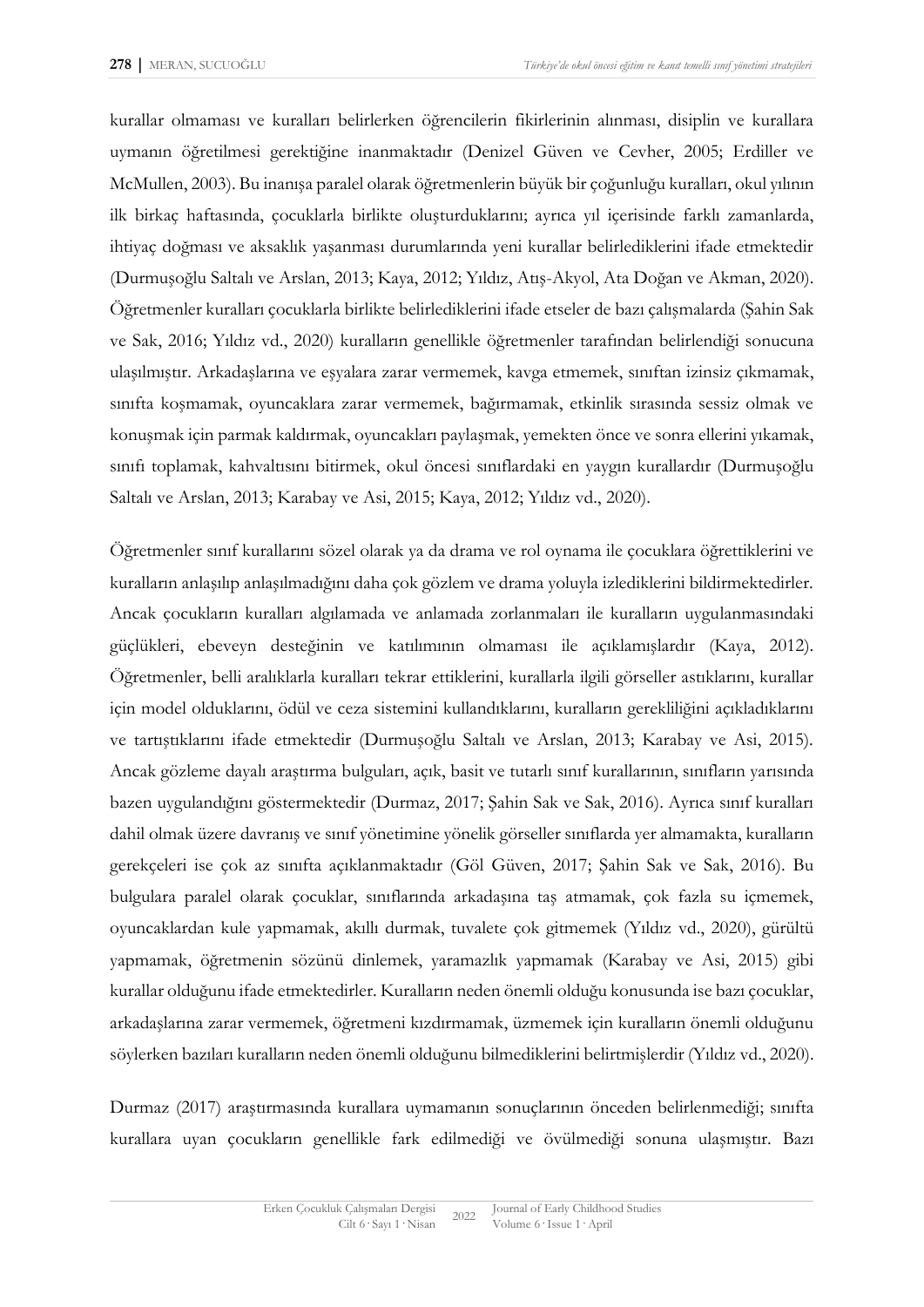çalışmalara göre (Durmuşoğlu Saltalı ve Arslan, 2013; Karabay ve Asi, 2015; Yıldız vd., 2020) ise OÖ sınıflarda çocuklar kurallara uyma, genel övgü, sembol pekiştireç ya da etkinlik pekiştireçleri ile ödüllendirilmektedir. Şahin-Sak ve Sak (2016), araştırmalarında öğretmenlerin yaklaşık yarısının, tutarlı olarak çocukların olumlu davranışlarını fark ederek olumlu geri bildirim sunduklarını, birkaç öğretmenin ise arkadaşlık, paylaşma, karşılıklı saygı gibi prososyal davranışları tutarlı olarak örneklendirdiklerini belirlemişlerdir.

OÖ öğretmenleri, sınıf kurallarına uyulmadığında kızma, bağırma, azarlama, tehdit etme, fazla ders yaptırma, sembol pekiştireci geri alma, etkinlikten mahrum bırakma gibi cezalar vermekte, mola kullanmakta ve kuralları hatırlatmaktadırlar. Bazı öğretmenler ise çocuğun neden kurala uymadığını düşünmesini istemekte, çocuğu uyarmakta ve aileye haber vermektedirler (Durmuşoğlu Saltalı ve Arslan, 2013; Karabay ve Asi, 2015; Yıldız vd., 2020). Kurallara uyulmadığında çeşitli ceza yöntemlerinin kullanıldığı çocuklar tarafından da doğrulanmıştır (Karabay ve Asi, 2015; Yıldız vd., 2020). Alanyazında kuralların yanı sıra sınıf rutinlerinin oluşturulması, rutinlerde ve geçişlerdeki güçlüklerin önlenmesi için görsel desteklerin sunulmasının önemi vurgulanmaktadır (Breitfelder, 2008; Olive, 2004). Ancak ülkemizde OÖ sınıflarda rutinlerin oluşturulması, öğretilmesi ve desteklenmesine ilişkin herhangi bir çalışmaya rastlanmamıştır.

## **Öğrenci katılımının artırılması**

OÖ sınıflarda çocukların farklı etkinlikler ile yeni kavramları öğrenmeleri, sosyal ve akademik davranışları kazanmaları için sınıftaki etkinliklere aktif katılımlarının sağlanması gereklidir. *Katılım,* çocukların etkinliklere nasıl katıldığına ilişkin genel bir terimdir ve öğretim ile başarı arasındaki aracı değişken olarak kabul edilir (Simonsen vd., 2008). Çocukların sınıflarındaki yetişkinler, akranlar ve materyallerle geçirdiği zamanın miktarı ve kalitesi ile ilgili olan katılım, onların düşünme ve akıl yürütme becerileri ile olumlu davranışlarını artmaktadır. (McWilliam & Bayley, 1992). Çocuklar etkinliklere aktif katıldıklarında hem diğerleriyle etkileşimleri artmakta hem de materyalleri daha iyi manipüle ederek daha fazla öğrenmeleri sağlanmaktadır. Katılımın artması ile saldırgan ve sınıf ortamını bozan diğer öğrenci davranışları da azalmaktadır (Casey ve McWilliam, 2007). Bu nedenle öğretmenlerin tüm çocukların katılımını artırmak için farklı öğretim yöntem ve stratejilerini kullanmaları gereklidir. Doğrudan öğretim, sınıf çaplı akran öğretimi, bilgisayar destekli öğretim (Simonsen vd., 2008) ile çocukların ilgi ve liderliğinin izlendiği gömülü öğrenme fırsatlarını içeren doğal öğretim (Aldemir-Fırat ve Ergenekon, 2018; Allen ve Cowan 2008; Odom ve Schwartz, 2001; Rakap, 2019; Sandall ve Schwarts, 2014), kanıt temelli öğretim yöntemleridir. Öğretmenlerin etkinliklerde kanıt temelli öğretim yöntem ve stratejilerini kullanarak katılımı artırmaları ile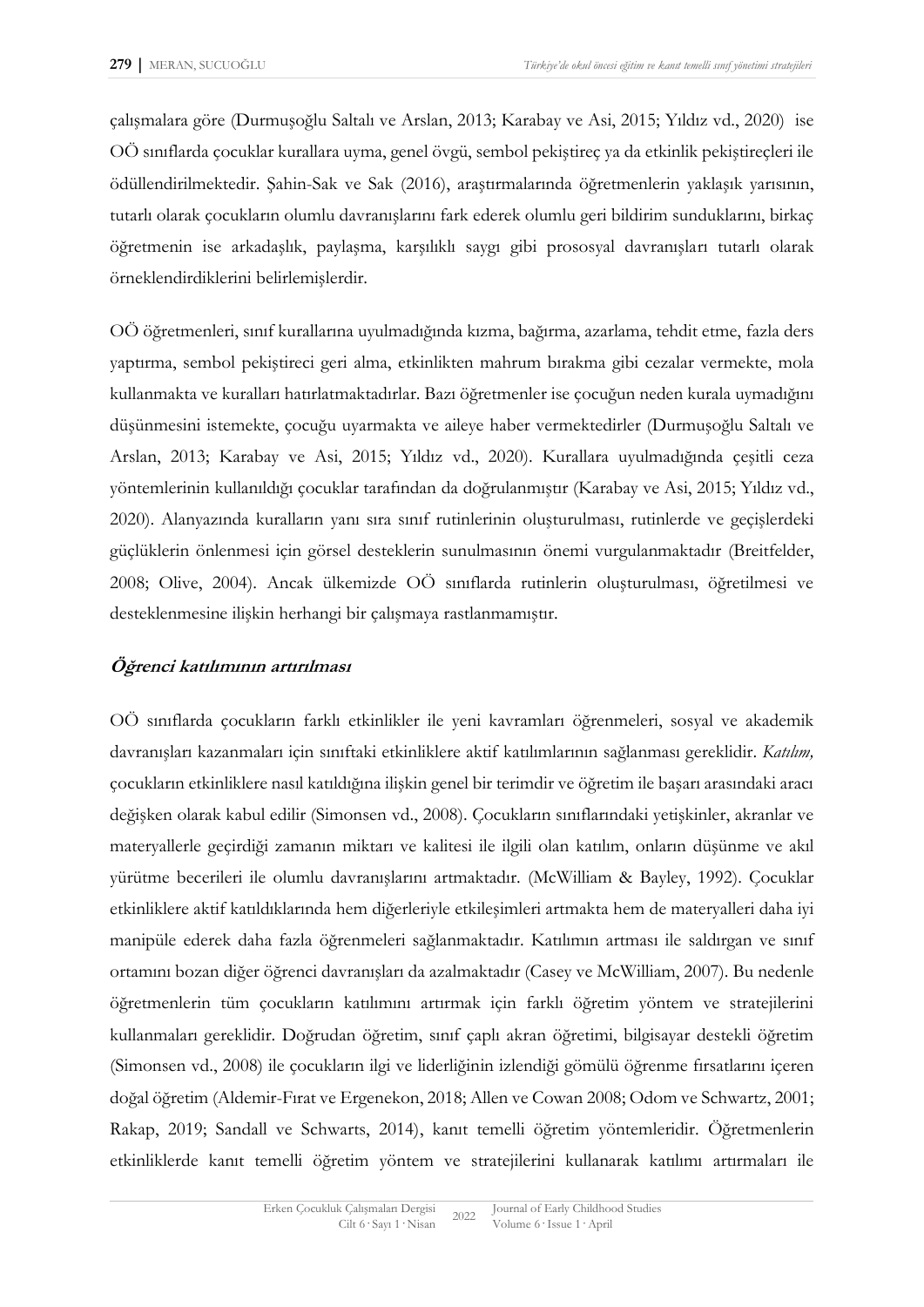istenmeyen davranışlar azalır ve bunun sonucunda hem SY'nin etkililiği hem de çocuk çıktıları istenen yönde artar.

Ülkemizde çocukların katılımı genellikle demokratik katılım bağlamında ele alınmış; çocukların fikirlerini ifade etmeleri ile karar alma süreçlerine katılımları incelemiştir (Aksoy, 2020; Koran ve Avcı, 2017). Çocukların okul öncesi sınıflardaki etkinliklere katılımını inceleyen az sayıda çalışma bulunmaktadır. Bir araştırmada katılım; gözlem, manipülasyon, oyun ve keşfe dayalı etkinliklerde geçirilen süre olarak tanımlanmış ve anaokullarındaki sınıf ortamları ile çocukların katılımı arasındaki ilişki incelenmiştir (Aydoğan, Farran ve Sağsöz, 2015). Bu çalışmaya göre, OÖ sınıflarda çocuk katılımı çok azdır ve sınıflardaki öğretim, analiz ve çıkarım yapmayı içermeyen, öğretmen merkezli etkinlikler ile düşük düzeyde temel beceri öğretimine odaklanmaktadır. Bu çalışmanın bulgularını destekleyen Durmaz (2017) da OÖ sınıfların yarısında aktif katılımın nadiren veya bazen sağlanabildiğini, iş birliği becerileri ve grup çalışmaları için ortam ve fırsatlar oluşturulmadığını vurgulamıştır.

Araştırmalara göre, OÖ öğretmenlerinin yaklaşık yarısı öğretim yöntem ve tekniklerinin sınıfta düzeni sağlamaya katkıda bulunduğunu, farklı yöntemleri kullandıklarında problem davranışların daha az ortaya çıktığını ve öğrencilerin daha çok katılım gösterdiklerini belirtmektedir (Göllü, 2018; Güven, Ahi, Tan ve Karabulut, 2013). Öğretmenler etkinliklerde, kazanım ve kavram öğretimi ile olumsuz davranışları ortadan kaldırmaya yönelik yöntem ve teknikler kullandıklarını ifade etmekte, ancak hangi yöntem ve teknikleri kullandıklarını açıklamamaktadırlar (Göllü, 2018). OÖ öğretmenleri en sık; anlatım, gösterip yaptırma, problem çözme, drama, beyin fırtınası, tartışma, analoji, örnek olay, şarkı söyleme yöntemlerini, en az ise proje yaptırma, bireysel çalışma, tartışma, hikayeleştirme ve sıcak sandalye yöntemleri kullanmaktadırlar (Göllü, 2018; Güven vd., 2013; Şahin-Sak vd., 2016). OÖ öğretmenlerinin fen ile ilgili etkinliklerde kullandıkları soru türleri ve çocuklara verdikleri bekleme sürelerinin incelendiği bir çalışmada ise sınıf içi gözlemler, öğretmenlerin bekleme süresi stratejisini etkili bir şekilde kullanmadıklarını; daha iyi ve açıklayıcı yanıtlar vermesi beklenen çocuklara çok daha fazla bekleme süresi ayırdıklarını; o sırada başka şeylerle meşgul olan çocuklarla ilgilenmediklerini ve çocuklar doğru cevap vermediğinde soruları öğretmenlerin kendilerinin cevapladığını ortaya koymuştur (Bilaloğlu, Aktaş Arnas ve Yaşar, 2017).

Sınıfında özel gereksinimli öğrenci bulunan OÖ öğretmenlerinden bazıları, fırsat öğretimi ve doğal ortamlarda öğretim yöntem ve stratejilerinden faydalandığını ifade etseler de gözlem ve video kayıt tekniği ile veri toplanan araştırmalar, öğretmenlerin gün içerisinde ortaya çıkan doğal öğretim fırsatlarını fark etmediklerini ve çok sayıda doğal öğretim fırsatını kaçırdıklarını göstermektedir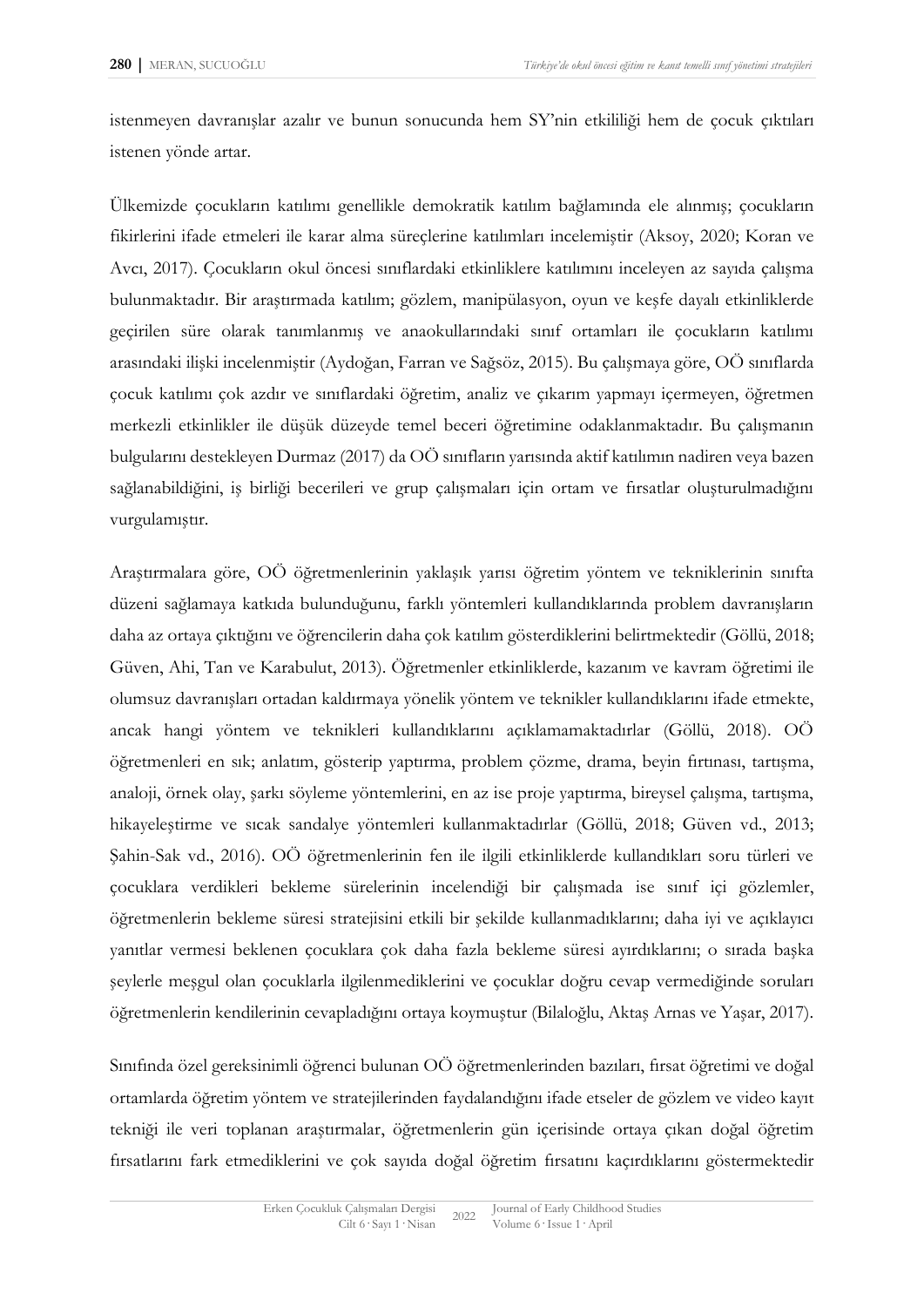(Çelik, 2019). Öğretmenlere göre, çocukların dikkat eksikliğinin olması, sınıfların kalabalık olması, öğrencilerin özgüven ve kendilerini ifade etme becerilerinin zayıf olması, materyallerin yetersizliği, sınıfta bütünleştirme öğrencisinin olması ve düşük aile katılımı gibi faktörler, farklı öğretim yöntem ve tekniklerinin uygulanmasında güçlüklere yol açmaktadır (Göllü, 2018; Güven vd., 2013). Bulgular genel olarak değerlendirildiğinde, a) öğretmenler arasında öğretim yöntem ve tekniklerinin neler olduğu konusunda kavram birliğinin olmadığı ve b) öğretmenlerin çocukların gelişimine uygun planlama ve çeşitli öğretim yöntemlerini kullanma konularında bilgi ve becerilerinin sınırlı olduğu söylenebilir.

### **Tepki fırsatlarının sunulması**

*Tepki fırsatı* (Opportunity to Respond), çocukların tepkilerini ve katılımlarını artırmak amacıyla öğretmenin çocuğa soru sorması, sözel olarak ya da işaret ile bir istekte bulunması ve çocukların tepkilerine geri bildirim vermeleri olarak tanımlanabilir (Simonsen vd., 2008). Tepki fırsatlarının, öğretmenin soru sorması ya da yönerge vermesi sonrasında, gerekliyse ipucu sunarak doğru tepkinin ortaya çıkmasını sağlaması ve doğru tepkinin ödüllendirilmesi süreçlerinin takip edilerek tamamlanması önerilmektedir (Haydon vd., 2009; Haydon vd., 2010).

Öğretmenler çocukların tepkilerini a. bir soruyu tüm sınıfın birlikte sözlü olarak yanıtlaması (choral respond) ve b. öğretmenin sorduğu bir soruya sınıftaki tüm çocukların, genellikle önceden hazırlanmış kartları göstererek aynı anda cevap vermesini sağlayan tepki kartlarını (Heward 1997) kullanarak artırabilir (Simonsen vd., 2015). Çocuklar tepkilerini, soruları sözcüklerle cevaplayarak, parmak kaldırarak ya da yazarak gösterebilirler (Simonsen, Myers ve DeLuca, 2010). Öğretmenin sınıftaki tüm çocuklara tepki fırsatı sunması ile çocukların sınıf düzenini bozan davranışları azalırken, görev davranışları ve akademik becerileri ile doğru tepkilerinin sayısı artmaktadır (Simonsen vd., 2010). Çocuklara sunulan tepki fırsatlarının artırılması, çocukların doğru tepkilerinin artması ve dolayısıyla öğretmenlerinden övgü alma olasılıklarını yükseltmektedir (Capizzi vd., 2010; Sutherland ve Wehby, 2001). Sutherland ve arkadaşları (2001) farklı eğitim düzeylerindeki çocuklara sunulan tepki fırsatlarının artmasının, öğrencilerin doğru okuma oranlarında artma, yanlış okuma oranlarında azalma, doğru ve tamamlanmış matematik problemlerinin yüzdeleri ile görev davranışlarında artma vb. gibi olumlu akademik çıktılarla sonuçlandığını açıklamışlardır. Sınıftaki bütün çocuklara tepki fırsatlarının sunulması, kanıt temelli SY stratejileri arasında yer almasına ve artan tepki fırsatlarının olumlu sonuçlarının kanıtlanmasına karşın (Simonsen vd., 2008), ülkemizde OÖ sınıflardaki özel gereksinimli olan ve olmayan çocuklara sunulan tepki fırsatlarının türü, sayısı ve çocuk davranışları üzerindeki etkilerini araştıran bir çalışmaya rastlanmamıştır.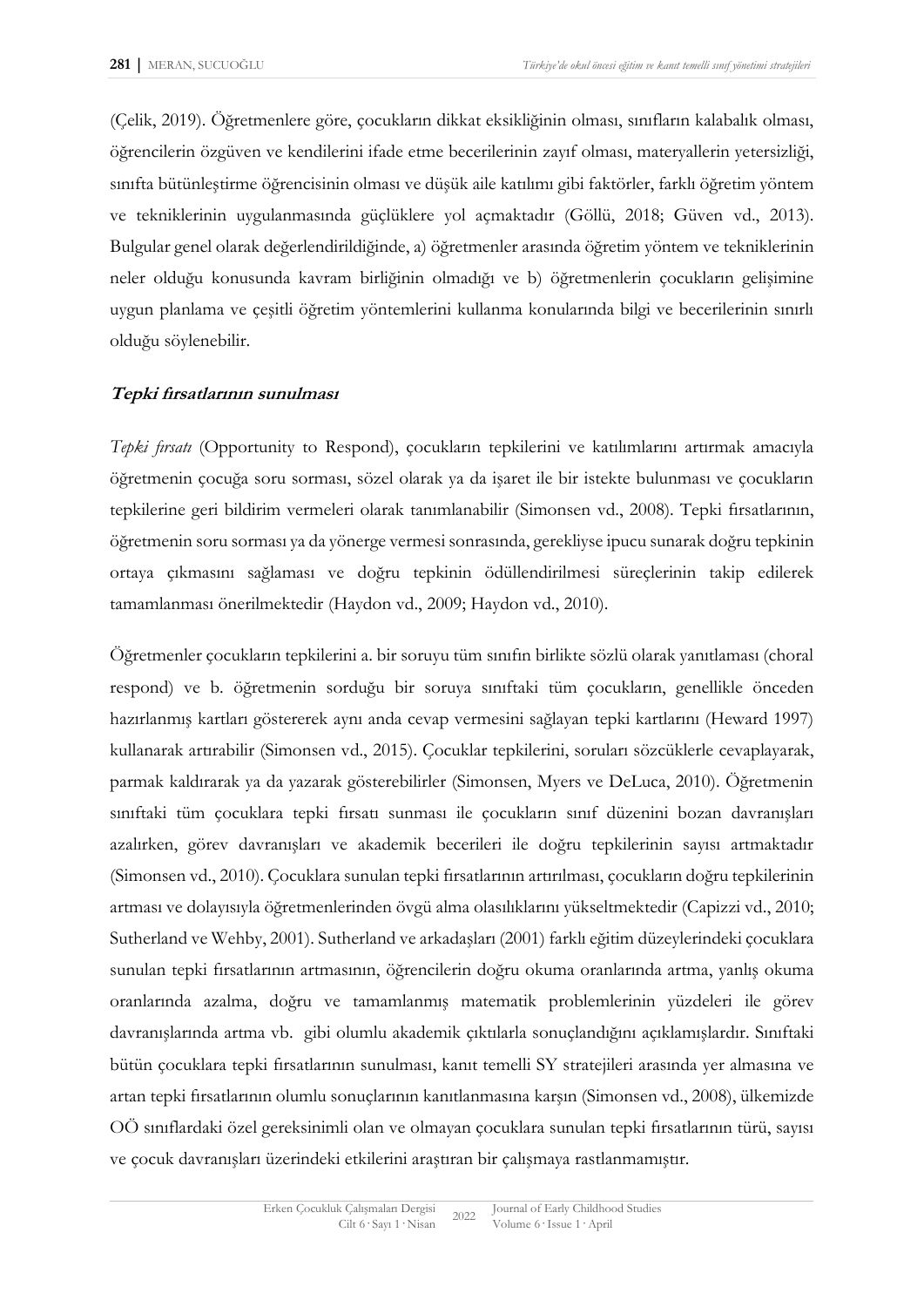# **Öğretimin bireyselleştirilmesi**

*Öğretimin bireyselleştirilmesi,* öğretmenlerin; öğretim ortamı, öğretim yöntemleri, materyalleri ve hedeflenen kazanım ve göstergelerde, öğrencilerin gelişimsel özelliklerine göre değişiklikler / uyarlamalar yapmaları, öğrencilerin gereksinimlerine uygun kaynaklar, yöntemler, materyaller ve değerlendirme yöntemleri kullanarak öğrenmenin gerçekleşmesini sağlamaları olarak tanımlanabilir. Sınıftaki tüm çocukların etkinliklere katılımını sağlamak ya da katılımı en üst düzeye çıkarmak ve tüm öğrencilerin öğrenmelerini desteklemek için sınıf etkinliklerinde, rutinlerinde, öğrenme alanlarında ve materyallerinde değişiklikler ve uyarlamalar yapılması gereklidir (Sandall ve Schawartz, 2014). Çünkü, öğrenme ortamının her çocuğa uygun olmasını sağlamak amacıyla yapılan değişiklik ve uyarlamalar, tüm çocukların bağımsızlık kazanması ve hedeflenen eğitim içerine ulaşması gibi olumlu çocuk çıktıları ile ilişkilidir (Sandall ve Schawartz, 2014).

Öğretimde bireyselleştirme, diğer bir deyişle, öğretimin çocuğun gereksinimleri ve bireysel farklılıklarına uygun olması gerekliliği, Okul Öncesi Eğitim Programı'nın (MEB 2013) temel ilkeleri arasında ilk sırada yer almakta, özellikle özel gereksinimli olan çocuklar için uyarlamalar yapılmasının programın temel özellikleri arasında olduğu görülmektedir. Ülkemizde, OÖ öğretmenleri çocukların özelliklerinin dikkate alınması ve öğretimsel uyarlamalar yapılmasının önemli ve gerekli olduğunu düşünmekte (Aydın ve Tuğluk, 2020; Sucuoğlu, Bakkaloğlu, İşcen Karasu, Demir, Akalın, 2013); ancak öğretimi bireyselleştirme ve farklı özellikleri olan çocuklara uyarlamalar yaparak öğretim sunma konusunda kendilerini yeterli bulmadıklarını ifade etmektedirler (Akalın, Demir, Sucuoğlu, Bakkaloğlu ve İşcen, 2014; Sucuoğlu vd., 2013). OÖ öğretmenleri, öğrenme ortamı, öğretim yöntemleri, materyalleri ve öğrenme hedeflerine ilişkin uyarlamaların, sadece bütünleştirme ve özel gereksinimli çocuklar ile ilişkili olduğunu açıklamakta (Aydın ve Tuğluk, 2020); en çok etkinliklere katılımı artırmaya ve öğrenme süreçlerinin güçlüğünü farklılaştırmaya yönelik uyarlamalar yaptıklarını ifade etmektedirler. Ancak etkinlik planı analizleri, uyarlamaların sadece etkinliklerle sınırlı olduğunu, fiziksel ortam, öğretim materyalleri ve kullanılan öğretim yöntem ve tekniklerine yönelik uyarlama yapılmadığını göstermektedir. Öğretmenler, öğretimin farklılaştırılması ve bireyselleştirilmesinin, sınıfların kalabalık olması ve buna bağlı olarak kalabalık sınıfları yönetmenin zorluğu, çocuklara bireysel olarak ayrılan zamanın azlığı nedeniyle güç olduğunu belirtmektedir (Çobanoğlu, Yıldırım ve Çapa Aydın, 2020). Okul öncesinde bütünleştirme konusunda yapılan çalışmalarda OÖ öğretmenlerinin öğretimi bireyselleştirme sürecinde yaşadıkları güçlükler öğretmenlerin bu konuya ilişkin bilgi ve becerilerindeki sınırlılıkları ile açıklanmaktadır (Akalın vd., 2014; Sucuoğlu vd., 2013).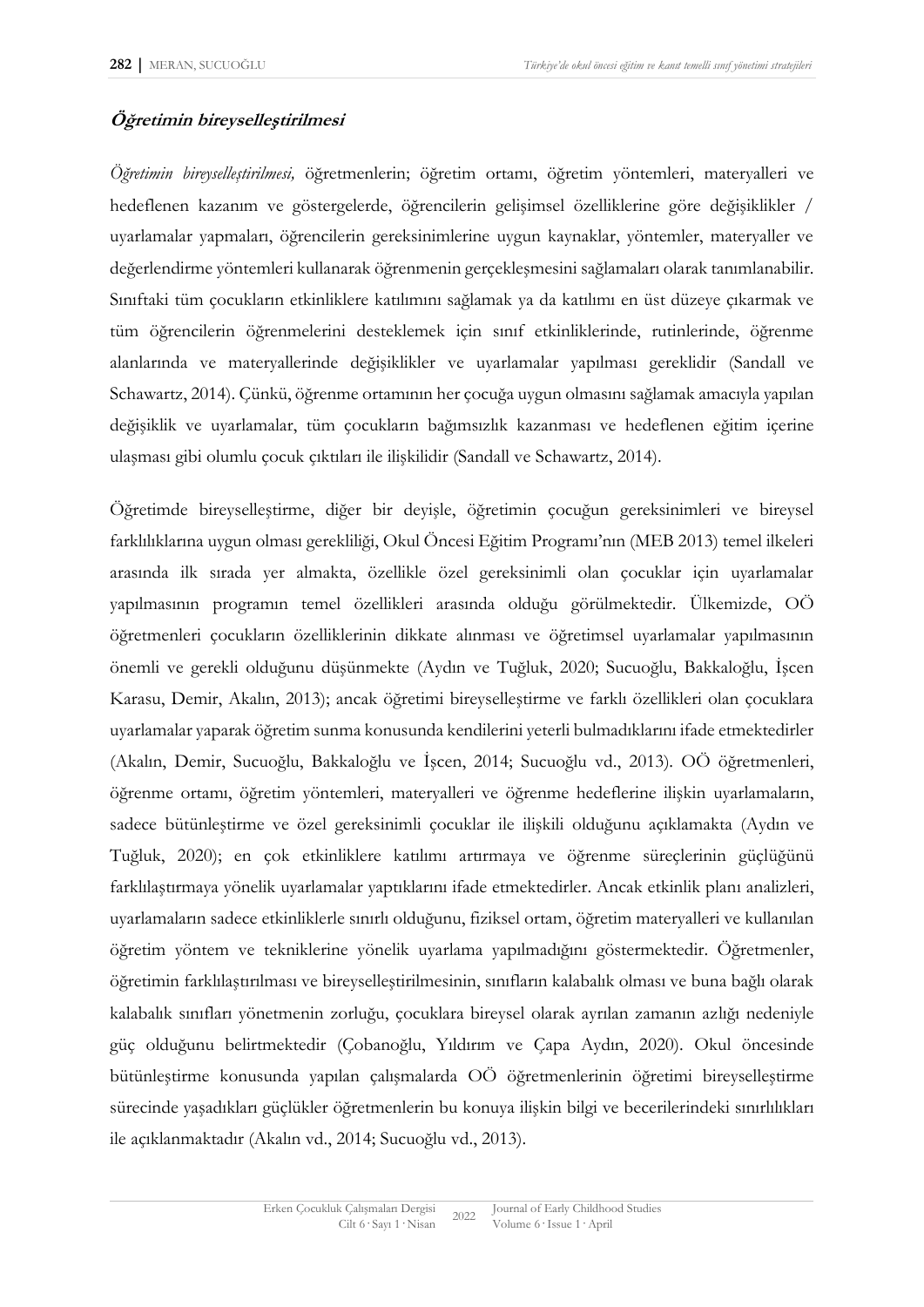#### **Olumlu davranışların onaylanması**

Öğretmenler için en önemli davranış kontrol aracı olan *pekiştirme*, olumlu davranışların öğretilmesi, geliştirilmesi ve artırılmasında kullanılan bilimsel dayanaklı bir stratejidir (Simonsen vd., 2008). Çocukların hoşuna giden herhangi bir şey pekiştireç olabilir ancak, öğretmenin / yetişkinin çocuğun olumlu davranışı arkasından sunduğu pekiştireç, mutlaka hedef davranışta olumlu yönde değişikliğe yol açmalıdır. Pekiştireçler, yeni bir beceri öğretmek, istenmeyen davranışa alternatif bir davranış kazandırmak, uygun davranışları ve görev davranışlarını artırmak için kullanılmaktadır (Alberto ve Troutman, 2006). Özellikle övgü ve dikkatin sistematik olarak kullanılmasının güçlü bir motivasyon ve sınıf yönetimi aracı olabileceği (Alber ve Heward, 1997) vurgulanmakta ancak pek çok öğretmenin açıkça pekiştireç niyetiyle kullandığı övgülerinin istenen davranışa bağlı olmaması nedeniyle muhtemelen etkili şekilde işe yaramayacağı belirtilmektedir (Brophy, 1981). Pekiştireçlerin etkili kullanımı için sistematik planlama yapılması, davranış istenen düzeyde sergilendiğinde pekiştireçlerin doğru şekilde silikleştirilmesi gerekmektedir (Besler ve Süzer, 2019). Çocukların olumlu davranışlarının fark edilmesi ve pekiştirilmesi, etkili sınıf yönetiminde çok önemli bir yer tutar. Ancak pekiştirme kanıt temelli bir uygulama olmasına karşın, öğretmenler tarafından etkili bir şekilde kullanılamayabilir. Olumlu davranışların pekiştirilmesi, bir taraftan bu davranışların artmasını sağlarken, diğer taraftan olumsuz davranışların ortaya çıkmasını önler. Diğer önleyici SY stratejileri ile birlikte kullanılabilen pekiştireçlerin, çocukların motivasyonları, akademik davranışları, görev davranışları ile oyun davranışları üzerinde etkili olduğunu kanıtlanmıştır (Simonsen vd., 2008). Öğretmen sınıfta olumlu bir davranışın arkasından bir övgü sunabileceği gibi, sınıfa olumlu bir davranış için grup pekiştireci de sunabilir. Ayrıca, davranış kontratı yapmak ve sembol pekiştireç kullanmak da yaygın uygulanan pekiştirme yöntemleri olarak kabul edilmektedir (Simonsen vd., 2008; Simonsen vd.,2015).

Türkiye'de yapılandırmacılığı temel alan OÖ eğitimde, ödülü bir rüşvet olarak gören OÖ öğretmenlerine rastlamak mümkün olsa da öğretmenler çoğunlukla davranışı güçlendirdiği, motive ettiği, teşvik ettiği ve çocukların özgüvenlerini geliştirdiği için ödül kullanımın gerekli olduğunu düşünmektedir (Şahin Sak, Sak ve Şahin Çicek, 2016). Öğretmenler ödülün formu, zamanı, sıklığı ve bireysel oluşuna dikkat ederek, ödülü hafta bir/iki gibi düzenli aralıklarla ya da belirli davranış ve kurallar öğrenilene kadar kullandıklarını belirtmektedirler (Şahin Sak vd., 2016). Kalem, çikolata, çıkartmalar, şeker, oyuncak gibi somut/maddi ödüller ile sembol pekiştireçler öğretmenler tarafından daha sık kullanılırken, az sayıda öğretmen sarılma, tebrik etme, aferin deme gibi sosyal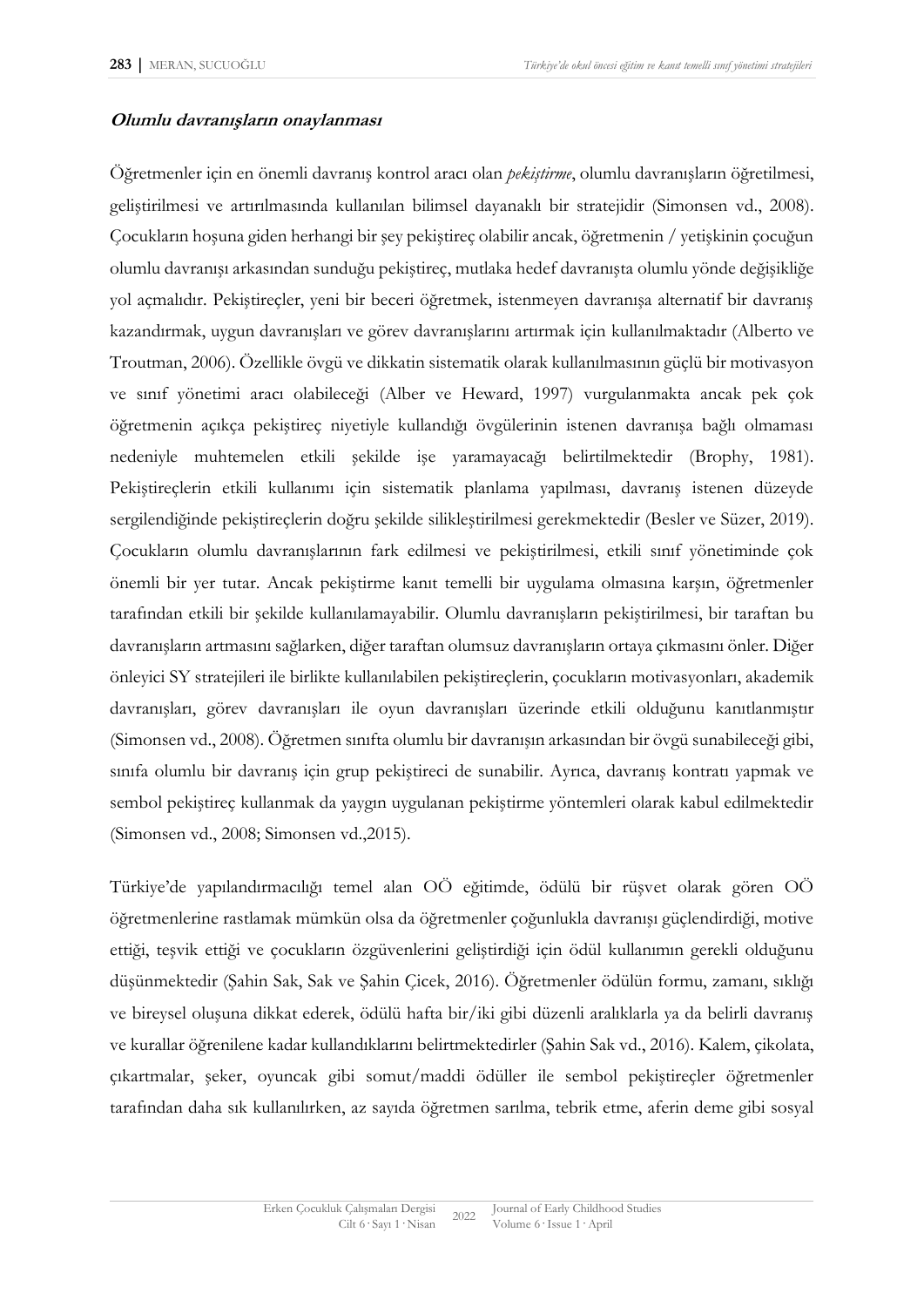ödülleri kullandıklarını ifade etmektedirler (Güzelyurt, Tok, Tümas ve Uruğ, 2019; Şahin Sak vd., 2016).

Bazı öğretmenler çocuklara çıkartma verme, çocukları bahçeye çıkartma, sevilen etkinliğe yer verme, aferin deme, sevilen bir yiyecek ya da içecek verme gibi ödülleri sınıflarında kullandıklarını belirtmişlerdir (Şahin Sak vd., 2016; Yıldız vd., 2020). Diğer taraftan, çocuklar ödülü "öğretmen tarafından verilen malzeme veya semboller" olarak tanımlamakta, ödül elde etmek için yetişkinin isteklerine uygun davranmaları, onların dediğini yapmaları gerektiğine inanmaktadırlar (Özen Altınkaynak vd., 2018). Bazı çalışmalarda ödül ve ceza bir arada ele alınmış, öğretmenlerin genellikle ödül ve ceza kullanımı hakkındaki görüşlerine yer verilmiş (Güzelyurt vd., 2019; Şahin Sak vd., 2016) ve pekiştireç kullanmanın çocukların davranışları ve öğretmenin SY ile ilişkisi incelenmiştir (Durmaz, 2017). Örneğin, Durmaz (2017) OÖ sınıflarda davranış kazandırma ve değiştirme süreçlerinin sistematik olarak yürütülemediğini, olumlu davranışların nadiren teşvik edildiğini, istenmeyen davranışa yol açan değişkenlerin belirlenmediğini ve davranış yönetimine yönelik sürecin kayıt altına alınamadığını belirtmiştir. Aynı çalışmada, olumlu davranışları destekleyen öğretmenlerin sınıf yönetimlerinin, daha az destekleyen öğretmenlere göre daha iyi olduğu görülmüş, ayrıca sınıflarda sosyal becerilerin pekiştirilmediği ve öğretmenlerin genellikle olumsuz davranışlara olumlu davranışlardan çok daha fazla odaklandıkları vurgulanmıştır.

#### **Uygun olmayan davranışların önlenmesi /ortadan kaldırılması**

OÖ sınıflarda sergilenen *uygun olmayan davranışlar* (problem davranışlar*)* sınıf ortamını bozmakta, çocukların öğrenmeleri ile sosyal etkileşimlerini olumsuz yönde etkilemekte ve sonuçta öğretmençocuk arasındaki olumsuz etkileşim örüntüsü daha az öğrenme fırsatına yol açmaktadır (Raver ve Knitzer, 2002). Etkili SY, problem davranışları, önleme ve kontrol etme (azaltma / ortadan kaldırma) olmak üzere iki boyutta ele almakta; tüm çocukların olumlu davranışlarını artırarak problem davranışları önleme stratejilerini, en etkili yöntemlerle önlenemeyen davranışlar için ise bireysel müdahaleleri içermektedir (Brophy, 1983; Simonsen vd., 2015). Fiziksel çevrenin düzenlenmesi, sınıf kurallarının öğretilmesi, geçişlerin planlanması, öğretim yöntem tekniklerinin çeşitlendirilmesi ve uyarlanması, çocuklara seçim yapma fırsatları sunulması vb. gibi yöntem ve stratejilerle problem davranışlar önlenebilmektedir (Sucuoğlu, 2018; Yücesoy-Özkan, 2019). Araştırmalar SY becerileri sınırlı olan öğretmenlerin sınıflarında sergilenen problem davranışların daha fazla olduğunu (Kellam, Ling, Merisca, Brown ve Ialongo, 1998) ve öğretmenin bu davranışlarla baş etmeye ayırdığı zamanın öğretim için ayrılan zamanı ve öğrenmeyi azalttığını göstermektedir (Emmer, Evertson, Anderson, 1980; Evertson ve Weinstein, 2006). Önleyici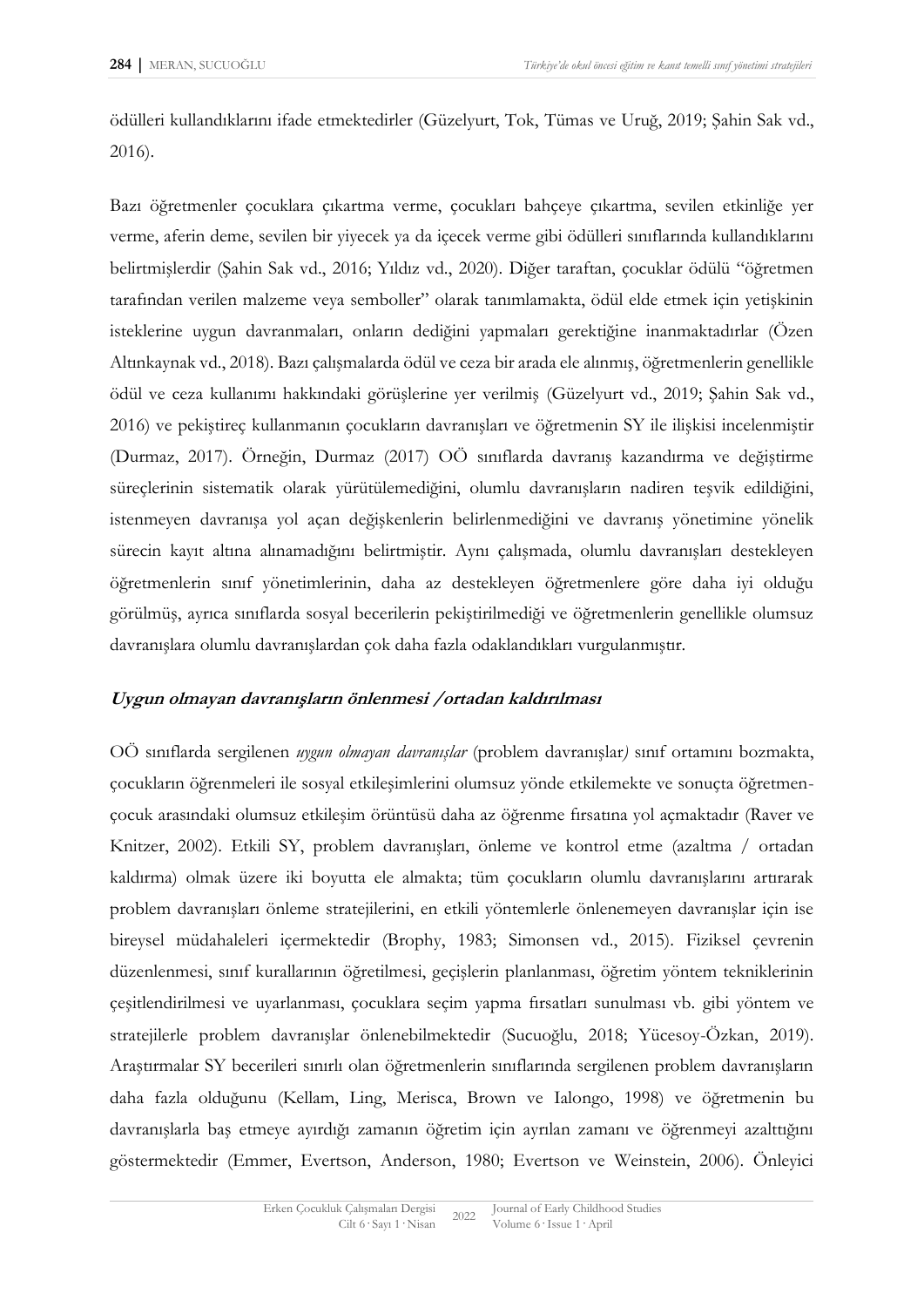yöntemlerin etkili kullanılmasına karşın devam eden problem davranışlar için ise, davranışın işlevinin belirlenmesi ve performans geri bildirimi sunulması, ayrımlı pekiştirme, söndürme, tepkinin bedeli ve mola gibi kanıt temelli yöntemlerin, en ılımlıdan başlayarak bir süreklilik içinde kullanılarak ortadan kaldırılması /azaltılması gerekmektedir (Simonsen vd., 2008; Simonsen vd.,2015; Sucuoğlu, 2018; Yücesoy-Özkan, 2019). Araştırmacılar bu yöntemlerin sistematik bir şekilde ve tutarlı olarak kullanılmasının çocukların akademik davranışları ile görev davranışları gibi olumlu davranışlarını artırdığını, problem davranışları azalttığını göstermektedir (Simonsen vd., 2008).

Türkiye'de problem davranışlar ve bu davranışlarla baş etme yöntemlerinin, SY alanındaki çalışmaların odak noktasını oluşturduğu görülmektedir. Bu çalışmalarda OÖ sınıflarda sergilenen istenmeyen ya da saldırgan davranışlar ve bu davranışlarla baş etmede kullanılan stratejiler (Dönmez, Aşantoğrul, Karasulu ve Bal, 2018; Karadeniz Akdoğan, 2017; Kutlu Abu ve Arslan, 2020; Uysal vd., 2010), problem davranışlar hakkındaki inançlar, görüşler (Akman vd., 2011; Öztürk ve Gangal, 2016; Özen Altınkaynak vd., 2018; Yumuş ve Bayhan, 2017) ile OÖ'nde ödül ve ceza kullanımı (Şahin Sak vd., 2016) gibi konuların ele alındığı görülmektedir. Bu çalışmalara göre, OÖ sınıflarda istenmeyen davranışların ortadan kaldırılmasını, çocukların istenen ve istenmeyen davranışları ayırt etmelerini, davranış üzerine düşünmelerini ve sınıftaki tutarlılığı sürdürmeyi sağlaması gibi gerekçelerle farklı ceza yöntemleri kullanılmaktadır (Şahin Sak vd., 2016). Disiplin: kurallara uyma, düzeni sağlama, düzeni bozmama olarak tanımlanmakta; OÖ öğretmenleri sınıfta disiplini sağlamak için yaygın olarak ödül ve cezaya başvurduklarını belirtmektedirler (Ata ve Karayol, 2019; Denizel Güven ve Cevher, 2005; Güzelyurt vd., 2019; Kutlu Abu ve Arslan, 2020; Öztürk ve Gangal, 2016; Uysal vd., 2010; Yıldız vd., 2020; Yumuş ve Bayhan, 2017). Öğretmenler sınıflarında problem davranışları kontrol etmek için kızma/bağırma, vurma, başka sınıfa/sınıfta uzak köşeye gönderme, etkinliğe almama/etkinlikten çıkarma, sevdiği bir şeyden mahrum bırakma gibi cezaları da kullanmaktadırlar (Güzelyurt vd., 2019; Uysal vd., 2010). Çocukların görüşlerine göre ise öğretmenler sınıf kurallarına uymayanları azarlamakta, uyarmakta, küsmekte, mola vermekte, verdikleri yıldızları geri almakta (bedel ödeme) ve parka götürmemektedirler (Yıldız vd., 2020). Çocuklarla sergiledikleri olumsuz davranışlar hakkında konuşma, davranışın yanlış olduğunu açıklama, aile ile iletişime geçme gibi yöntemler de öğretmenlerin sık sık başvurdukları yöntemlerdir (Akman vd., 2011; Denizel Güven ve Cevher, 2005).

Araştırmacılar, öğretmenlerin problem davranışlarla baş etme stratejileri konusunda yeterince bilgi sahibi olmadığını (Akgün vd., 2011; Akman vd., 2011; Uysal vd., 2010), problem davranışlarla baş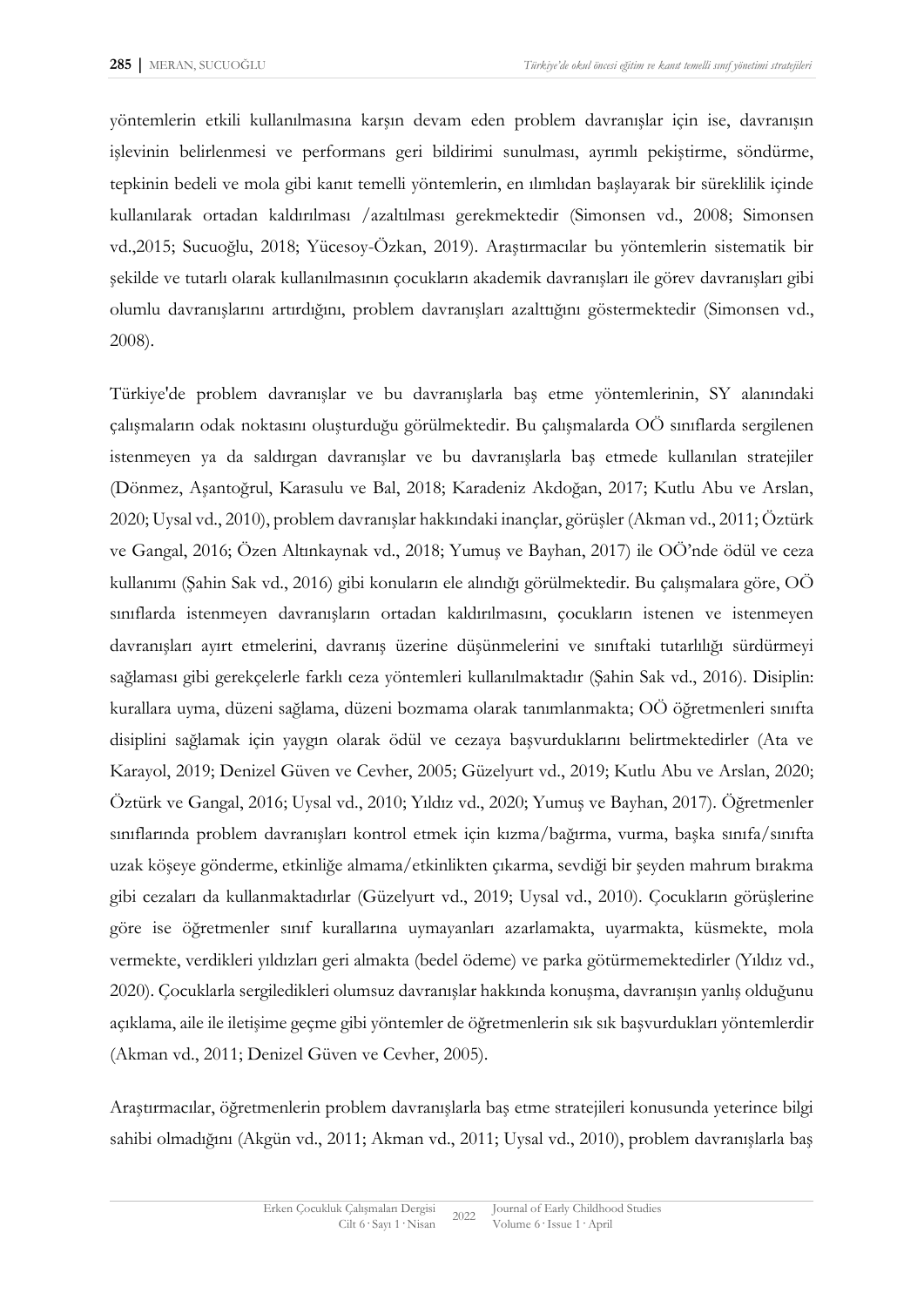etmede önleyici stratejiler ve çocuklarda öz disiplini teşvik etmeye yönelik stratejiler yerine geleneksel ve tepkisel yöntemleri kullandıklarını vurgulamaktadırlar (Akgün vd., 2011; Denizel Güven ve Cevher, 2005; Öztürk ve Gangal, 2016; Uysal vd., 2010; Yumuş ve Bayhan, 2017). Öğretmenlerin sistematik olmayan, tutarsız ödül ve cezaları kullanmalarının ise çocukların kendi davranışları ile ödül ve cezalar arasında ilişki kurmalarına açıkça katkı sağlamadığı (Özen Altınkaynak vd., 2018) ve çocukların içsel motivasyon ve kalıcı öğrenmelerine zarar verebileceği de tartışılmaktadır (Güzelyurt vd., 2019).

### **Bütünleştirilmiş sınıflarda sınıf yönetimi**

*Bütünleştirilmiş sınıflarda SY*, kanıt temelli sınıf yönetimi stratejileri arasında yer alan bir konu olmamasına karşın, bu sınıflarda kullanılan yöntemlerin ve stratejilerin tüm öğrencilerin özellikleri ve gereksinimleri doğrultusunda farklılaştırılması ve uyarlanması gerektiği vurgulanmaktadır. Birçok çalışmada öğretmenlerin bütünleştirilmiş sınıflarda SY konusunda ciddi güçlükleri olduğunun belirtilmesi nedeniyle (Akalın vd., 2014), bütünleştirilmiş sınıflarda yönetimin bu çalışma kapsamında ele alınmasına karar verilmiştir. Türkiye'de 1997 yılında çıkartılan 573 sayılı Özel Eğitim Hakkında Kanun Hükmünde Kararname ile yasal dayanağı oluşturulan bütünleştirme uygulamaları kapsamında özel gereksinimli küçük çocukların OÖ eğitim alması zorunlu hale getirilmiştir. 2018 yılında yayımlanan Özel Eğitim Hizmetleri Yönetmeliği'nde ise "36. ayını tamamlayan özel eğitim ihtiyacı olan çocuklar için okul öncesi eğitim zorunludur." ve "Özel eğitim ihtiyacı olan bireyler, kaynaştırma/bütünleştirme yoluyla eğitimlerini akranları ile aynı sınıfta tam zamanlı veya özel eğitim sınıflarında yarı zamanlı olarak sürdürebilirler." ifadeleri yer almıştır. Buna göre, Rehberlik ve Araştırma Merkezleri tarafından yürütülen eğitsel değerlendirme sonucunda ağır derecede veya çoklu yetersizliği bulunmayan çocukların genel eğitim sınıflarına yerleştirilmesi zorunlu hale getirilmekte; birçok OÖ öğretmenin sınıfında özel gereksinimli çocuk bulunmaktadır. Etkili sınıf yönetiminin, kolaylaştırıcı bir faktör olarak bütünleştirmenin başarısını artırdığı ve OÖ sınıflara devam eden özel gereksinimli çocukların sayısının her yıl arttığı göz önüne alındığında, ülkemizde özel gereksinimli çocukların bulunduğu OÖ sınıflarında SY'nin nasıl olduğu ve öğretmenlerin hangi SY stratejilerini kullandıklarına ilişkin araştırma bulgularının paylaşılmasının önemli olduğu düşünülmektedir.

OÖ öğretmenleri bütünleştirmeyi özel gereksinimli küçük çocuklar için gerekli ve yararlı bir model olarak görmelerine karşın, uygulamalarda güçlüklerle karşılaşmaktadırlar (Akalın vd., 2014; Odom, 2000; Sucuoğlu vd., 2013). Öğretmenler sınıflarında özel gereksinimli çocukların gereksinimlerini karşılamak amacıyla bazı uyarlamalar yapsalar da tüm çocuklar için etkili öğrenme ortamları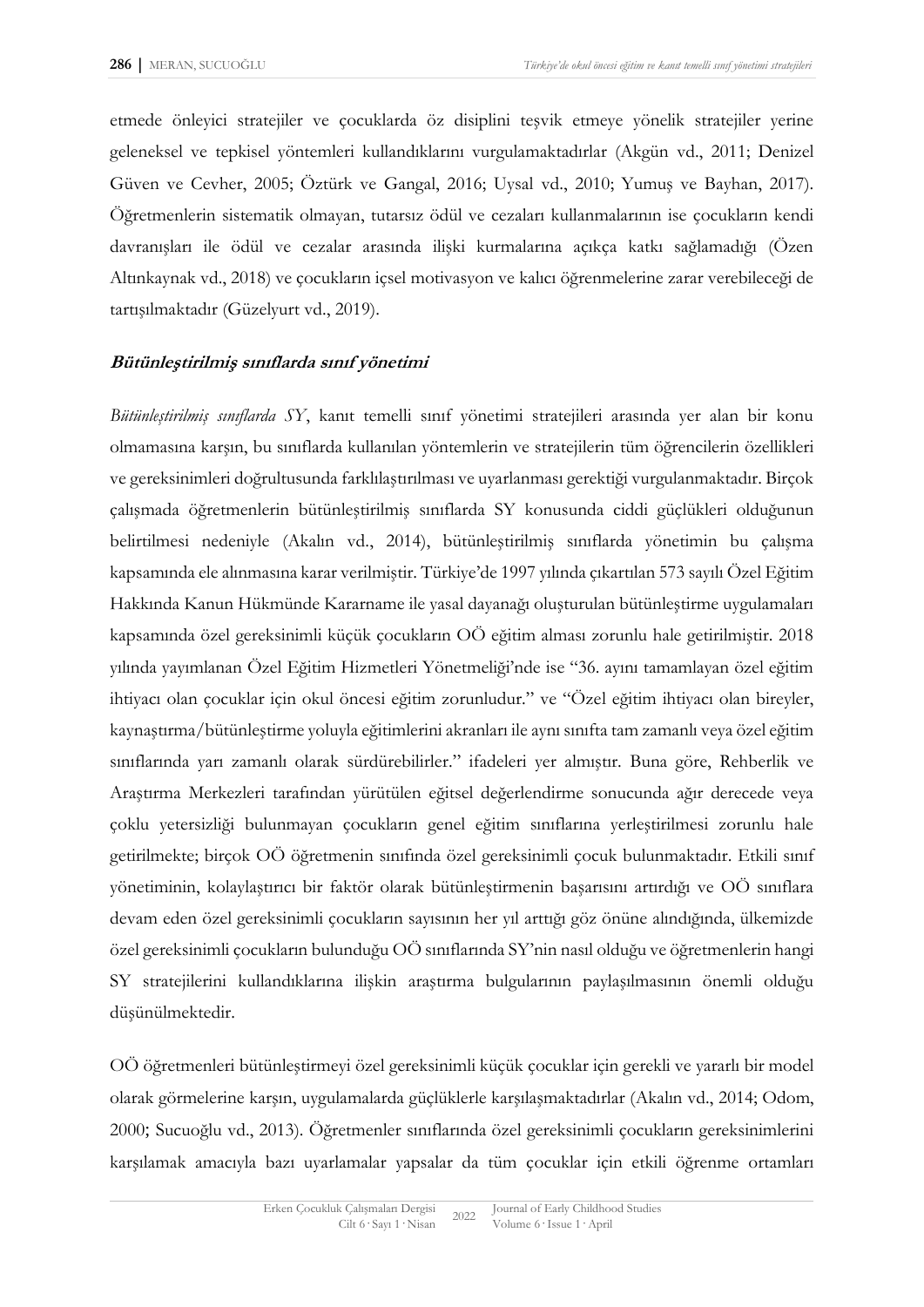hazırlamakta güçlük çektiklerini, sınıflarını etkili bir şekilde yönetemediklerini ve özellikle özel gereksinimli çocukların problem davranışları ile baş edemediklerini bildirmektedirler (Akalın vd., 2014; Avramidis, Bayliss ve Burden, 2000; Bruns & Mogharreban, 2009). OÖ öğretmenlerinin bütünleştirme uygulamaları ve SY konularında yeterli düzeyde bilgi ve beceriye sahip olmadıkları (Akalın vd., 2014; Sucuoğlu vd., 2013) bütünleştirme sürecinde sınıf ve davranış yönetiminin, en çok zorlandıkları, eğitime ve desteğe gereksinim duydukları alanların başında geldiği farklı çalışmalarda gösterilmektedir (Akalın vd., 2014; Altun ve Gülben, 2009; Koçyiğit, 2015; Sucuoğlu vd., 2014; Varlıer ve Vuran, 2006). Öğretmenler hizmet öncesi eğitim sürecinde aldıkları SY derslerinin içeriğinde kanıt temelli stratejilere yer verilmediğini, derslerin genel olarak SY yaklaşımları, ilkeleri ve bazı uygulamalar ile sınırlı olduğunu ifade etmektedirler (Kaplan, 2018; Öztürk, Gangal ve Beşgen Ergişi, 2014).

Mesleki gelişim programları ile öğretmenlerin bütünleştirme ve SY konusundaki bilgi ve becerilerinin artırılması, kullandıkları stratejilerde farklılık yaratmakta hem öğretmen hem de çocuklar için olumlu çıktılara yol açmaktadır (Simonsen vd., 2013). Sınıfında ÖG çocuk bulunan OÖ öğretmenlerinin, önleyici SY stratejilerini artırmayı amaçlayan iki araştırmada, öğretmenlerin gereksinimlerine odaklanılmış; kısa süreli öğretmen eğitimlerinin öğretmen ve çocuk çıktıları üzerindeki etkileri araştırılmıştır (Demir, 2016; Sucuoğlu vd., 2015). Demir (2016), OÖ öğretmenlerine bütünleştirme ve önleyici SY stratejileri konusunda kısa süreli bir eğitim programı uygulamış ve program sonrasında öğretmenlerin SY stratejilerine yönelik görüşleri ile sınıf yönetimine ilişkin öz yetkinliklerinde artış, ÖG çocuklarla olan çatışmalarında ise azalma olduğunu belirlemiştir. İşcen Karasu'nun (2017) araştırmasında ise OÖ öğretmenlerine, övgü, ön düzeltme ve tepki fırsatları gibi önleyici SY stratejileri konusunda, performans geribildirimine dayalı bir eğitim programı sunulmuştur. Çalışma sonunda öğretmenlerin bu stratejileri yüksek uygulama güvenirliği ile kullanabildikleri ve bu becerileri farklı etkinliklere genelleyebildikleri, bunun sonucunda sınıflarındaki özel gereksinimli çocukların olumlu davranışlarında artma ve problem davranışlarında ise azalma olduğu görülmüştür. Alanyazında sınıf yönetimi ve bütünleştirme konusundaki çalışmaların çoğunlukla ilkokul öğretmenleri ile yapılmış olması, OÖ bütünleştirilmiş sınıflarda SY konusunun araştırmacılar için öncelikli çalışma alanları arasında olduğunu göstermektedir.

## **Ailelerle iletişim ve iş birliği**

*Ailelerle iletişim ve iş birliği* öğretmenlerin öğrenci davranışını tam ve doğru anlamasına, anlaşmazlık ve çatışmaya yol açan öğrenci davranışının yanlış yorumlanmasının önlenmesine ve sınıflarda ortaya çıkan üretken davranışları teşvik etmek ve sorunları ele almak için etkili stratejiler geliştirmelerine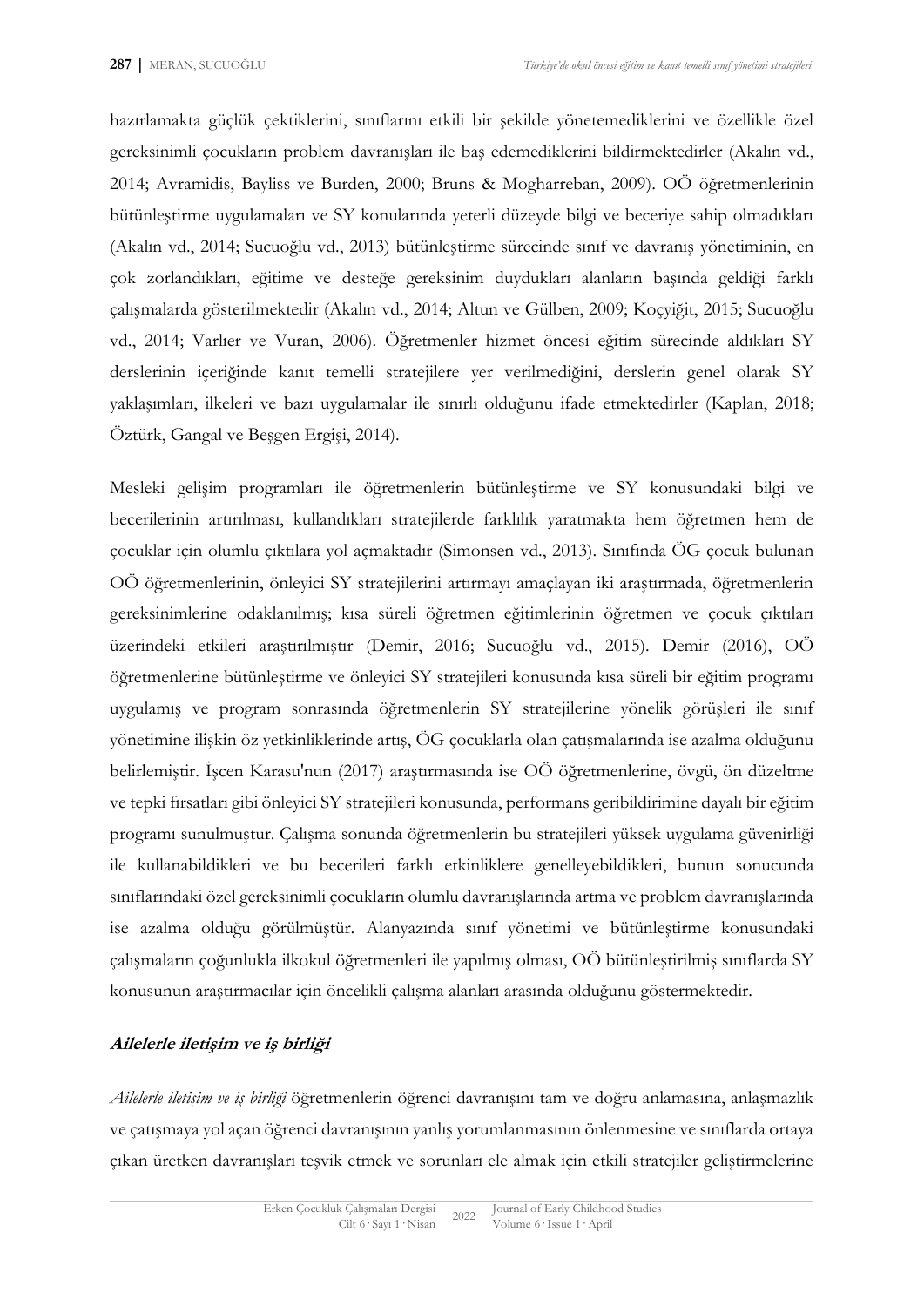odaklanan, kültüre duyarlı bir SY anlayışının benimsenmesinde oldukça önemlidir (Carter ve Doyle, 2006). Öğretmenlerin ebeveyn katılımına yönelik uygulamaları, öğretimi daha kolay ve daha etkili hale getirebileceği için pratik değere de sahiptir (Walker ve Hoover-Dempsey, 2014). Ebeveynler, öğrenen merkezli bir öğretim yaklaşımı için önemlidir çünkü öğretmenlere öğrencilerin ilgi alanları, öğrenme stilleri ve öğrenme geçmişlerine ilişkin bilgi sunabilirler. Ayrıca, çocukların yaşamlarında sosyalleşmenin birincil aracıları olan ebeveynler çocuklarının okula yönelik tutumları ve öğrenme motivasyonları üzerinde önemli bir etkiye sahiptirler (Walker ve Hoover-Dempsey, 2014). Özellikle ÖG çocukların aileleri ile etkili aile-öğretmen iş birliği ve etkileşimi kurmak, öğretim hedeflerinin ve stratejilerinin ailenin tercihleri ve değerleri ile tutarlılığı ile uygulanan müdahalelerin çocuklar ve aileleri için önemli sonuçlar sağlama olasılığını artırmaktadır (Turnbull, Turnbull, Ervin ve Soodak, 2006, akt. Soodak ve McCarthy, 2006). Ayrıca, etkili SY becerileri, ebeveynlerin bir taraftan öğretmenleri olumlu algılamalarına katkı sağlarken, diğer taraftan davranış sorunlarını kontrol etme konusunda öğretmenlere yardımcı olma ve onlarla iş birliği içinde çalışmaya daha istekli olmalarına yol açmaktadır (Allen vd., 2019). El Nokali ve arkadaşları (2010) ebeveynlerin zaman içinde katılımlarındaki artışın, çocukların sosyal becerilerindeki eş zamanlı artış ve istenmeyen davranışlardaki azalış ile ilişkili olduğunu göstermiştir.

Türkiye'de küçük çocukların eğitimi, kurum ve aile arasında paylaşılan bir sorumluluk olarak görülmekte ve çocukların gelişimsel ve akademik kazanımlarının en üst düzeye çıkartılması için anne babaların çocuğun eğitimine erken katılımı ve böylece kurum ve ev arasındaki tutarlılık ve devamlılığın sağlanması önemsenmektedir (MEB, 2013). Bu doğrultuda Okul Öncesi Eğitim Programının yanı sıra Okul Öncesi Eğitim Programı ile Bütünleştirilmiş Aile Destek Eğitim Rehberi (MEB, 2013b) hazırlanmıştır. Bu rehber kitapta ailelerle iletişim etkinliklerinde kullanılabilecek araç ve iletişim kanalları, ailelerin eğitim etkinliklerine katılımına yönelik seçenekler, ev ziyaretleri ve aile destek programlarına yönelik örnek içerikler paylaşılmaktadır.

Aile katılımı, SY bağlamında değerlendirildiğinde, ailelerin çocuklarının eğitimine katılımlarının oldukça az olduğu görülmekte; OÖ öğretmenleri ailelerin özelliklerinin çocukların problem davranışlarına yol açan temel nedenlerden birisi olduğunu belirtmektedirler (Akar, Tantekin Erden, Tor ve Şahin, 2010; Akman vd., 2011; Kutlu Abu ve Arslan, 2020). Öğretmenlere göre problem davranışlar ailede yaşanan sorunların okula yansıması, aile içindeki olumsuz rol modeller, ailenin olumsuz alışkanlıkları, ailenin tutarsız davranışları, aşırı ilgisi/ilgisiz olmaları nedeniyle ortaya çıkmaktadır (Akman vd., 2011; Kutlu Abu ve Arslan, 2020). Dolayısıyla öğretmenlerin problem davranışlarla baş etmek için baş vurdukları uzun ve kısa vadeli çözümler arasında genellikle ailelerle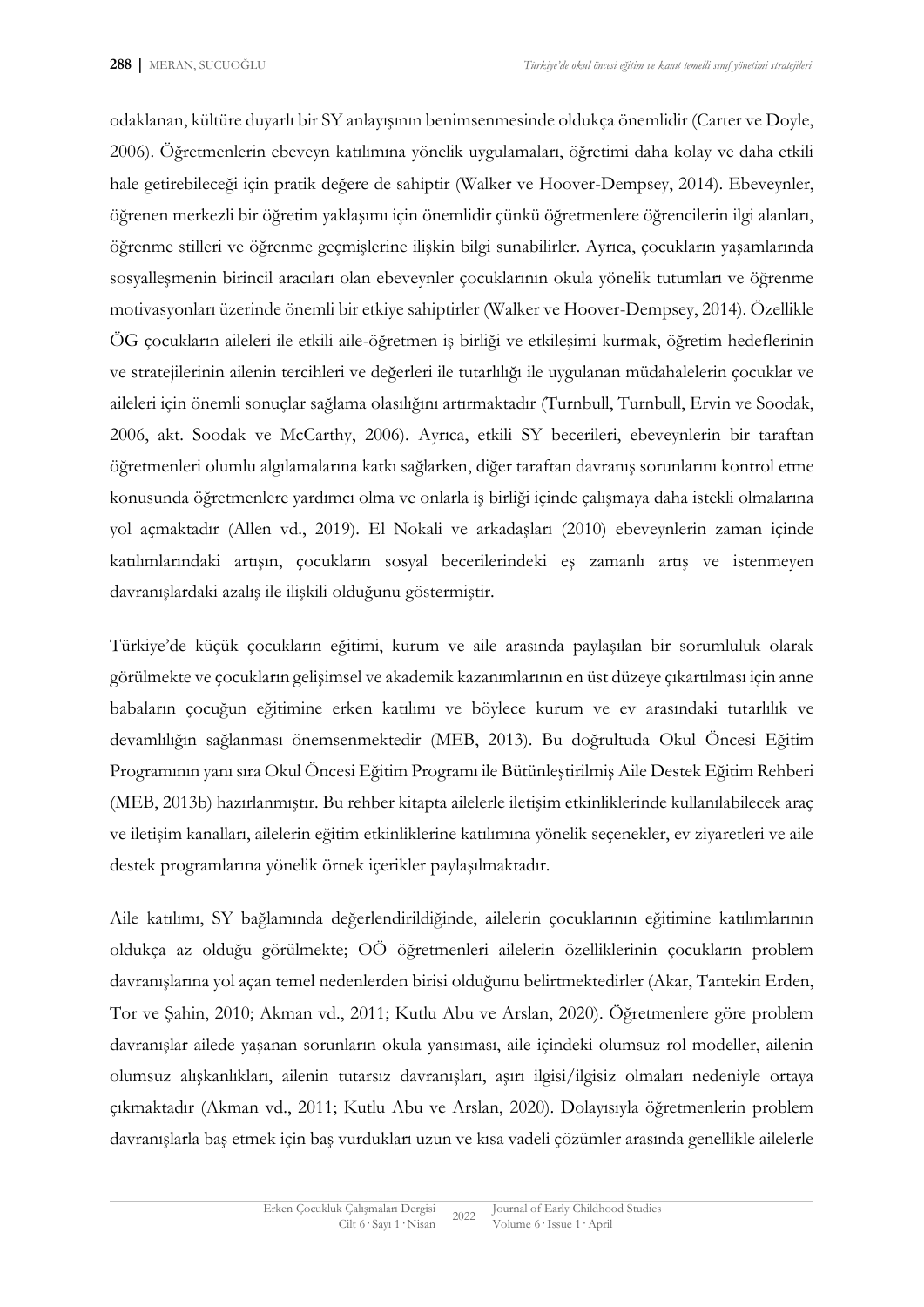iletişimin yer aldığı görülmektedir (Akman vd., 2011; Ata ve Karayol, 2019; Denizel Güven ve Cevher, 2005; Kutlu Abu ve Arslan, 2020). Ailelerle iş birliğinin önemli olduğunu vurgulayan öğretmenler, problem davranışların ortadan kaldırılması için ailelere problem davranışların kontrol edilmesine ilişkin eğitim verilmesi gerektiğini belirtmektedirler (Kutlu Abu ve Arslan, 2020). Öğretmenler problem davranışlar karşısında ailelerle iş birliği yaptıklarını veya yapacaklarını dile getirmekte, fakat bu süreçte nasıl ve neler yaptıklarını açıklamamaktadırlar.

# **SONUÇ ve TARTIŞMA**

Sınıf yönetimi konusu ülkemizde 1997 yılında eğitim fakültelerinin yeniden yapılandırılması ve sınıf yönetiminin bir lisans dersi olarak öğretmen yetiştirme programları içinde yer alması (YÖK, 1998) ile önem kazanmış ve böylece OÖ'nde SY, araştırmacıların üzerinde çalıştığı bir konu olmuştur. Çalışmaların çoğu ilkokullarda SY'ne odaklanmış; OÖ'nde SY ile ilgili araştırmaların ise 2000'li yılların başında başladığı ve zaman içerisinde sayılarının hızla artığı görülmüştür. Özellikle son yıllarda OÖ sınıflarda karşılaşılan problem davranışlar ve bu davranışlarla baş etmeyi konu alan tez ve makalelerdeki artış dikkat çekmeye başlamış; ayrıca OÖ öğretmenlerinin ve öğretmen adaylarının SY'ne ilişkin düşünceleri, görüşleri ve tutumları incelenmiştir. Türkiye'de son yirmi yılda OÖ'nde SY konusunda yapılan 24 makale ve 23 tezin incelendiği bir tarama çalışmasının bulguları da bu olguyu desteklemektedir (Aydın Şengül, Yılmaz ve Ertürk Kara, 2018).

Ülkemizdeki alanyazında yer alan çalışmaların kanıt temelli uygulamalar çerçevesinde incelenmesi ile okul öncesinde sınıf yöntemi ile ilgili ulaşılan bulgular ve varılan çıkarımlar temel birkaç konuda özetlenebilir:

1. OÖ sınıflarda SY genellikle disiplin olarak ele alınmakta, öğretmenler çoğunlukla geleneksel ve tepkisel stratejileri kullanmakta ve problem davranışlar ortaya çıktıktan sonra bu davranışları çeşitli yöntemlerle kontrol etmeye çalışmaktadırlar. Özellikle kızma, bağırma, azarlama, çocukla konuşma, gibi yöntemler OÖ öğretmenleri tarafından yaygın olarak kullanılan yöntemlerdir (Akgün vd., 2011; Ata ve Karayol, 2019; Uysal vd., 2010; Yıldız vd., 2020). Az sayıda öğretmen, öğretim ortamını düzenleme, sınıf kurallarını öğretme ve pekiştirme, geçişleri planlama ve çocukların gelişim özelliklerine uygun öğretim yöntemi kullanma gibi önleyici SY stratejilerini kullanmaktadırlar. Alanyazında önemi sıklıkla vurgulanan (Simonsen vd., 2008, 2014, 2015; Wilkinson vd., 2021; Stevenson vd., 2020) KTSY stratejilerine ise uygulamalarda yer verilmemekte; öğretmenler tepkisel yöntemlerin daha yararlı ve kullanışlı olduğunu ifade etmektedirler (Sucuoğlu vd., 2017). Diğer taraftan tepki fırsatı sunma, ipuçları, pekiştireçler ve özel övgü gibi KTSY stratejilerinin sistematik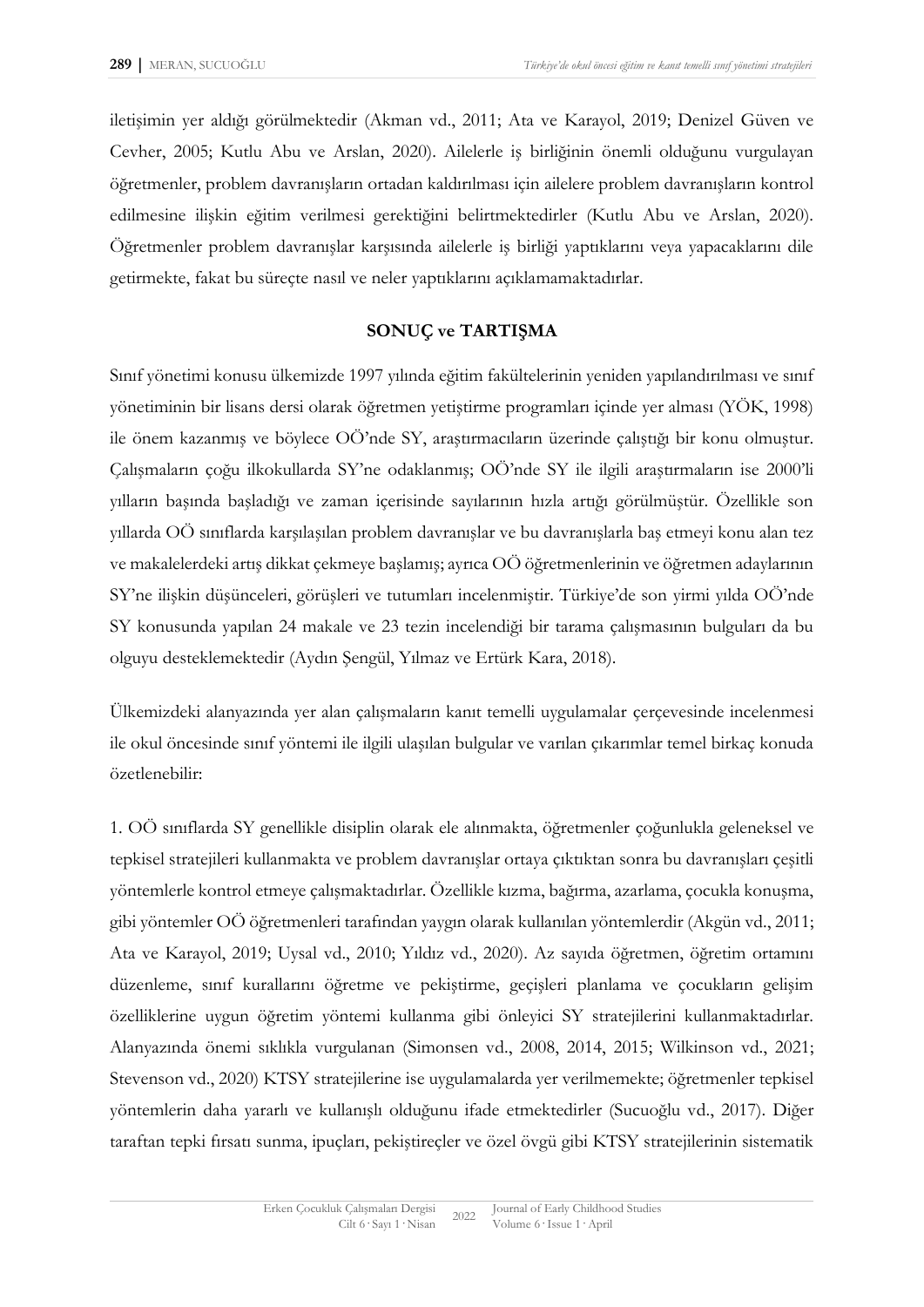olarak incelendiği araştırmaların olmadığı, bu nedenle hangi stratejilerin ve nasıl kullanıldığına ilişkin bilgimizin çok sınırlı olduğu görülmektedir. Sadece bir çalışmada, ilkokul öğretmenlerinin kullandığı kanıt temelli SY stratejiler araştırılmış (Aslan, 2017); öğrencilere çok az sayıda tepki fırsatı (araştırmacı tepki fırsatı kavramını öğrenme fırsatı olarak adlandırmıştır) sunulduğu belirlenmiştir. Aslan (2017), öğretmenlerin pekiştirme, ipucu ve tepki fırsatı sunma gibi stratejileri uygulama güvenirliği ile kullanmadıklarını ve sunulan tepki fırsatlarının öğrencilerin gelişimsel özellikleri ile uyumlu olmadığını da açıklamıştır. Bu bulgulardan hareketle, OÖ öğretmenleri çeşitli stratejileri sınıflarında kullansalar bile, hangi stratejileri nasıl kullandıklarına ilişkin bilgimizin çok az olduğu söylenebilir. Oysa OÖ öğretmenlerinin kullandıkları SY stratejileri ve bu stratejilerin çocuk ve öğretmen çıktıları üzerindeki etkilerini inceleyen çalışmalara gereksinim olduğu sıklıkla vurgulanmaktadır (Demir, 2016; İşcen Karasu, 2017). Bu çalışmaların bulgularının, hem öğretmenlerin SY'ne ilişkin gereksinimlerinin belirlenmesi, hem de hizmet öncesi ve hizmet içi programların içeriğinin gözden geçirilerek değiştirilmesine rehberlik edeceği, böylece OÖ sınıflarda KTSY stratejilerinin kullanımının ve dolayısıyla SY'nin niteliğinin artabileceği düşünülmektedir.

2. OÖ'nde SY araştırmalarının çoğunluğunun görüş, düşünce ve tutumlarla ilgili olduğu göz önüne alındığında, sınıf içinde neler olduğuna ilişkin gözleme dayalı çalışmalara gereksinim olduğu düşünülmektedir. Öğretmenlerin sınıflarında kullandıklarını belirttikleri stratejileri, uygulama sürecinde genellikle kullanmadıkları, sınıf içi gözlemler ve öğretmenlerle yapılan görüşmelerle toplanan verilerin örtüşmediği açıklanmaktadır (Kounin, 1970; Metin, 2017; Yazıcı, Yellice ve Özer, 2003 akt. Metin, 2017; Yıkmış, Çifçi ve Akbaba-Altun, 2001). Örneğin, Kounin (1970) ilkokul öğretmenleri ile yaptığı araştırmasında sınıf içi gözlemlerle veri toplamış; görüşmelerde, kullanıldığı belirtilen SY strateji ve yöntemlerinin sınıflarda görülmediğini vurgulamış; gözlem ve görüşme bulguları arasında tutarsızlık olduğunu belirtmiştir. Benzer bir çalışmada, Yıkmış ve arkadaşları da (2001), ilkokul öğretmenlerine sınıflarındaki özel gereksinimli öğrenciler için hangi pekiştireçleri kullandıklarını sorduklarında, öğretmenler çeşitli pekiştireç türlerini listelemişler, ancak araştırmacılar öğretmenlerin sınıflarında yaptığı gözlemlerde, listelenen pekiştireçlerin kullanılmadığını belirlemişlerdir. Bu nedenle, öğretmen ve öğretmen adayları ile yapılan görüşmeler ve öz bildirim araçları ile toplanan veriler, OÖ öğretmenlerin SY konusundaki düşüncelerini anlamamızı sağlasa da (Sucuoğlu vd., 2017; Dinçer ve Akgün, 2015), sınıflarda etkinlikler sırasında gözlem yoluyla toplanacak verilerin, öğretmenlerin kullandıkları SY stratejilerine ilişkin daha gerçekçi bilgi sağlayacağı açıktır. Diğer taraftan, öğretmen, aile, çocuk, okul yönetimi gibi birden fazla kaynaktan ve farklı değerlendirme araçları ile öğretmen-çocuk ilişkileri, sınıf içi öğretmen davranışları, kullanılan öğretim yöntemlerine ilişkin veri toplanan yeni çalışmalara gereksinim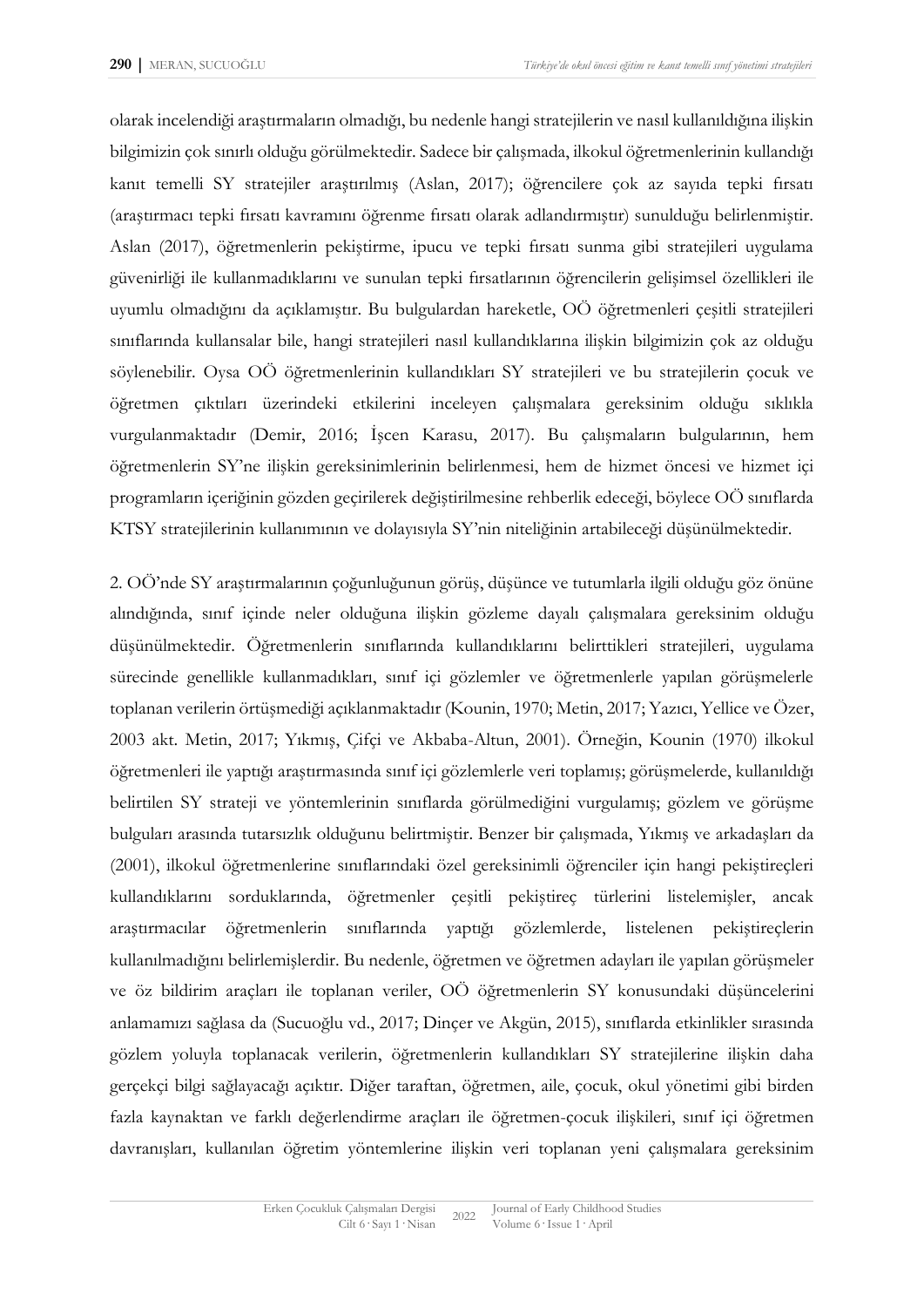olduğu söylenebilir. Özellikle son yıllarda, oldukça benzer bulguların yeniden üretildiği sınıf ve davranış yönetimi çalışmaları yerine, *kanıt temelli araştırma ölçütlerini* karşılayan (What Works Clearinghouse, 2014), geçerlik ve güvenirlik açısından güçlü yöntem ve ölçme araçları ile uygun gözlem yöntemlerinin kullanıldığı araştırmalarla, OÖ sınıflardaki SY'nin hem öğretmen hem de çocuk çıktıları ile ilişkisinin incelenmesi gerekli görülmektedir.

3. OÖ öğretmenleri genellikle SY ile çocukların problem davranışlarını ilişkilendirmemekte ve problem davranışlarla baş etmede güçlükler yaşadıklarını vurgulamaktadırlar. İlgili çalışmalarda OÖ sınıflarında sergilenen problem davranışlar ve bu davranışların kontrol edilmesine ilişkin güçlüklerin ön plana çıktığı görülmektedir. Özellikle bütünleştirme uygulamalarının yürütüldüğü sınıflarda bu durum daha da ciddi bir boyut kazanmakta, öğretmenler özel gereksinimli çocukların problem davranışları ile baş edemediklerini, bu davranışların çoğunu ortadan kaldıramadıklarını ve kontrol edemediklerini ifade etmektedirler (Sucuoğlu vd., 2015). Diğer taraftan ilkokul (Türnüklü ve Galton, 2001) ve okul öncesi öğretmenleri (Akalın vd., 2014) ile yapılan çalışmalarda öğretmenlerin, ortaya çıkan problem davranışları, ailelerin ekonomik ve bazı sosyal özellikleri ile çocukların gelişimsel özelliklerine atfettikleri görülmektedir. Bu durumda öğretmenler çocukların sergiledikleri problem davranışların sınıf ortamı ve ortamın özellikleri ile ilişkili olabileceğini gözden kaçırmakta; önleyici SY yöntemleri yerine tepkisel yöntemleri (Akgün vd., 2011; Akman vd., 2011; Ata ve Karayol, 2019; Güzelyurt vd., 2019; Kutlu Abu ve Arslan, 2020; Öztürk ve Gangal, 2016; Yumuş ve Bayhan, 2017) tercih etmektedirler. Oysa alanyazında öğrenci çıktıları ile SY uygulamaları arasında olumlu bir ilişki olduğu (Stronge vd.,2011); problem davranışların öğretmenlerin davranışları, programın özellikleri, kullanılan öğretim yöntemleri, sınıfın düzeni, çocuklardan beklenen görevlerin güçlük derecesi, bazı problem davranışların iletişim amacı olması, materyallerin çocukların gelişim düzeyine uygun olmaması ve hatta öğretmenlerin yönergelerinin karmaşık olması gibi sınıf içi nedenlerle de ortaya çıkabildiği açıklanmaktadır (Ataman, 2003; Çelik, 2021; Türnüklü ve Galton, 2001). Bu bağlamda, KTSY uygulamaları ile davranış kontrolü, fiziksel düzenleme, etkili öğretim, önleyici stratejiler, uygun davranışların arttırılması ve problem davranışların azaltılmasının bir bütün olduğu ve birbirinden ayrı düşünülemeyeceğini vurgulanmaktadır (Bozkuş-Genç ve Yücesoy-Özkan, 2021). Ülkemizdeki çalışmalarda da belirtildiği gibi (Akgün vd., 2011; Uysal vd., 2010; Sucuoğlu vd., 2017; Şahin-Sak vd., 2016) okul öncesi öğretmenlerinin problem davranışlar, nedenleri, önleyici stratejiler ile bazı davranışlara özgü yöntemlerin kullanılması konusunda sınırlı bilgi ve becerileri olduğu ve desteğe gereksinimleri olduğu söylenebilir (Güzeldere Aydın, Ocak Karabay ve Arıcı, 2018). Bu nedenle, OÖ öğretmenlerinin bu gereksinimlerini karşılamaya yönelik hizmet öncesi ve hizmet içi eğitim programlarının geliştirilmesi, bu programlarda önlenemeyen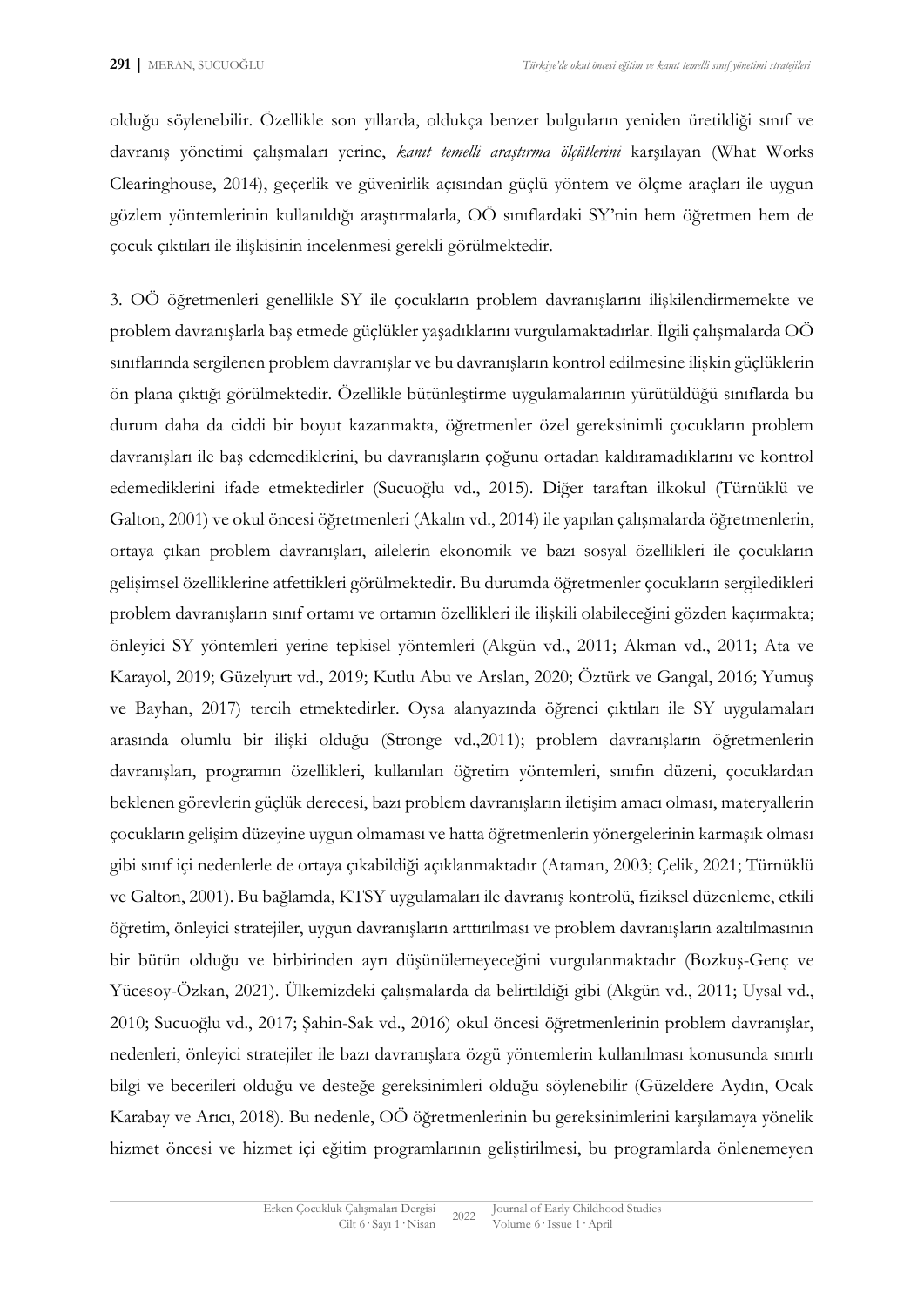problem davranışlarının çevresel özellikler ile ilişkilerine, nedenlerine, işlevlerine ve uygun müdahale yöntemlerine yer verilmesi önemli görülmektedir.

4. Bu çalışmada doğrudan KTSY stratejileri ile ilgili olmasa da okul öncesi sınıflarda SY ile ilişkili iki önemli konuya daha yer verilmiştir. Bunlar bütünleştirilmiş sınıflarda yönetim ve ailelerin SY'ne katılımıdır.

a. Bütünleştirilmiş OÖ sınıflarda SY konusunda az çalışma yapılmış olmasına karşın, öğretmenlerden elde edilen veriler, OÖ öğretmenlerinin en çok zorlandığı konuların başında gelen öğretimi bireyselleştirme ve uygun uyarlamaların yapılması olduğunu göstermektedir (Akalın vd., 2014; Sucuoğlu vd., 2013). OÖ sınıflarda gerekli uyarlamaların ve düzenlemelerin yapılamaması durumunda: özel gereksinimli çocukların gereksinimleri karşılanamamakta, var olan problem davranışları artmakta, öğrenmeleri gerçekleşememekte ve bütünleştirme uygulamalarından beklenen yararlar ortaya çıkmamaktadır (Akalın vd., 2014). Diğer taraftan, öğretmenlerin tüm çocuklara aynı şekilde davranmayarak, öğrencilerin özellikleri doğrultusunda farklı stratejileri kullanmaları gerektiği alanyazında vurgulanmasına karşın (Brophy ve McCaslin, 1992; Marzano vd., 2003), OÖ öğretmenleri genellikle tüm çocuklar için aynı stratejileri kullanmaktadırlar (Sucuoğlu vd., 2017). Öğretmenler konuya ilişkin sınırlılıklarını, hizmet öncesi eğitim sürecinde heterojen sınıflarda çalışma konusunda yeterli bilgi ve beceriyi edinememeleri, hizmet içi mesleki gelişim programlarında ise kendilerine özel gereksinimli çocuklar ve bütünleştirme konusunda aktarılan bilgileri ve yeni öğrendikleri yöntem ve stratejileri uygulama sürecinde kullanamamaları ile açıklamaktadırlar (Akalın vd., 2014). OÖ'nde SY ders kitapları incelendiğinde ise SY'nin tüm çocukların öğrenmeleri ve davranışları ile ilişkili olduğu göz ardı edilerek, özel gereksinim türleri ve bütünleştirme konularının ayrıştırmacı bir bakış açısı ile ayrı bölümler halinde ele alınmış olduğu görülmektedir (Aktaş Arnas ve Sadık, 2018; Uyanık Balat ve Bilgin, 2018). Bu durum öğretmen adaylarına özel gereksinimli çocukların diğerlerinden farklı olduğu, sadece özel yöntemlere gereksinimleri olduğu konusunda mesaj vermektedir. Oysa ders kitapları, SY stratejilerinin öncelikle tüm çocuklar için planlanması ve farklı özellikteki çocuklar için farklı stratejilerin kullanılması gerekliliğini vurgulamalıdır. Böylece öğretmen adayları, SY'nin önleyicilik özelliğinin önemli olduğunu ve tüm çocukları kapsaması gerektiğini hizmet öncesi dönemde öğrenmiş olacaklardır. Bu düşünceden hareketle, öğretmen yetiştiren hizmet öncesi programlarda yer alan bütünleştirme ve SY konulu derslerin ve konuya ilişkin hizmet içi kursların, KTSY stratejilerini ve uygulamalarını içerecek şekilde düzenlenmesi; derslerde öğretmenlerin sınıf içi davranışları ile çocuk çıktıları ilişkisinin vurgulanması gerekli görülmektedir.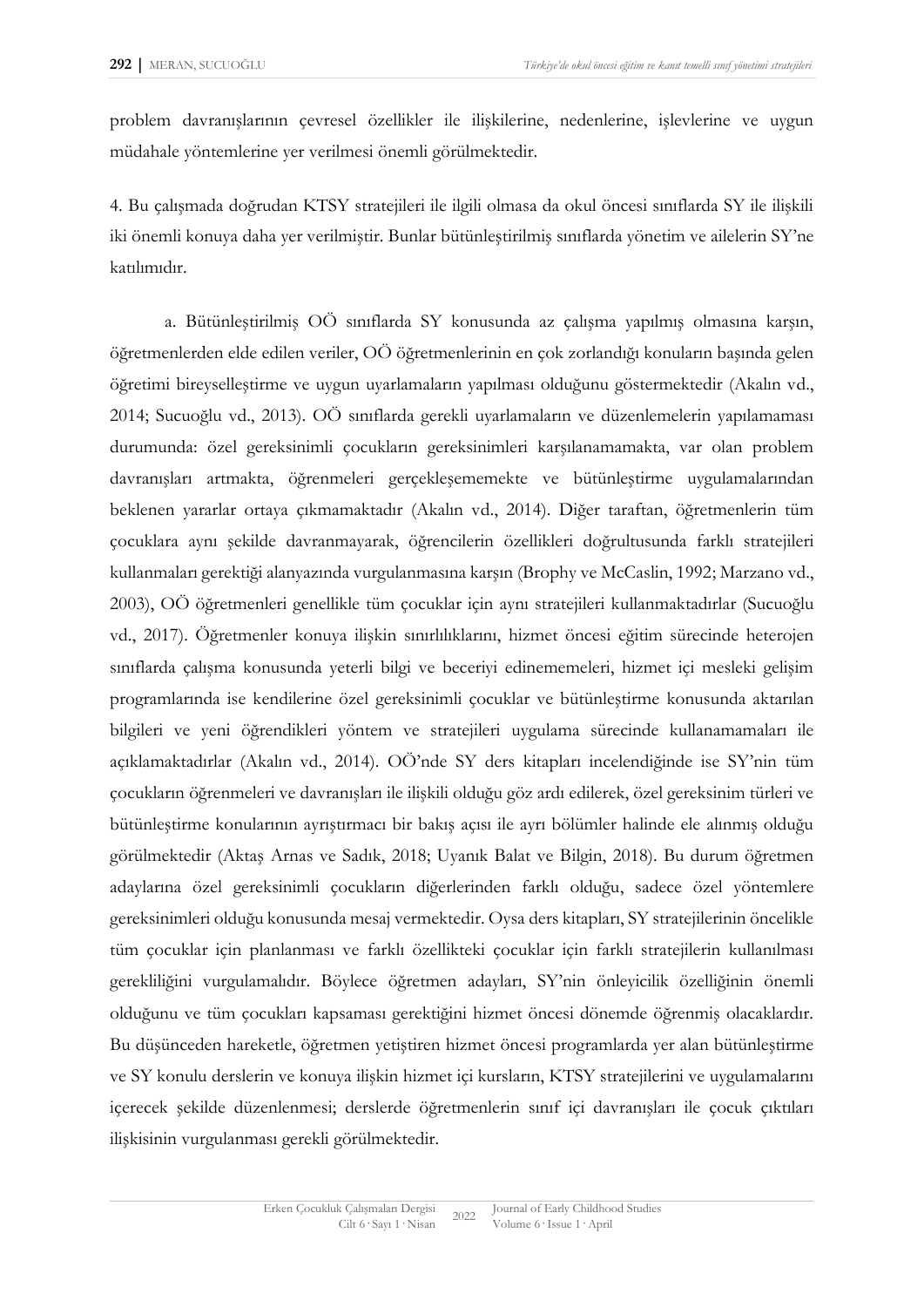b. Walker ve Hoover-Dempsey' e (2014) göre ebeveynlerin çocuklarının öğrenmesine aktif katılımı öğretmenlerin sınıf yönetimini kolaylaştırır ve öğretimin etkisini artırırken, öğretmenebeveyn iş birliği aynı zamanda çocukların öğrenme ve katılımlarını artırmaktadır. Diğer taraftan zaman içinde ebeveynlerin katılımlarındaki artışın, çocukların sosyal becerilerindeki eş zamanlı artış ve istenmeyen davranışlardaki azalış ile ilişkili olduğu bulunmaktadır (El Nokali, Bachman ve Votruba-Drzal, 2010). Oysa OÖ öğretmenleri, çocukların problem davranışlarının temel nedenlerinden birinin ailelerin özelliği olduğunu belirterek bu davranışların kontrolü için ailelerin eğitim almasını önermektedirler. Öğretmenlerin konuya ilişkin sadece ailelerin eğitim almasını önermeleri, çocukların problem davranışları ile baş etmek ve dolayısıyla etkili sınıf yönetimi sağlamak için aile-öğretmen iş birliğinin önemini göz ardı ettiklerini düşündürmektedir. Bu nedenle öğretmen-ebeveyn iş birliği ile etkili SY arasındaki ilişkiyi inceleyen ve ailelerin SY'ne katılımını destekleyen programlar hazırlanmasını sağlayacak yeni çalışmaların gerekliliği ortaya çıkmaktadır.

5. Öğretmenlerin SY bilgi ve becerilerinin sınırlı olduğu ve uygulamalarda güçlük çektikleri (Simonsen vd., 2010; Simonsen, MacSuga, Fallon ve Sugai, 2013) alanyazında önemle vurgulanmaktadır. Diğer taraftan, öğretmenlerin sınıflarını organize etme ve öğrenci davranışlarını yönetme becerileri, öğrencilerin olumlu davranışlarında artma ve olumsuz davranışlarında ise azalmaya yol açmakta (Wilkinson vd., 2021), KTSY stratejilerini uygulamaları ile öğrencilerin sosyal ve akademik davranışlarında istendik yönde gelişme olmaktadır (Simonsen vd., 2008). Etkili olmayan SY stratejileri ise öğrencilerin başarılarının azalması ve ne yazık ki bazı çocukların özel eğitim okullarına gönderilmeleri ile sonuçlanmaktadır (Oliver & Reschly, 2007). Bu nedenle öğretmenlerin SY'ne ilişkin bilgi beceri ve deneyimlerini artırmak amacıyla, mesleki gelişim programları hazırlanmakta, böylece öğretmenlerin KTSY stratejileri konusunda bilgi ve beceri kazanmaları sağlanmaktadır (Simonsen vd., 2013; Simonsen, MacSuga-Gage, Briere, Freeman, Myers, Scott ve Sugai, 2014). Ülkemizde ise OÖ öğretmenlerinin SY'ne ilişkin güçlüklerine çözüm getirmeyi hedefleyen az sayıda mesleki gelişim çalışmasında SY konulu eğitim programlarının, öğretmenlerin mesleki becerilerinde artışa, olumsuz öğretmen-çocuk etkileşimlerinde ise azalmaya yol açtığı (Yeşilay Daşıran, 2013); öğretmenlerin övgü, tepki fırsatları, ön düzeltme sunma gibi önleyici SY stratejilerini sınıflarında kullanabilmelerini sağladığı (İşcen Karasu, 2017) gösterilmiştir. Dinçer ve arkadaşları (2017) ise SY konusundaki bir eğitim programının öğretmenlerin SY stratejilerinde anlamlı farka yol açmadığını; ancak sınıf gözlemlerine göre, öğretmenlerin, bireyselleştirilmiş öğretim dışındaki SY stratejilerinde olumlu yönde gelişme olduğunu belirtmişlerdir. Simonsen ve diğerlerine göre (2015) SY konusundaki öğretmen eğitimleri net ve açık olmalı, uygulamalara ilişkin performans geri bildirimi sunmalı ve öğrenci davranışları üzerinde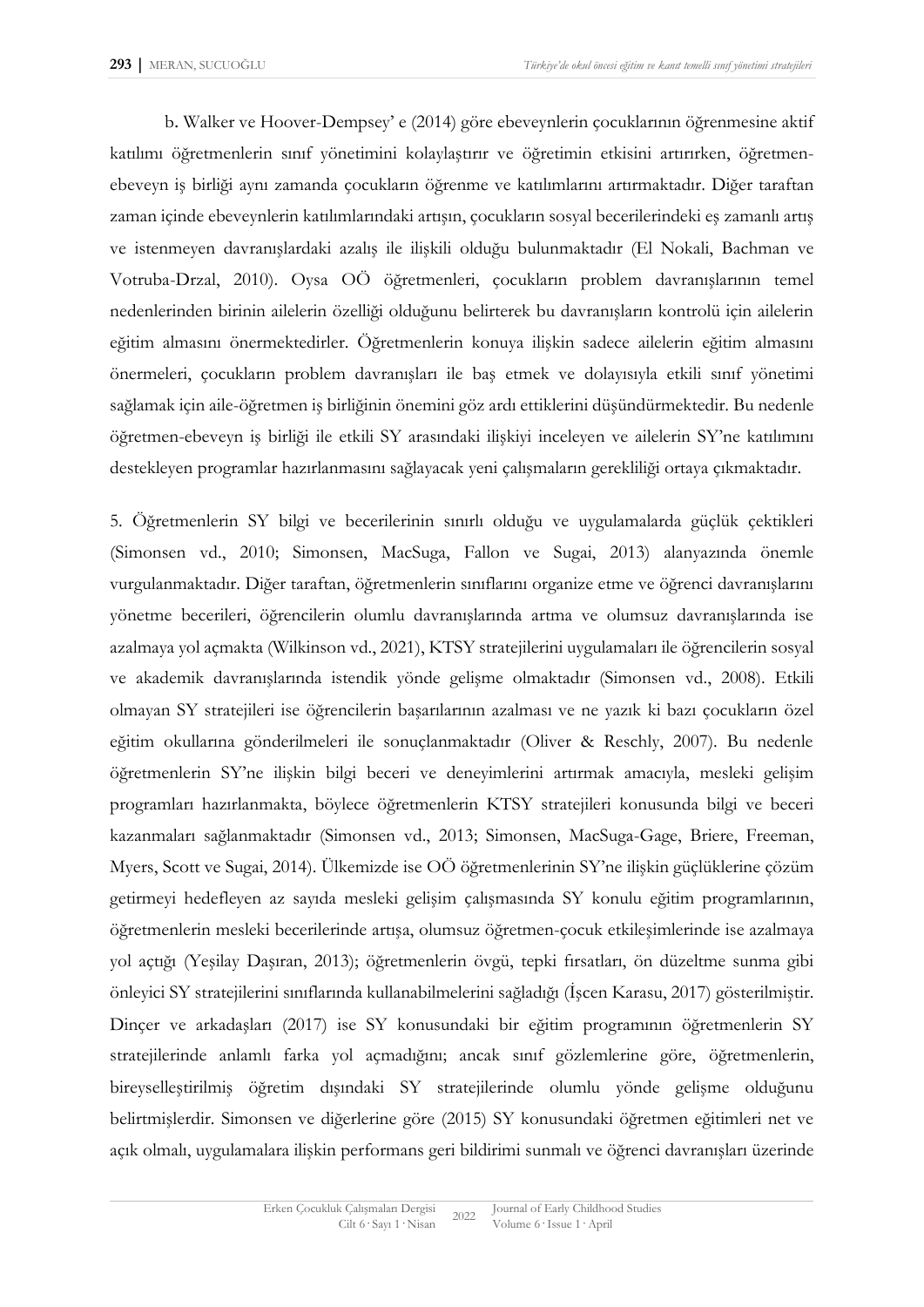etkili olduğu kanıtlanmış kritik SY becerilerine odaklanmalıdır. Ülkemizde SY stratejilerinin öğretimine odaklanan mesleki gelişim programlarının, okul öncesi ve ilkokul öğretmenleri ile çocuk çıktıları üzerindeki olumlu sonuçları, SY konusundaki öğretmen eğitiminin önemini göstermektedir (Akalın ve Sucuoğlu, 2015; Demir, 2016; Güner, 2010; İşcen Karasu, 2017).

6. Türkiye'de, güncellenmiş Okul Öncesi Eğitim Programı'nın (MEB, 2013) ilkeleri ve özellikleri, KTSY açısından değerlendirildiğinde, SY ile ilişkili bazı önemli ipuçları olduğu görülmektedir. Örneğin, Okul Öncesi Eğitim Programının ilkeleri arasında yer alan *eğitimin çocukların gereksinim ve bireysel farklıklarına uygun olması, etkinlikler planlanırken çocukların ilgi ve gereksinimleri ile çevre ve okulun olanaklarının göz önünde bulundurulması, uygun öğrenme ortamlarının hazırlanması gerekliliği* ilkeleri ortaya çıkabilecek olası problem davranışların önlenmesi ve çocukların etkinliklere katılımın sağlanması bakımından oldukça önemlidir. Ayrıca *çocuklarla iletişimde kişiliği zedeleyici şekilde davranılmaması, baskı ve kısıtlamalara yer verilmemesi, bağımsız davranış geliştirmeleri için çocukların desteklenmesi ve ihtiyaç duyduklarında yetişkin rehberlik ve desteğinin sağlanması* ilkeleri, SY'nde olumlu disiplin ve olumlu öğretmen-çocuk ilişkileri kurulması ve sürdürülmesi gerekliliğine işaret etmektedir. Okul Öncesi Eğitim Programında yer alan tüm gelişim alanlarıyla ilgili kazanım/göstergelerde, etkinlik çeşitlerinde, çalışma biçimlerinde, iç ve dış mekânın kullanımı ve etkinlik sürelerinde dengenin gözetilmesini vurgulamakta; *çocukların yaş ve gelişimlerine uygun olarak katılım ve öğrenmelerinin sağlamasının* ilke olarak benimsendiği görülmektedir. Diğer taraftan, Okul Öncesi Eğitim ve İlköğretim Kurumları Yönetmeliği incelendiğinde, yönetmeliğin Öğrenci Davranışlarının Değerlendirilmesi başlıklı sekizinci bölümünde, öğrencilerden beklenen davranışlar ile ödüllerin sunulması ve öğrencilerin olumsuz davranışları için uygulanacak yaptırımlar yer almasına karşın, bu bölümün ilköğretim ve ortaöğretim kurumları ve öğrencilerini kapsadığı görülmektedir (MEB, 2014). Dolayısıyla, Okul Öncesi Eğitim Programı'nın (2013) ilkeleri, öğretmenlere önleyici SY açısından bir temel oluşturabilse de okul öncesinde sınıf ve davranış yönetimine ilişkin temel ilkelerin yönetmelikte yer almadığı görülmektedir. Oysa öğretmenlere SY konusunda bir yol haritası sunulmasının, bir taraftan OÖ kurumların disiplin politikalarının oluşturulmasını sağlayacağı, diğer taraftan ise okul davranış standartları ile öğretmenlerin sınıf ve davranış yönetimi stratejilerinin belirlenmesini kolaylaştıracağı kabul edilmektedir (Türnüklü, 2000).

Sonuç olarak, OÖ öğretmenlerinin KTSY stratejilerini öğrenme ve uygulama konusunda bilgi ve rehberliğe gereksinimleri olduğu söylenebilir (Güzeldere vd., 2018; Sucuoğlu vd., 2017). Özellikle alana yeni katılacak öğretmenlerin bu konudaki gereksinimlerinin, mesleğe başlamadan en uygun ve en az maliyetle giderilebilmesi için lisans programlarında yer alan SY ve öğretmenlik uygulaması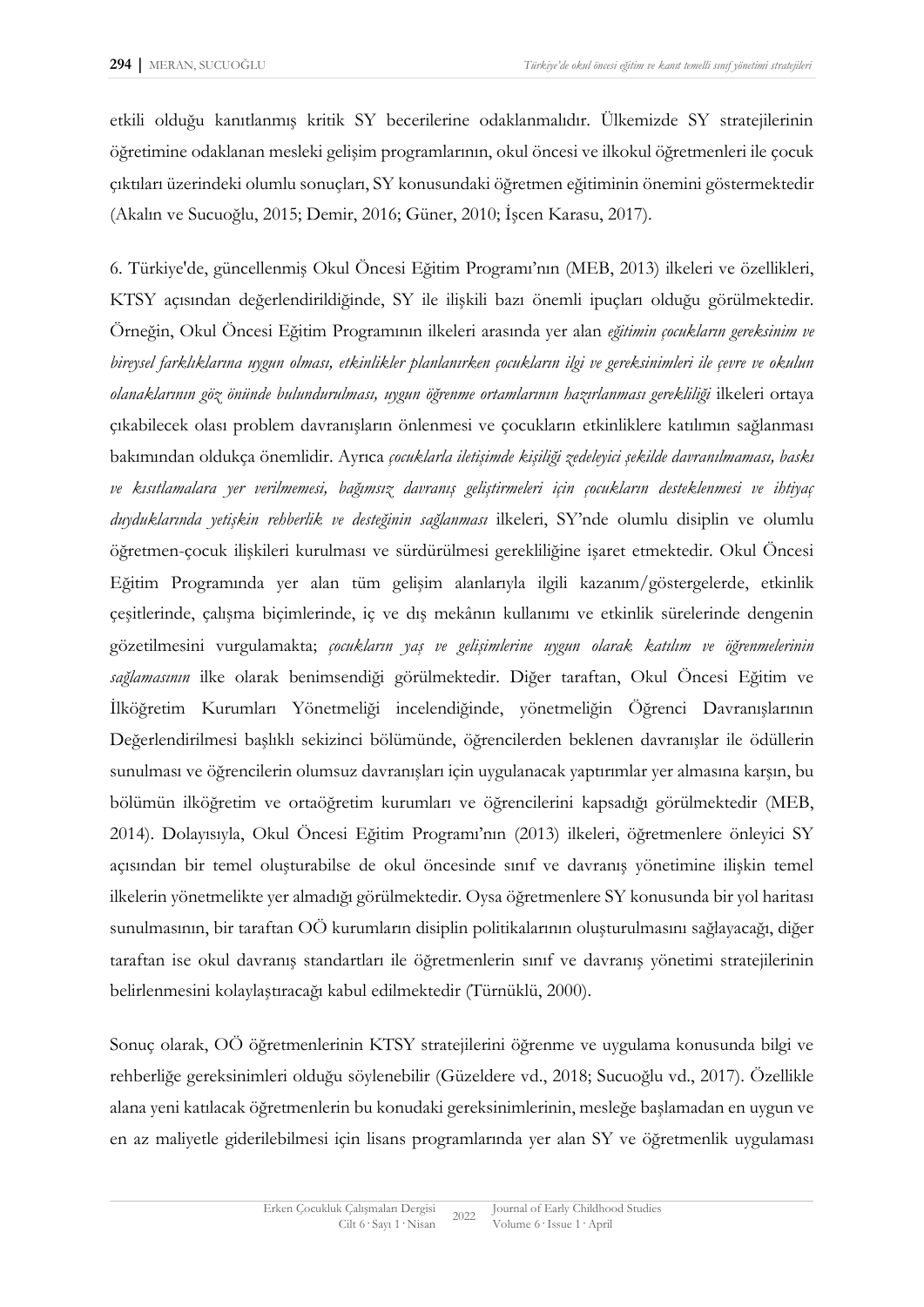derslerinin gözden geçirilerek ihtiyaç doğrultusunda yenilenmesi öncelikli ve önemli görülmektedir. İlgili alanyazında hizmet öncesi ve hizmet içi programlarda SY dersini veren öğretim elemanlarının OÖ alanından olup olmadığı sorgulanarak, SY araştırma ve uygulama alanındaki yeterliliklerinin önemi belirtilmekte (Jones, 2006; Öztürk, Gangal ve Beşgen Ergişi, 2014); öğretmen adaylarının aldıkları SY eğitiminin kalitesinin, bu dersleri veren öğretim elemanlarının yeterlilikleri ile ilişkili olduğu açıklanmaktadır (Karademir ve Saatçioğlu, 2021). Bu nedenle, sınıflarını nasıl organize edecekleri ve yönetecekleri konusunda arayış içerisinde olan OÖ öğretmenlerinin, deneyime dayalı ve çoğu zaman sistematik olmayan çelişkili meslektaş önerileri yerine, SY nin uygulamalı bir bilim olduğunu kabul eden bir yaklaşımla, sınıflarında KTSY stratejilerini kullanmaları için gerekli önlemlerin alınması gereklidir. Bu çalışmada ortaya konulan bilgilerin OÖ öğretmenlerinin SY profilini ortaya koyarak sınıf yönetiminde KTSY stratejilerinin önemine dikkat çekeceği; araştırmacı ve eğitimcilerin, OÖ öğretmenlerinin SY konusunda nasıl destekleneceğine ilişkin karar alma sürecinde yol gösterici olabileceği öngörülmektedir.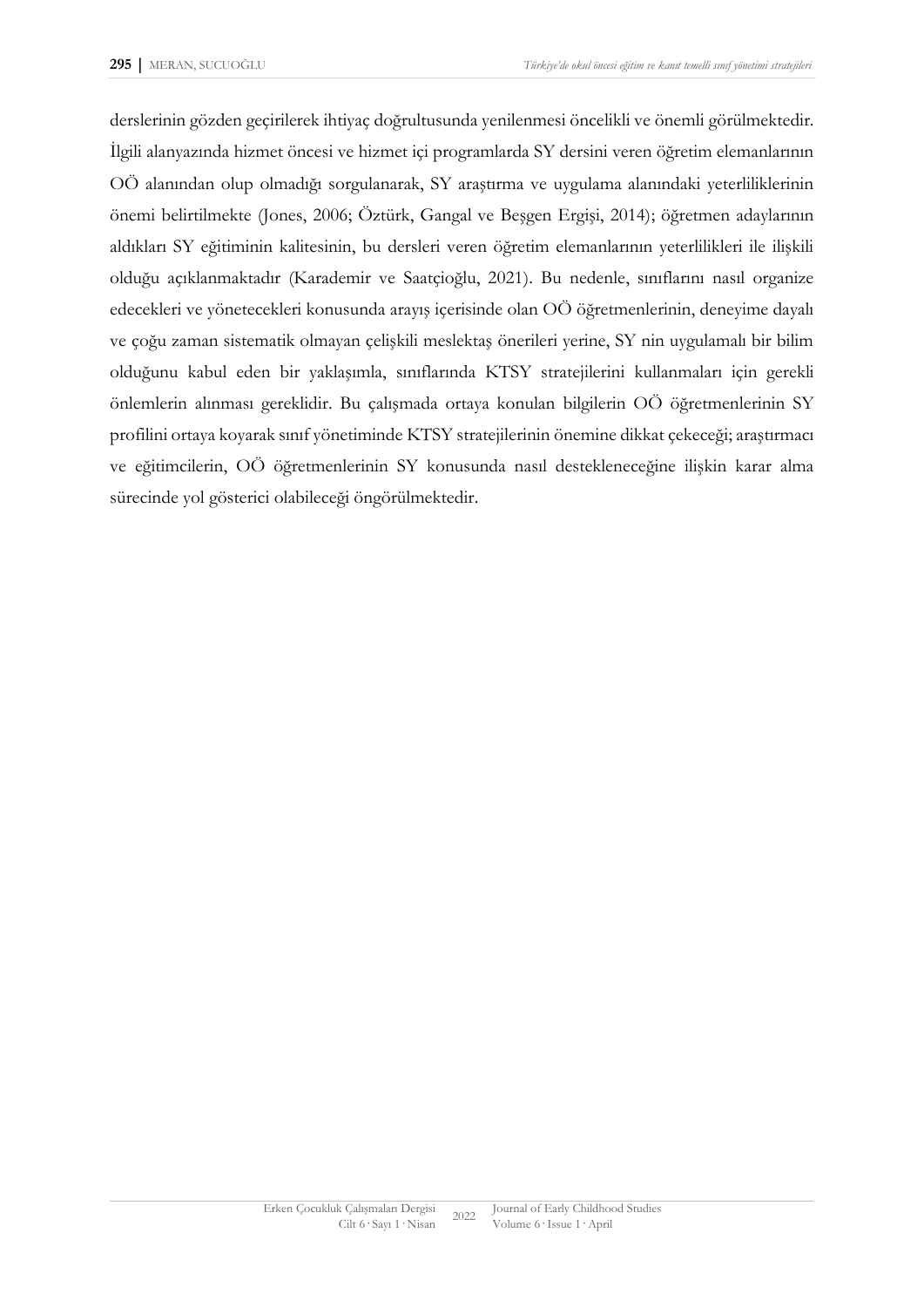## **KAYNAKÇA**

- Akalın, S., Demir, Ş., Sucuoğlu, B., Bakkaloğlu, H., & İşcen, F. (2014). The needs of inclusive preschool teachers about inclusive practices. *Eurasian Journal of Educational Research, 54*, 39- 60.
- Akalın, S., ve Sucuoğlu, B. (2015). Effect of classroom management intervention based on teacher training and performance feedback on outcomes of teacher-student dyads in inclusive calassrooms. *Educational Sciences: Theory & Practice, 15*(3),739-758.
- Akar, H., Tor, D., Tantekin-Erden, F. and Şahin, İ.T. (2010) Ögretmenlerin sınıf yönetimi yaklaşımları ve deneyimlerinin incelenmesi. *İlkogretim Online, 9(*2), 792-806.
- Akgün, E., Yarar, M., ve Dinçer, Ç. (2011). Okul öncesi öğretmenlerinin sınıf içi etkinliklerde kullandıkları sınıf yönetimi stratejilerinin incelenmesi. *Pegem Eğitim ve Öğretim Dergisi, 1*(3), 1- 9.
- Akman, B., Baydemir, G., Akyol, T., Arslan, A. Ç. & Kent Kükütçü, S. (2011). The opinions of preschool teachers about problem behaviours which faced in classroom. *E-Journal of New World Sciences Academy, 6*(2), 1715-1731.
- Aksoy, P. (2020). Okul öncesi öğretmenlerinin oyun zamanlarında sergiledikleri davranışların öğretmen rolleri ve çocuk katılım modeli bağlamında değerlendirilmesi: Türkiye ve Amerika örneği. *Hacettepe Üniversitesi Eğitim Fakültesi Dergisi*. Advance online publication. doi:10.16986/HUJE.2020057988.
- Aktaş Arnas, Y., & Sadık, F. (Ed.) (2018). *Okul öncesinde sınıf yönetimi* (2. Baskı). Ankara: Pegem Akdemi Yayınları.
- Alber, S. R., & Heward, W. L. (1997). Recruit it or lose it! Training students to recruit positive teacher attention. *Intervention in School and Clinic, 32*, 275–282.
- Alberto, P. A., & Troutman, A. C. (2006). *Applied behavior analysis for teachers* (7th ed.). Upper Saddle River, NJ: Pearson.
- Aldemir-Fırat, Ö. ve Ergenekon, Y. (2018). Uygulamacılar için özel eğitimde farklı bir bakış açısı: Gömülü öğretim. *Ankara Üniversitesi Eğitim Bilimleri Fakültesi Özel Eğitim Dergisi, 19*, 1-24.
- Allen, K. D., & Cowan, R. J. (2008). Naturalistic teaching procedures. In J. K. Luiselll, D. C. Russo, W. P. Christian, & S. M. Wilczynski (Eds.), *Effective practices for children with autism: educational and behavior support interventions that work* (pp. 240-270). New York: Oxford University Press.
- Allen, K., Hansford, L., Hayes, R., Allwood, M., Byford, S., Longdon, B., Price, A., & Ford, T. (2019). Teachers' perceptions of the impact of the Incredible Years Teacher Classroom Management Programme on their practice and on the social and emotional development of their pupils. *British Journal of Educational Psychology, 90*(S1), 75–90. <https://doi.org/10.1111/bjep.12306>
- Altun, T., & Gülben, A. (2009). Okul öncesinde özel gereksinim duyan çocukların eğitimindeki uygulamalar ve karşılaşılan sorunların öğretmen görüşleri açısından değerlendirilmesi. *Ahmet Keleşoğlu Eğitim Fakültesi Dergisi, 28*, 253-272.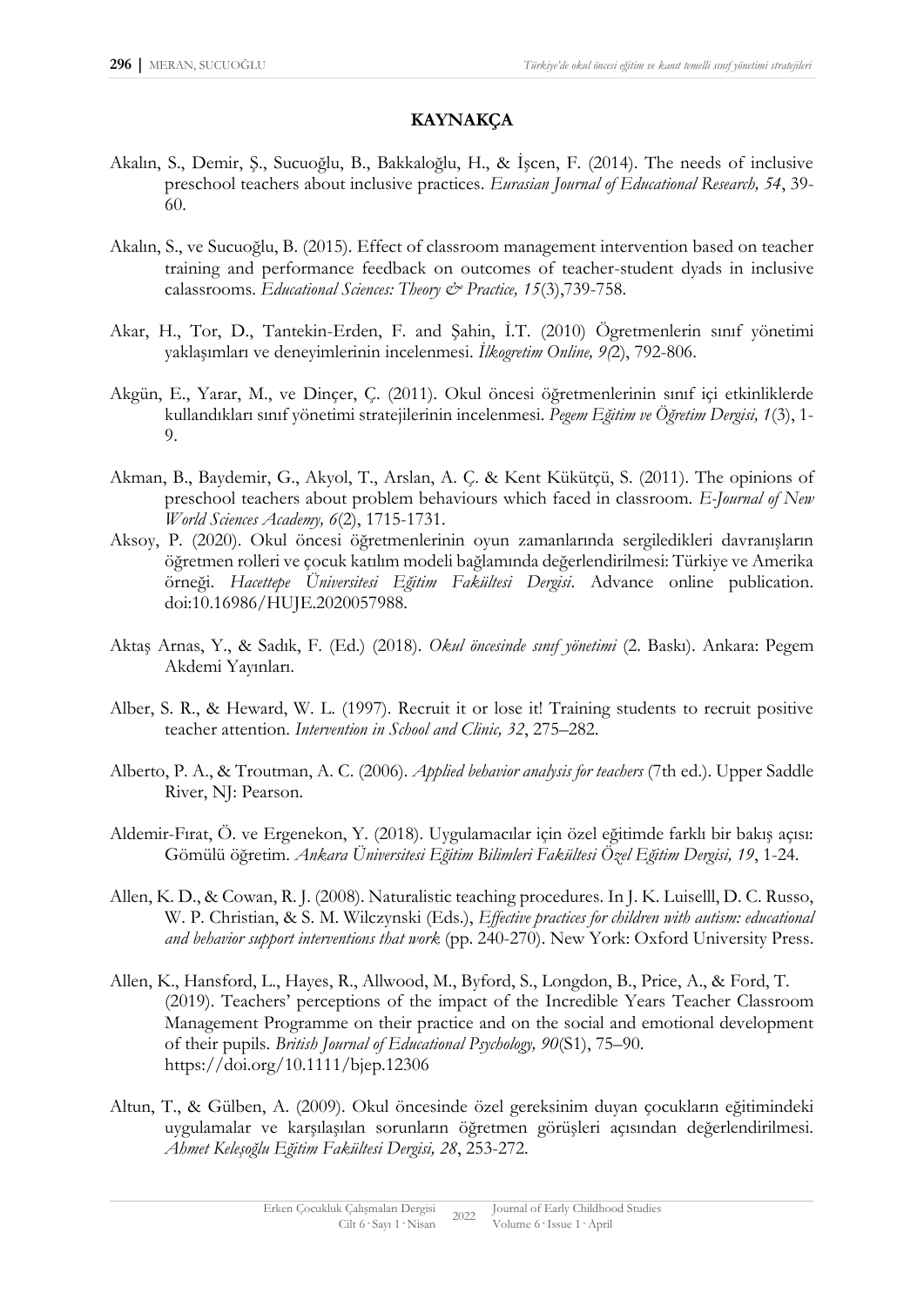- Aras, S. (2012). *An investigation on perceptions and self-reported practices of early childhood teachers towards instructional arrangement for classroom management* (Yayımlanmamış Yüksek Lisans Tezi) Orta Doğu Teknik Üniversitesi, Ankara.
- Aslan, A. (2017). *Sınıfında özel gereksinimli öğrenci bulunan ilkokul öğretmenlerinin kullandıkları bilimsel dayanaklı sınıf yönetimi stratejilerinin incelenmesi.* (Yayımlanmamış Yüksek Lisans Tezi). Ankara Üniversitesi, Ankara.
- Ata, S., & Karayol, S. (2019). Preschool teacher opinions on undesirable behaviors. *Eskişehir Osmangazi Üniversitesi Sosyal Bilimler Dergisi,* 20 (Özel Sayı). doi: 10.17494/ogusbd
- Ataman, A. (2003). Sınıfta iletişimde karşılaşılan davranış problemleri. *Türk Eğitim Bilimleri Dergisi, 1*(3), 251-262.
- Avramidis, E., Bayliss, P., & Burden, R. (2000). Student teachers' attitudes towards the inclusion of children with special educational needs in the ordinary school. *Teaching and Teacher Education, 16*(3), 277–293. [https://doi.org/10.1016/S0742-051X\(99\)00062-1](https://doi.org/10.1016/S0742-051X(99)00062-1)
- Aydın, D., & Tuğluk, M. N. (2020). Okul öncesi öğretmenlerinin öğrenme-öğretme sürecinde öğretimsel uyarlamalara yer verme düzeylerinin belirlenmesi. *Ulakbilge,* 47, 423–433. doi: 10.7816/ulakbilge-08-47-04
- Aydın Şengül, Ö., Yılmaz, Z. N., & Ertürk Kara, H. G. (2018). Okul öncesi eğitiminde sınıf yönetimi alanında yapılan çalışmaların incelenmesi. *Avrasya Sosyal ve Ekonomi Araştırmaları Dergisi (ASEAD), 5*(12), 359-370.
- Aydoğan, C., Farran, D. C., & Sağsöz, G. (2015) The relationship between kindergarten classroom environment and children's engagement. *European Early Childhood Education Research Journal, 23*(5), 604-618. doi: 10.1080/1350293X.2015.1104036
- Bilaloğlu, R. G., Aktaş Arnas, Y., & Yaşar, M. (2017). Question types and wait-time during science-related activities in Turkish preschools. *Teachers and Teaching, 23* (2), 211-226. doi: 10.1080/13540602.2016.1203773
- Besler, F., & Süzer, T. (2019). Pekiştirme. İçinde E. Tekin-İftar (Ed.) Uygulamalı Davranış Analizi (ss. 213-266). Ankara: Vize Akademik.
- Bozkuş‑Genç, G., & Yücesoy‑Özkan, Ş. (2021). The efficacy of pivotal response treatment in teaching question‑asking initiations to young Turkish children with autism spectrum disorder. *Journal of Autism and Developmental Disorders*. <https://doi.org/10.1007/s10803-020-04848-y>
- Brantley, D.C., & Webster, R.E. (1993). Use of an independent group contingency management system in a regular classroom setting. *Psychology in the Schools, 30*(1),60-66. [https://doi.org/10.1002/1520-6807\(199301\)30:1<60::AIDPITS2310300110>3.0.CO;2-X](https://doi.org/10.1002/1520-6807(199301)30:1%3c60::AIDPITS2310300110%3e3.0.CO;2-X)
- Breitfelder, L. M. (2008). Quick and easy adaptations and accommodations for early childhood students. *Teaching Exceptional Children Plus, 4*(5).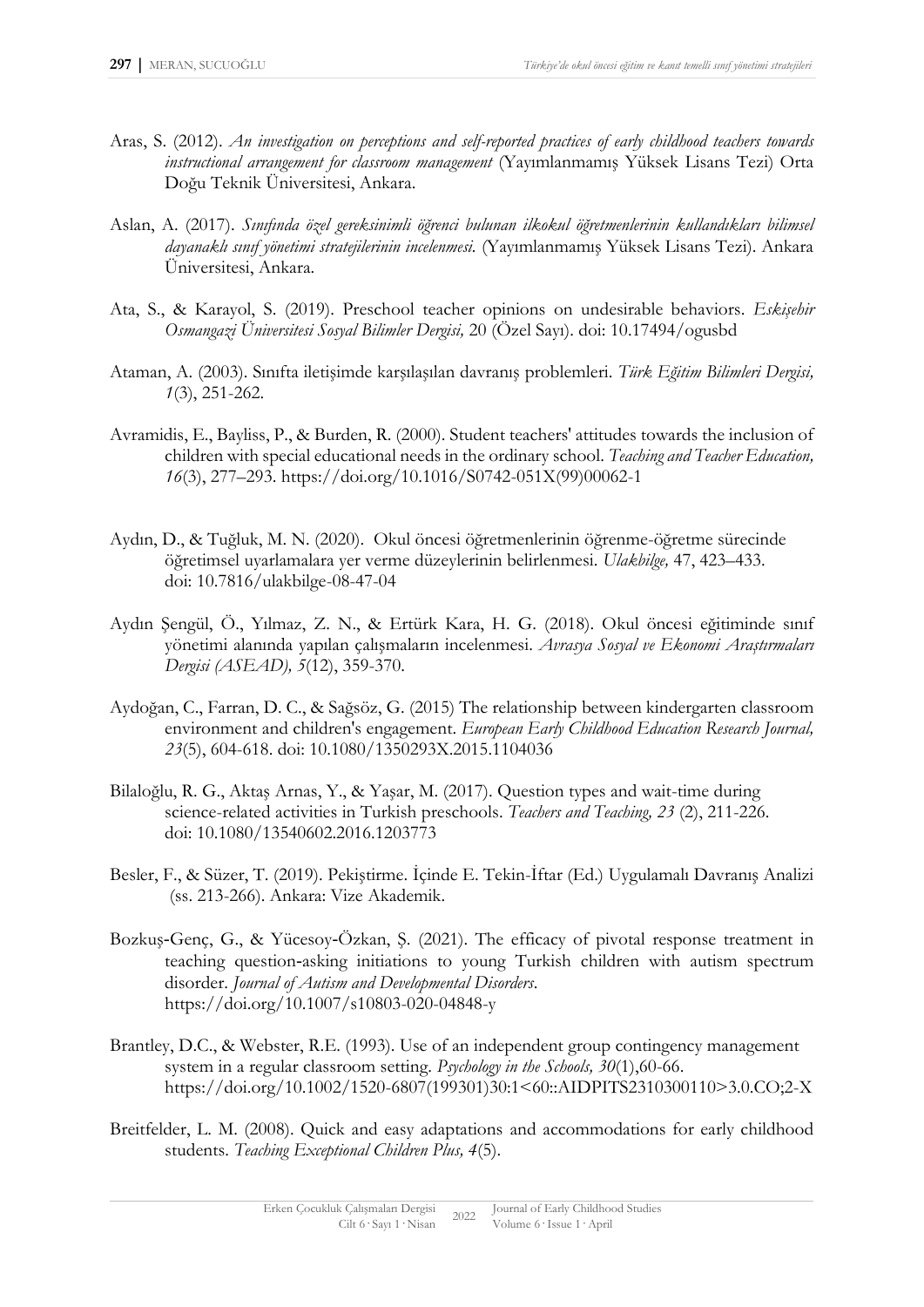Brophy, J. (1981). Teacher praise: A functional analysis. *Review of Educational Research, 51*, 5–32.

- Brophy, J. E. (1983). Classroom organization and management. *The Elementary School Journal, 83*(4).
- Brophy, J. (2006). History of research on classroom management. In C.M. Evertson, & C.S. Weinstein (Eds.), *Handbook of classroom management: research, practice and contemporary issues (p.17).* USA, Lawrence Erlbaum Associates.
- Brophy, J. E., & McCaslin, N. (1992). Teachers' reports of how they perceive and cope with problem students. *Elementary School Journal, 93*(1), 3-68.
- Bruns, A. D., & Mogharreban, C. C. (2009). The gap between beliefs and practices: Early childhood practitioners' perceptions about inclusion. *Journal of Research in Childhood Education, 21*(3), 229-241.
- Bulut, M. S. ve İflazoğlu, A. (2007). Anasınıfı öğretmenleri ile öğretmen adaylarının sınıfta karşılaştıkları problem davranışlar ve bu davranışlara yönelik geliştirdikleri stratejiler: nitel bir çalışma örneği. İçinde N. Aral ve B. Tuğrul (Ed.), *Avrupa birliği sürecinde okul öncesi eğitimin bugünü ve geleceği sempozyum kitabı.* Ya-Pa Yayınları.
- Capizzi, A. M., Wehby, J. H., & Sandmel, K. N. (2010). Enhancing Mentoring of Teacher Candidates Through Consultative Feedback and Self-Evaluation of Instructional Delivery. *Teacher Education and Special Education*, *33*(3), 191–212. <https://doi.org/10.1177/0888406409360012>
- Carter, K., & Doyle, W. (2006). Classroom management in early childhood and elementary classrooms. In C.M. Evertson, & C.S. Weinstein (Eds.), *Handbook of classroom management: research, practice and contemporary ıssues* (pp.373-406). USA, Lawrence Erlbaum Associates.
- Casey, A. M., & McWilliam, R. A. (2007). The STARE: The scale for teachers' assessment of routines engagement. *Young Exceptional Children, 11*(1), pp.2-15.
- Çelik, S. (2019). *Okulöncesi öğretmenlerine yönelik olarak geliştirilen yüz yüze ve web tabanlı doğal öğretim öğretmen eğitimi programı (ODÖP)'nın Etkililiğinin İncelenmesi* (Yayımlanmamış Doktora Tezi). Anadolu Üniversitesi, Eskişehir.
- Çelik, S. (2021). Problem davranışların etkili program hazırlama, sınıf iklimi, sınıf planı ve organizasyonunun kullanılması yoluyla önlenmesi. İçinde S. Vuran ve K. Öğülmüş (Çev. Ed.) *Sınıf için olumlu davranışsal destekler* (pp. 88-101). Ankara: Nobel Akademik Yayıncılık.
- Çobanoğlu, R., Yıldırım, A. ve Çapa Aydın, Y. (2020). Okul öncesi eğitimin niteliğine bir bakış: Aileler, öğretmenler ve çalışma koşulları ile ilgili sorunlar. *Eğitimde Nitel Araştırmalar Dergisi-Journal of Qualitative Research in Education, 8*(2), 407-430. doi: 10.14689/issn.2148-624.1.8c.2s.1m
- Demir, Ş. (2016). *Öğretmen eğitimi programının bütünleştirme uygulamaları yürütülen okul öncesi sınıflardaki öğretmen ve özel gereksinimli çocuklar üzerindeki etkileri* (Yayımlanmamış Doktora Tezi). Ankara Üniversitesi, Ankara.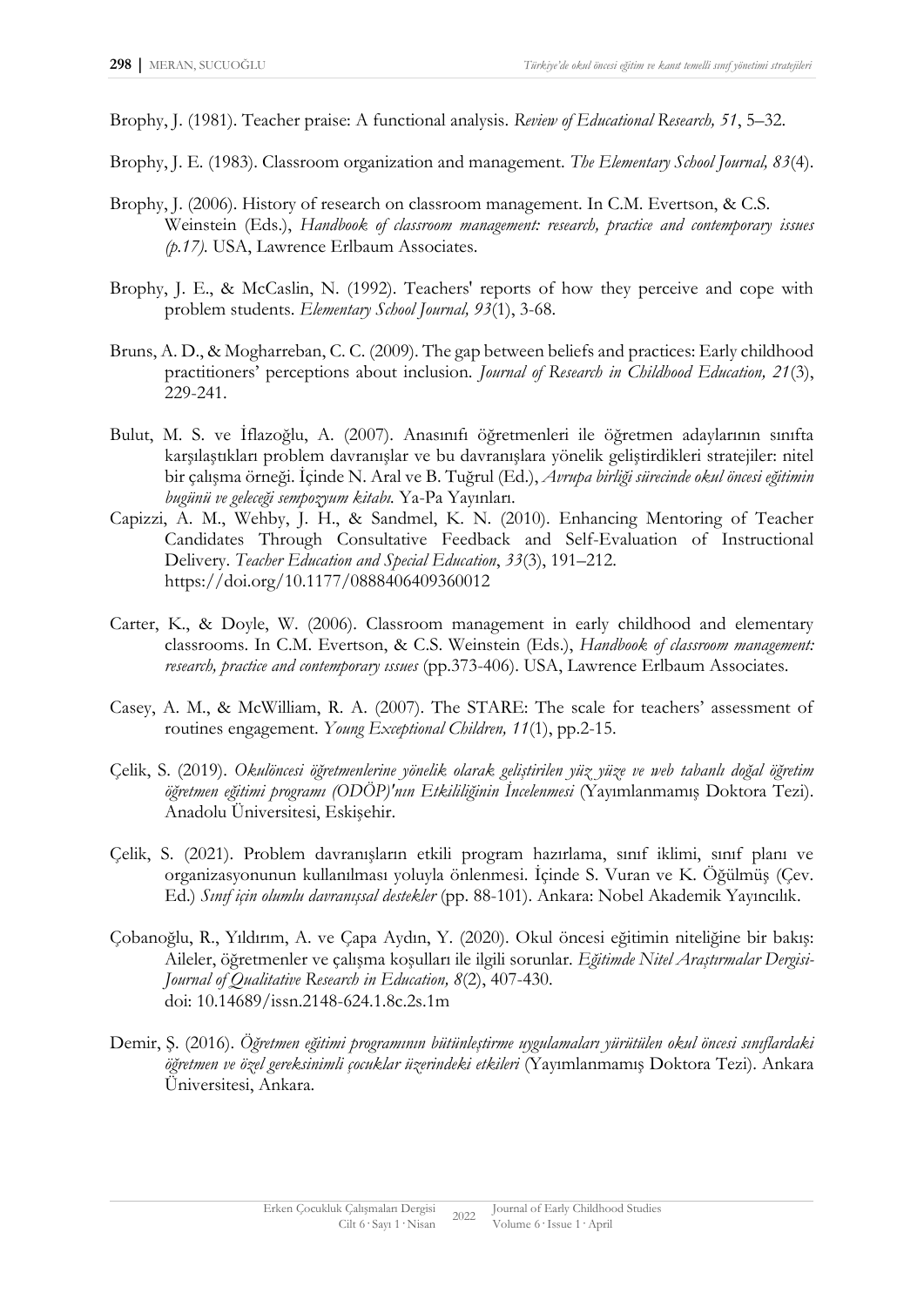- Demirkaya, P.N., & Bakkaloğlu, H. (2015). Examining the student-teacher relationships of children both with and without special needs in preschool classrooms. *Educational Sciences: Theory*  $\mathcal{O}^*$ *Practice, 15*(1), 159-175.
- Denizel-Güven, E., & Cevher, F.N. (2005). Okul öncesi öğretmenlerinin sınıf yönetimi becerilerinin çeşitli değişkenler açısından incelenmesi. *Pamukkale Üniversitesi Eğitim Fakültesi Dergisi, 18*(2), 1-22.
- Dinçer, Ç., & Akgün, E. (2015). Okul öncesi öğretmenleri için sınıf yönetimi becerileri ölçeğinin geliştirilmesi ve öğretmenlerin sınıf yönetimi becerilerinin çeşitli değişkenlerle ilişkisi. *Eğitim ve Bilim Dergisi, 40*(177), 187-201.
- Dönmez, Ö., Aşantoğrul, S., Karasulu, M., & Bal, E. (2018). Okul öncesi öğretmenlerinin sınıf yönetiminde istenmeyen davranışlara karşı kullandığı stratejilerin incelenmesi. *Uluslararası Erken Çocukluk Eğitimi Çalışmaları Dergisi, 3*(2).
- Duchaine, E. L., Jolivette, K., and Fredrick, L. D. (2011). The effect of teacher coaching with performance feedback on behavior-specific praise in ınclusion classrooms. *Education and Treatment of Children, 34*(2), 209-227.
- Durmaz, E. (2017). *Okul öncesi öğretmenlerinin sınıf yönetiminde kullandıkları stratejiler ve uygunluk durumlarının incelenmesi* (Yayımlanmamış Yüksek Lisans Tezi). Ankara Üniversitesi, Ankara.
- Durmuşoğlu Saltalı, N. & Arslan, E. (2013). The rules pre-school teachers establish for their classes and their application. *Elementary Education Online, 12*(4), 1032-1040.
- El Nokali, N.E., Bachman, H.J., & Votruba-Drzal, E. (2010). Parent involvement and children's academic and social development in elementary school. *Child Development, 81*(3): 988–1005. doi:10.1111/j.1467-8624.2010.01447.x
- Emmer, E., Evertson, C., & Anderson, L. (1980). Effective management at the beginning of the school year. *Elementary School Journal, 80*, 219-231.
- Erdiller, Z.B., & McMullen, M.B (2003). Turkish teachers' beliefs on developmentally appropriate practices in early childhood education. *Hacettepe University Journal of Education*, *25,* 84-93.
- Evertson, C.M., & Weinstein, C.S. (Eds.) (2006). *Handbook of classroom management: research, practice and contemporary ıssues*. U.S.A, Lawrence Erlbaum Associates.
- Gezgin, N. (2009). *Okul öncesi eğitimi öğretmenlerinin kullandıkları sınıf yönetimi stratejileri* (Yayımlanmamış Yüksek Lisans Tezi). Uludağ Üniversitesi, Bursa.
- Göl-Güven, M. (2009). Evaluation of the quality of early childhood classrooms in Turkey. *Early Child Development and Care, 179*(4), 437-451.
- Göl-Güven, M. (2017). Erken çocukluk eğitiminde alan tasarımı ve kullanımı: kültürler arası karşılaştırma [Space design and use in early childhood education: cross-cultural study]. *İlköğretim Online, 16*(4), 1732-1752. doi: 10.17051/ilkonline.2017.342987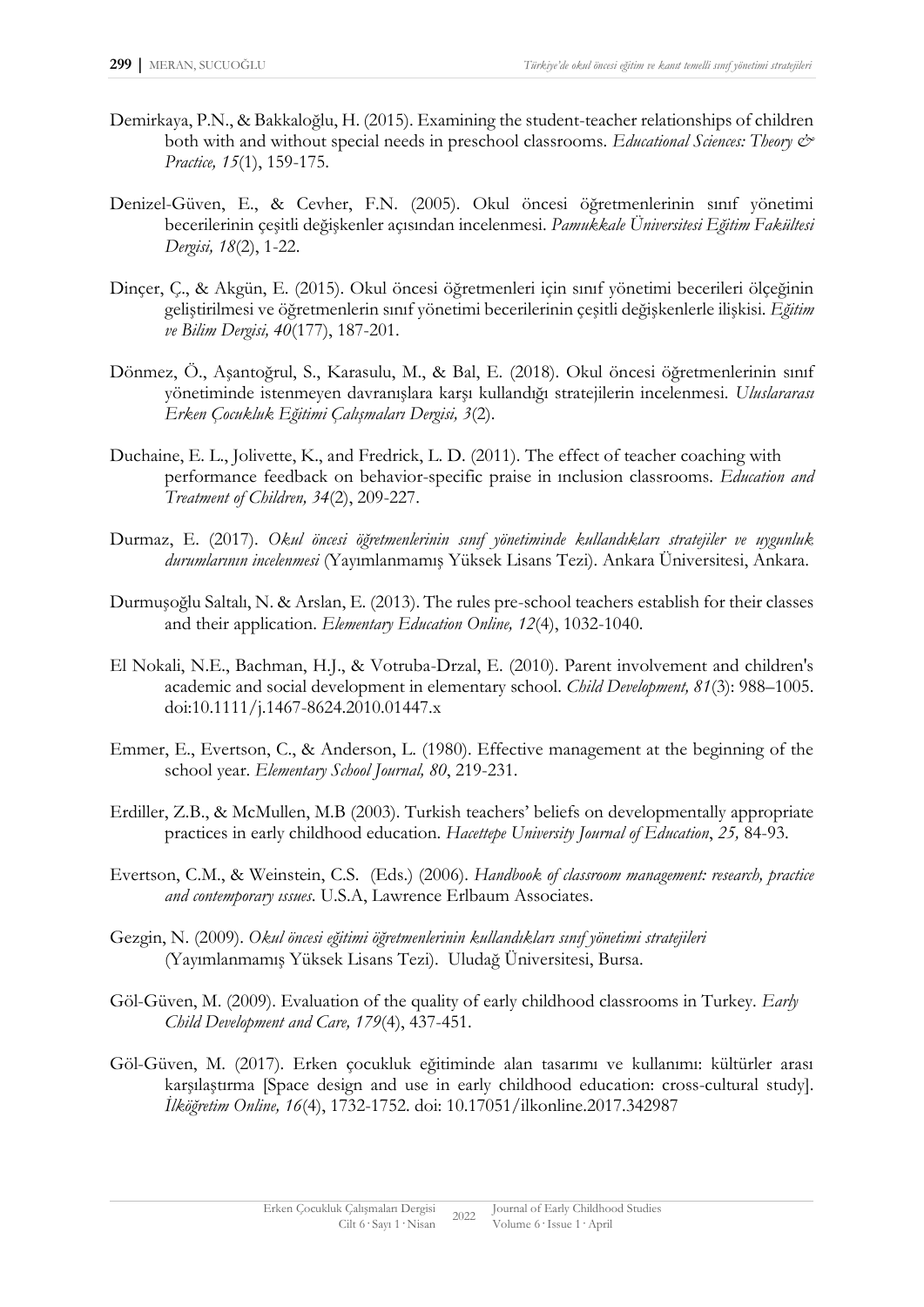- Göllü, Ö. (2018). Anaokulunda kullanılan öğretim yöntem ve teknikler. *Uluslararası Liderlik Eğitimi Dergisi. (ULED), 3*(3).
- Güner, N. (2010). *Kaynaştırma uygulamalarının yürütüldüğü sınıflarda çalışan sınıf öğretmenlerinin sınıf yönetimlerinin değerlendirmesi ve sınıf yönetimi programının etkilerinin incelenmesi* (Yayımlanmamış Doktora Tezi). Ankara Üniversitesi, Ankara.
- Güven, G., Ahi, B., Tan, S. ve Karabulut, R. (2013). Okul öncesi öğretmenlerinin kullandıkları öğretim yöntemleri hakkındaki görüşleri. *Erciyes Üniversitesi Sosyal Bilimler Enstitüsü Dergisi, 1*(34), 25-49.
- Güzeldere Aydın, D., Ocak Karabay, Ş., & Arıcı, S. (2018). Okul öncesi öğretmenlerinin kullandıkları önlemsel yaklaşım biçimlerinin incelenmesi. *Adnan Menderes Üniversitesi Eğitim Fakültesi Eğitim Bilimleri Dergisi, 9*(1), 132-159.
- Güzelyurt, T., Tok, F., Tümas, Ç., & Uruğ, Ş. (2019). Okul öncesi öğretmenlerinin ödül ve ceza kullanımına ilişkin görüşleri. *Temel Eğitim Dergisi, 1*(4), 21-28.
- Haydon, T., Conroy, M. A., Sindelar, P. T., Scott, T. M., Barber, B., & Orlando, A. M. (2010). A comparison of three types of opportunities to respond on student academic and social behaviors. *Journal of Emotional andBehavioral Disorders, 18,* 27–40.
- Haydon, T., Mancil, G. R., & VanLoan, C. (2009). The effects of opportunities to respond on the on-task behavior for a student emitting disruptive behaviors in a general education classroom: A case study. *Education and Treatment of Children, 32*, 267–278.
- Heward, W. L. (1997). Four validated instructional strategies. *Behavior and Social Issues, 7,* 43–48.
- Huston-Stein, A., Friedrich-Cofer, L. & Susman, E. J. (1977). The relation of classroom structure to social behavior, imaginative plan, and self-regulation of economically disadvantaged children. *Child Development, 48*, 908-916.
- İşcen Karasu, F. (2017*). Performans geribildiriminin okul öncesi öğretmenlerinin önleyici sınıf yönetimi stratejileri ile özel gereksinimli çocuk çıktıları üzerindeki etkisi* (Yayımlanmamış Doktora Tezi). Ankara Üniversitesi, Ankara.
- Jennings, P., & Greenberg, M. (2009). The pro-social classroom: Teacher social and emotional competence in relation to student and classroom outcomes. *Review of Educational Research, 79*(1), 491-525.
- Jones, V. (2006). How do teachers learn to be effective classroom managers? In C.M. Evertson, & C.S. Weinstein (Eds.), *Handbook of classroom management: research, practice and contemporary issues* (pp.373-406). USA, Lawrence Erlbaum Associates.
- Kaplan, Z. (2018). Okul öncesi öğretmenleri sınıf yönetimi becerileri ölçeğinin geliştirilmesi ve öğretmenlerin sınıf yönetimi becerilerinin incelenmesi (Yayımlanmamış Yüksek Lisans Tezi). İstanbul Üniversitesi. İstanbul.
- Karabay, S. O., Asi, D. Ş. (2015). Okul öncesi öğretmenlerinin sınıfta uyguladıkları kurallar ve çocukların kurallara yönelik farkındalık düzeyleri. *İnönü Üniversitesi Eğitim Fakültesi Dergisi, 16*(3), ss.69-86. doi: 10.17679/iuefd.16331426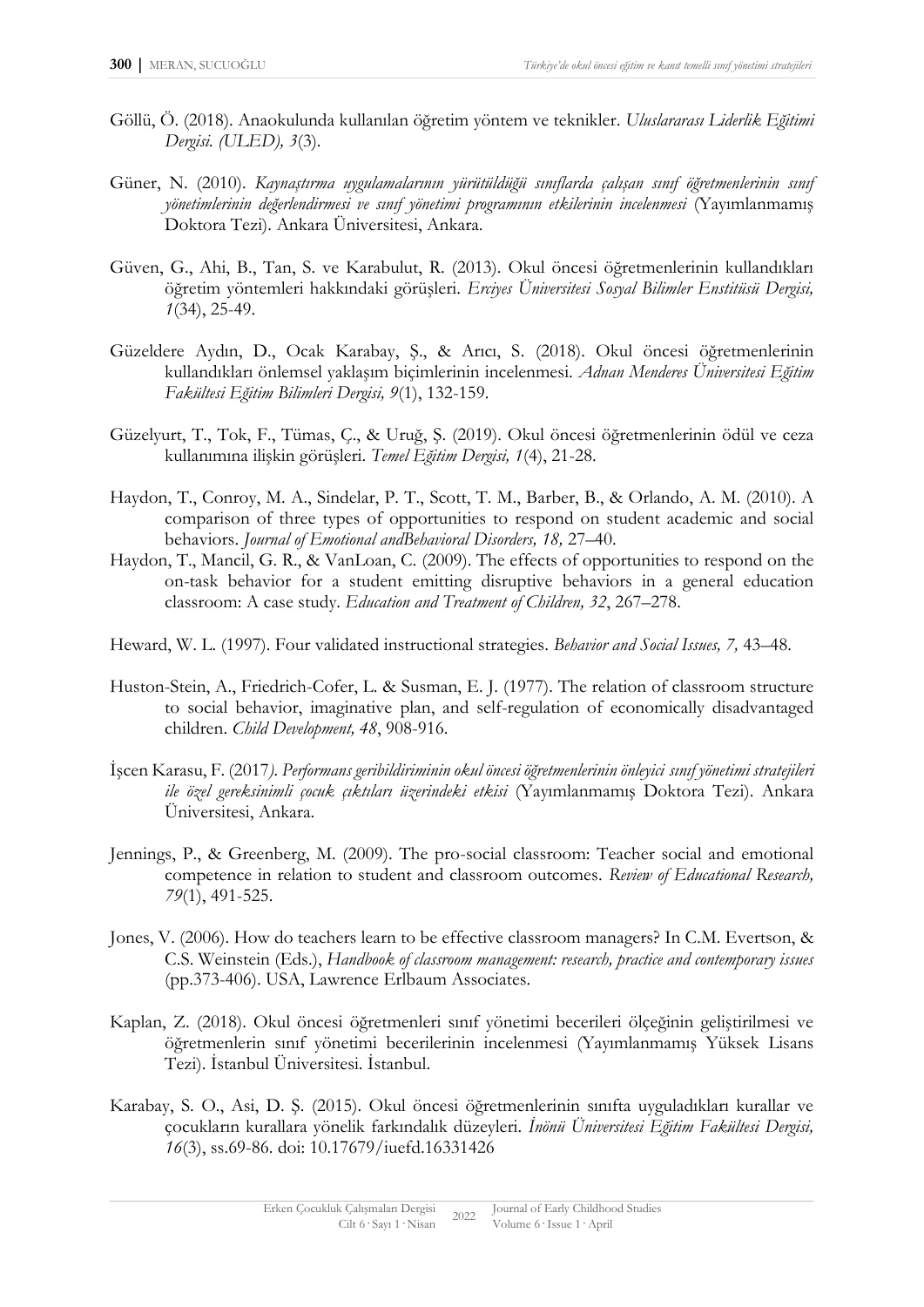- Karademir, A., & Saatçioğlu, Ö. (2021). Preschool teachers' preparation programs in Turkey: A multi-level analysis of variables on classroom management models. *Journal of Early Childhood Studies, 5*(1), 152-179.
- Karadeniz Akdoğan, K. (2017). *36-72 aylık çocukların sınıf ortamındaki istenmeyen davranışlarının incelenmesi.* (Yayımlanmamış Yüksek Lisans Tezi). Ankara Üniversitesi, Ankara.
- Kaya, S. (2012). *Examining the process of establishing and implementing classroom rules in kindergarten.* (Yayımlanmamış Yüksek Lisans Tezi). Orta Doğu Teknik Üniversitresi, Ankara.
- Kellam, S.G., Ling, X., Merisca, R., Brown, C.H., & Ialongo, N. (1998). The effect of the level of aggression in the first grade classroom on the course and malleability of aggressive behavior into middle school. *Development and Psychopathology*, *10*, 165–185.
- Koçyiğit, S. (2015). Ana sınıflarında bütünleştirme eğitimi uygulamalarına ilişkin öğretmen-rehber öğretmen ve ebeveyn görüşleri. *Uluslararası Türkçe Edebiyat Kültür Eğitim Dergisi, 4*(1), 391- 415.
- Koran, N., & Avcı, N. (2017). Perceptions of prospective pre-school teachers regarding children's right to participate in classroom activities. *Educational Sciences: Theory & Practice*, 17, 1035– 1059.<http://dx.doi.org/10.12738/estp.2017.3.0325>
- Kounin, J. S. (1970). *Discipline and group management in classrooms.* U.S.A: Holt, Rinehart and Winston, Inc.
- Kök, M., Çiftçi, M. ve Ayık, A. (2011). Öğretmenlik mesleği özel alan yeterliklerine ilişkin bir inceleme (Okul öncesi öğretmenliği örneği). *Atatürk Üniversitesi Sosyal Bilimler Enstitüsü Dergisi, 15*(1), 169-183.
- Kutlu Abu, N., & Arslan, B. (2020). Okul öncesi öğretmenlerinin sınıfta istenmeyen davranışlara ilişkin sınıf yönetim stratejileri hakkındaki görüşleri. *Erzincan Üniversitesi Eğitim Fakültesi Dergisi, 22*(1), 227-255.
- Lewis, T., Colvin, G., & Sugai, G. (2000). The effects of pre-correction and active supervision on the recess behavior of elementary students. *Education & Treatment of Children*, *23*(2), 109-121
- Lewis, T. J., Hudson, S., Richter, M., & Johnson, N. (2004). Scientifically supported practices in emotional and behavioral disorders: A proposed approach and brief review of current practices. *Behavioral Disorders*, *29*, 247-259.
- Marzano, R.J., Marzano, J.S., & Pickering, D.J. (2003). *Classroom management that works.* Alexandria, VA: ASCD.
- McGilloway, S., Hyland, L., Ni Mhaille, G., Logdge, A., O'Neill, D., Kelly, P., ve diğerleri (2010). *Positive classrooms, positive children: A randomised controlled trial to investigate the effectiveness of the Incredible Years teacher classroom management programme in an Irish context (short term outcomes).* https://www.incredibleyears.com/wp-content/uploads/Positive-classrooms-Archways-TCM-Report-2011.pdf adresinden erişilmiştir.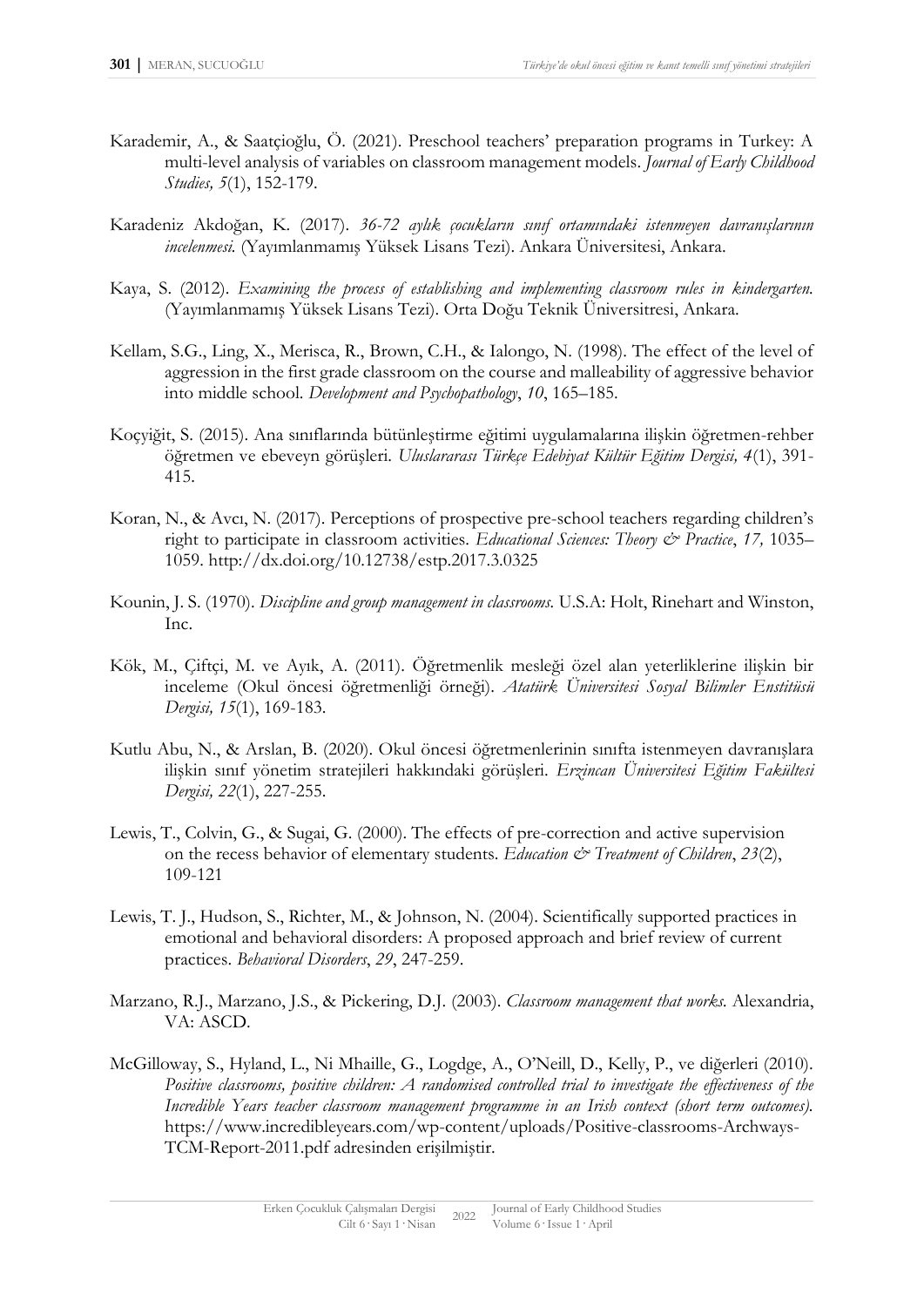- McWilliam, R. A., & Bailey, D. B. (1992). Promoting engagement and mastery. In D. B. Bailey & M. Wolery (Eds.), *Teaching infants and preschoolers with disabilities* (2nd ed.) (pp. 229-256). Columbus, OH: Merrill.
- MEB. (2006). *36-72 aylık çocuklar için okul öncesi eğitim programı*. İstanbul: Ya-Pa Yayınları.
- MEB. (2006). Özel Eğitim Hizmetleri Yönetmeliği [Regulation of Special Education Services]. 07.07.2018 tarihli ve 30471 sayılı Resmi Gazete.
- MEB. (2013). Okul Öncesi Eğitimi Programı. Ankara
- MEB. (2013a). Okul Öncesi eğitim programı ile bütünleştirilmiş aile destek eğitim rehberi (OBADER). Ankara.
- MEB. (2014). Millî Eğitim Bakanlığı Okul Öncesi Eğitim ve İlköğretim Kurumları Yönetmeliği. https://www.mevzuat.gov.tr/mevzuat?MevzuatNo=19942&MevzuatTur=7&MevzuatTe rtip=5 adresinden erişilmiştir.
- Metin, Ş. (2017). Investigation of the practices in learning centers of pre-school education institutes. *Turkish Journal of Education, 6*(1). doi: 10.19128/turje.267357
- Morrison, T. L. (1979). Classroom structure, work involvement, and social climate in elementary school classrooms. *Journal of Educational Psychology, 71*(4) 471-477.
- Nelson, J., & Roberts, M. (2000). Ongoing reciprocal teacher-student interactions involving disruptive behaviors in general education classrooms. *Journal of Emotional and Behavioral Disorders, 8*(1), 27-37.
- Nevin, A., Johnson, D.W., & Johnson, R. (1982) Effects of group and individual contingencies on academic performance and social relations of special needs students. *Journal of Social Psychology, 116*(1), 41-59.
- Odom, S. L. (2000). Preschool inclusion: What we know and where we go from here. *Topics in Early Childhood Special Education, 20*(1), 20-27.
- Odom, S. L., & Schwartz, I. (2001). So what do we know from all this? Synthesis points of research on preschool inclusion. In S. Odom (Ed.), *Widening the circle: Including children with disabilities in preschool programs* (pp. 154–174). New York, NY: Teachers College Press.
- Olive, M.L. (2004). Transitioning children between activities: Effective strategies for decreasing challenging behavior. *Beyond Behavior,* Fall, 11-16.
- Oliver, R. M., & Reschly, D. J. (2007, December). *NCCTQ connections paper. Improving outcomes in general and special education: Teacher preparation and professional development in effective classroom management.* Washington, DC: National Comprehensive Center for Teacher Quality.
- Onur-Sezer, G., & Özyürek, M. (2015). İpuçları ve dönütlerle öğretmen ödüllerini artırmanın öğrenci davranışlarına etkililiğine ilişkin öğretmen görüşleri. *Akademik Sosyal Araştırmalar Dergisi, 3*(15), 246-265.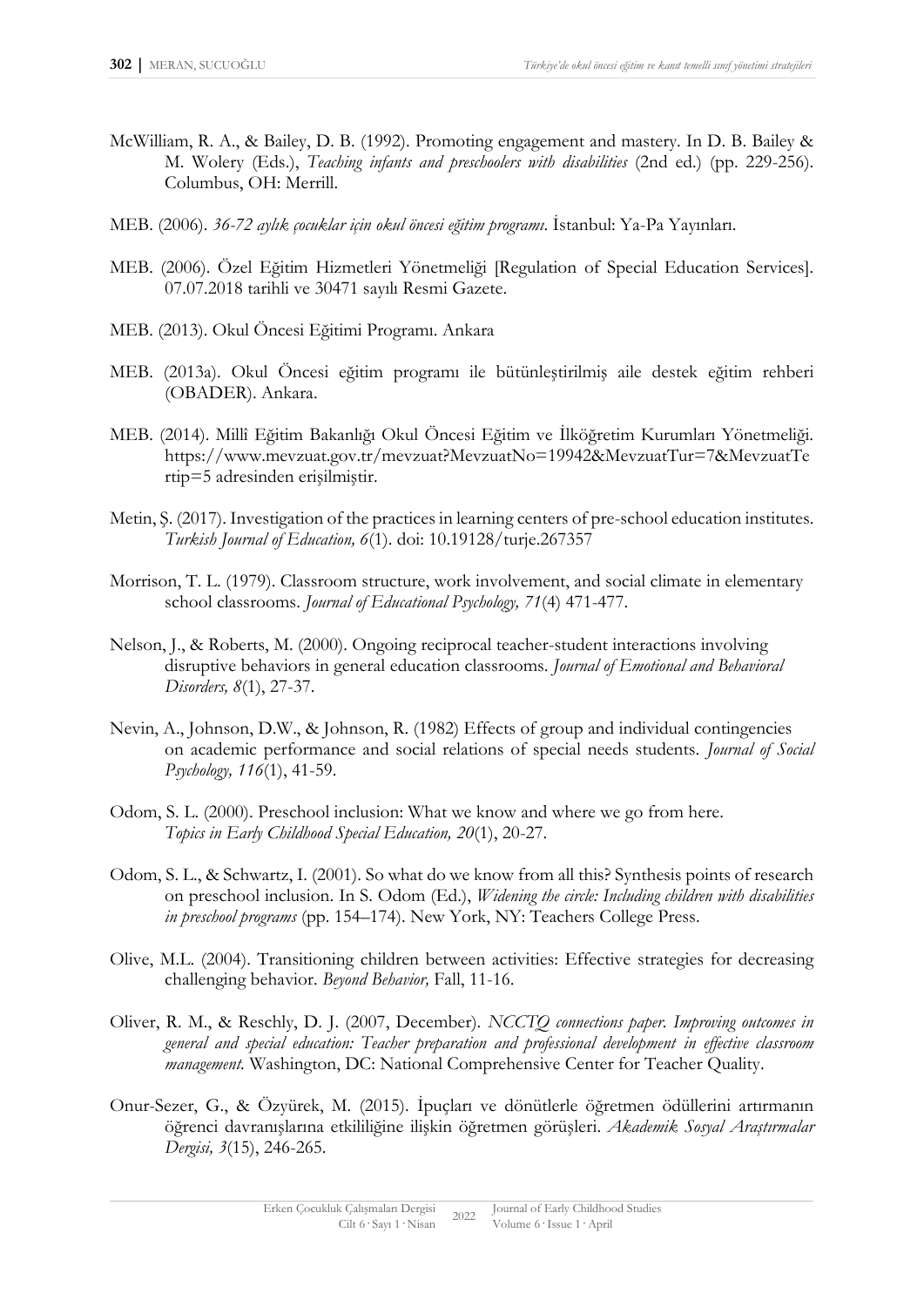- Özen-Altınkaynak, Ş., Uysal-Bayrak, H., Taşkın, N., & Akman, B. (2018). Reward and punishment perceptions of children with the opinions of teachers about discipline. *Dicle University Journal of Ziya Gokalp Faculty of Education, 33*, 1-12.
- Öztürk, Y. & Gangal, M. (2016). Preschool teachers' beliefs about discipline, classroom management, and disruptive behaviors*. Hacettepe University Journal of Education, 31*(3), 593- 608.
- Öztürk, Y. & Gangal, M., & Beşgen Ergişi, M. (2014). Okul öncesi öğretmen adaylarının eğitimlerinin sınıf yönetimi ve stratejileri üzerindeki etkisine ilişkin görüşlerini incelenmesi. *Erzincan Üniversitesi Eğitim Fakültesi Dergisi, 16*(1).
- Partin, T. C. M., Robertson, R. E., Maggin, D. M., Oliver, R. M., & Wehby, J. H. (2010). Using teacher praise and opportunities to respond to promote appropriate student behavior. *Preventing School Failure, 54*(3), 172-178.
- Rakap, S. (2019). Re-visiting transition-based teaching: Impact of pre-service teacher's implementation on child outcomes. *Learning and Instruction, 59*, 54-64.
- Ramazan, O., Arslan Çiftçi, H., & Tezel M. (2018). Okul öncesi sınıflarındaki öğrenme merkezlerinin durumunun belirlenmesi ve öğretmenlerin öğrenme merkezleri hakkındaki görüşlerinin incelenmesi. *Erken Çocukluk Çalışmaları Dergisi, 2*(2), s.213-233.
- Randolph, J.J. (2007). Meta-Analysis of the research on response cards: Effects on test achievement, quiz achievement, participation, and off-task behavior. *Journal of Positive Behavior Interventions, 9*(2), 113-128.
- Raver, C. C., & Knitzer, J. (2002). *Ready to Enter: What Research Tells Policy Makers about Strategies to Promote Social and Emotional School Readiness among Three and Four-Year-Olds.* Washington DC: National Center for Children in Poverty.
- Reeve, J. (2006). Extrinsic rewards and inner motivation. In C.M. Evertson, & C.S. Weinstein (Eds.), *Handbook of classroom management: research, practice and contemporary ıssues* (pp.373-406). U.S.A, Lawrence Erlbaum Associates.
- Reinke, W. M., Lewis-Palmer, T., & Merrell, K. (2008). The classroom check-up: A classwide consultation model for increasing praise and decreasing disruptive behavior. *School Psychology Review, 37*, 315–332.
- Rivera, M.O., Koorland, M.A., & Fueyo, V. (2002). Pupil made pictorial prompts and fading for teaching sight words to a student with learning disabilities. *Education and Treatment of Children*, *25*, 197-207.
- Roderick, M., & Engle, M. (2001). The grasshopper and the ant: Motivational responses of lowachieving students to high-stakes testing. *Educational Evaluation Policy Analysis, 23*(3), 197– 227.
- Sandall, S. R., & Schwartz I. S. (2014). *Temel yapı taşları* (H. Bakkkaloğlu, Çev. Ed.). Ankara: Pegem Akademi Yayıncılık.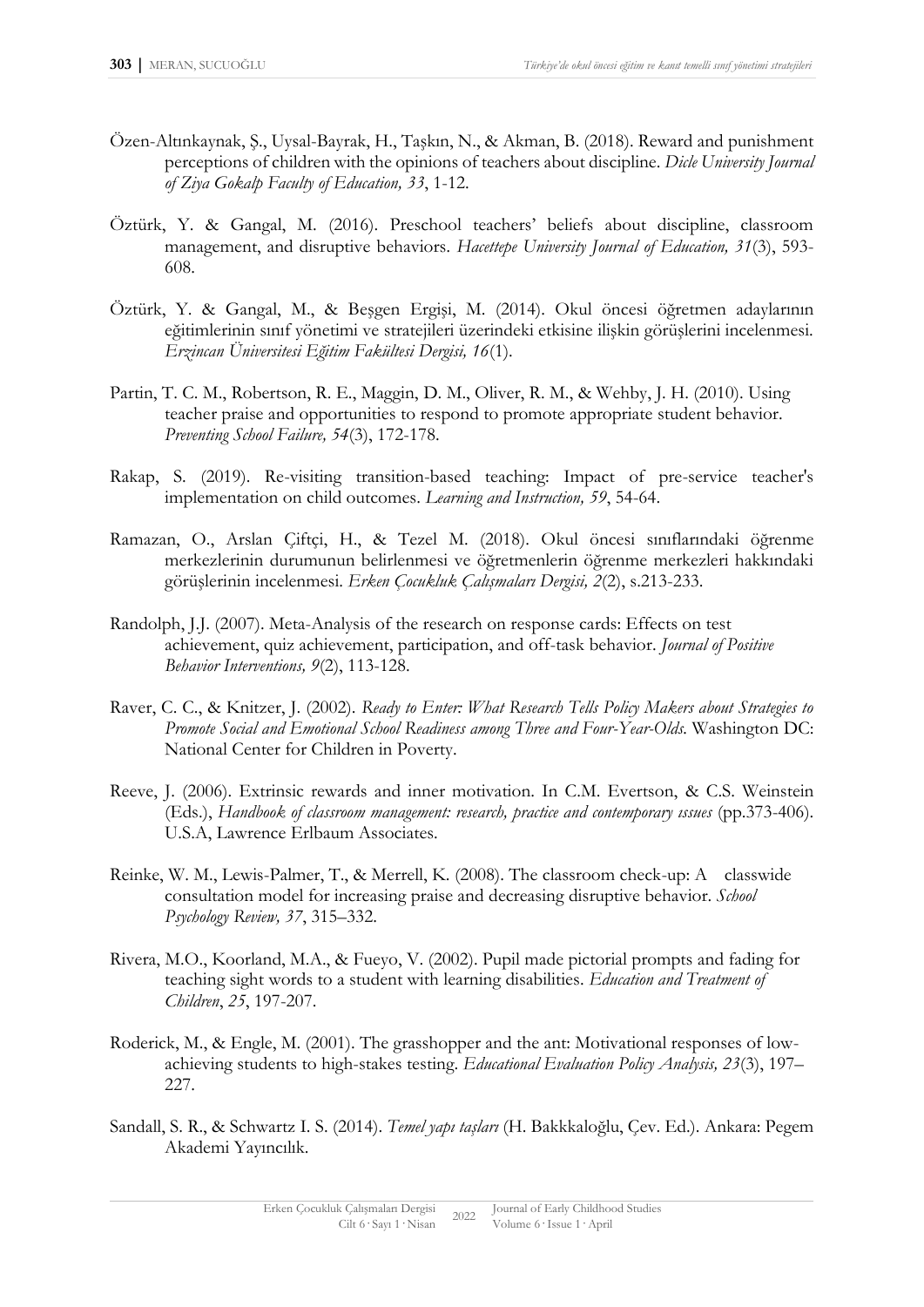- Shernoff, E. S., & Kratochwill, T. R., (2007). Transporting an evidence-based classroom management program for preschoolers with disruptive behavior problems to a school: An analysis of implementation, outcomes, and contextual variables. *School Psychology, Quarterly*, *22* (3), 449-472. doi[:10.1037/1045-3830.22.3.449](http://dx.doi.org/10.1037/1045-3830.22.3.449)
- Shores, R. E., and Wehby, J. (1999). Analyzing the classroom social behavior of students with EBD. *Journal of Emotional and Behavioral Disorders, 7*(4)*,* 194-199.
- Simonsen, B., Fairbanks, S., Briesch, A. Myers, D., & Sugai, G. (2008). A review of evidence based practices in classroom management: Considerations for research to practice. *Education and Treatment of Children, 31,* 351–380.
- Simonsen, B., & Freeman, J., ve diğerleri (2015*). Supporting and responding to behavior: Evidence-based classroom strategies for teachers.* Technical report. [https://www.researchgate.net/publication/299483345.](https://www.researchgate.net/publication/299483345)
- Simonsen, B., MacSuga-Gage, A. S., Briere, D. E. III, Freeman, J., Myers, D., Scott, T. M., & Sugai, G. (2014). Multitiered support framework for teachers' classroom-management practices: Overview and case study of building the triangle for teachers. *Journal of Positive Behavior Interventions, 16*(3), 179–190. [https://doi.org/10.1177/1098300713484062](https://psycnet.apa.org/doi/10.1177/1098300713484062)
- Simonsen, B., MacSuga, A. S., Fallon, L. M., & Sugai, G. (2013). The effects of self-monitoring on teachers' use of specific praise. *Journal of Positive Behavior Interventions, 15*(1) 5–15.
- Simonsen, B., Myers, D., & DeLuca, C. (2010). Teaching teachers to use prompts, opportunities to respond, and specific praise. *Teacher Education and Special Education, 33*(4), 300–318. doi: 10.1177/0888406409359905
- Soodak, L. C., & McCarthy, M. R. (2006). Classroom management in inclusive settings. In C.M. Evertson, & C.S. Weinstein (Eds.), *Handbook of classroom management: Research, practice and contemporary ıssues* (pp.373-406). U.S.A, Lawrence Erlbaum Associates.
- Spriggs, A. D., Gast, D. L., Ayres, & K. M. (2007). Using picture activity schedule books to increase on-schedule and on-task behaviors. *Education and Training in Developmental Disabilities, 42*, 209-223.
- Stevenson, N. A., VanLone, J., & Barber, B. R. (2020). A commentary on the misalignment of teacher education and the need for classroom behavior management skills. *Education and Treatment of Children, 43*, 393–404.<https://doi.org/10.1007/s43494-020-00031-1>
- Strain, P. S., McConnell, S. R., Carta, J. J., Fowler, S. A., Neisworth, J. T., & Wolery, M. (1992). Behaviorism in early intervention. *Topics in Early Childhood Special Education, 12*, 121-141.
- Stronge, J. H., Ward, T. J., & Grant, L. W. (2011). What makes good teachers good? A cross-case analysis of the connection between teacher effectiveness and student achievement. *Journal of Teacher Education, 62*(4), 339–355.
- Sucuoğlu, B. (2006). *Etkili kaynaştırma uygulamaları: Yeni ilköğretim programları ve öğretmen yeterlikleri ışığında*. (Birinci basım). Ankara: Ekinoks Yayınları.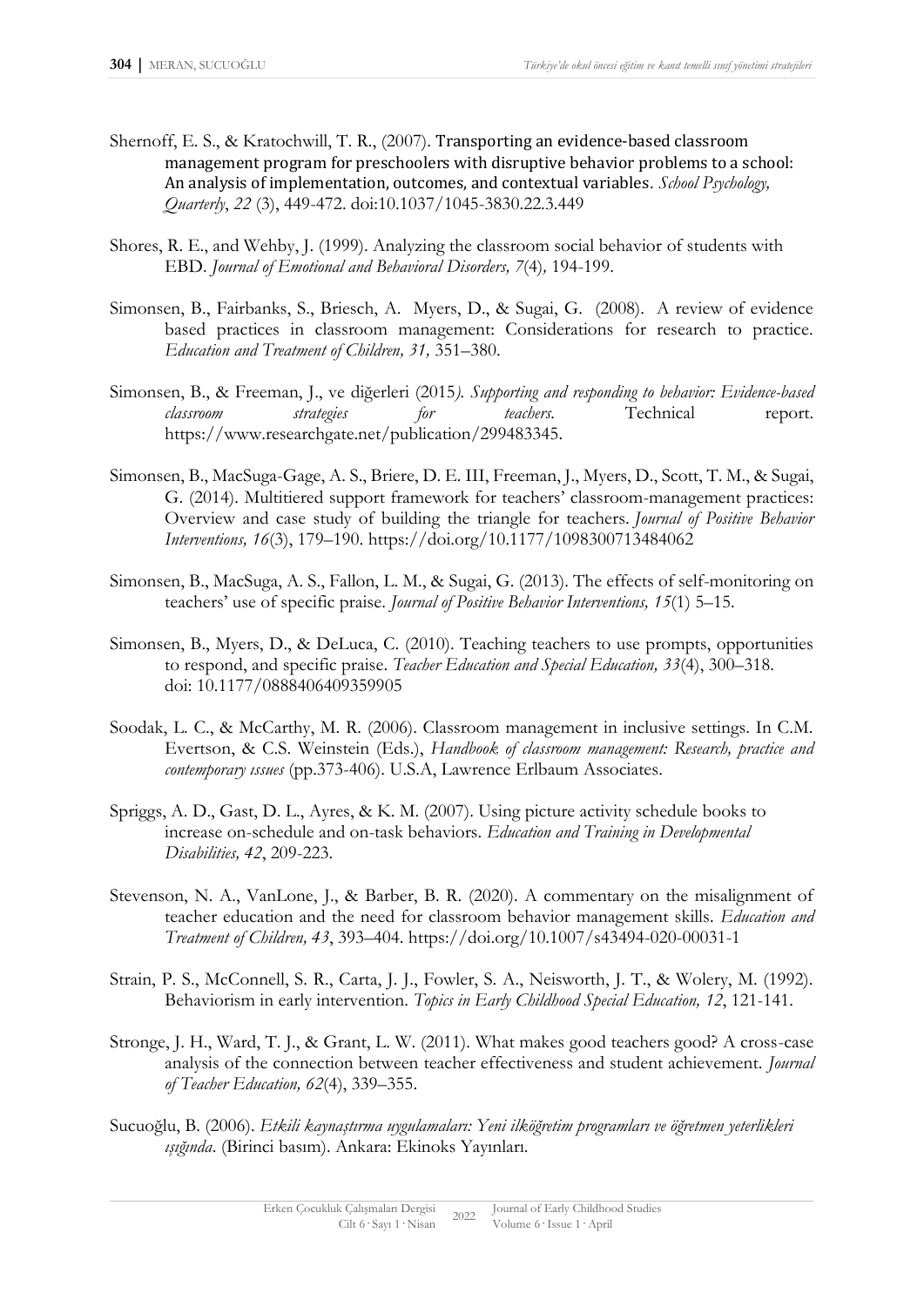- Sucuoğlu, N.B., Bakkaloğlu, H., Akalın, S., Demir, Ş., & İşçen-Karasu, F. (2015). The effects of the preschool inclusion program on teacher outcomes in Turkey. *Journal of Early Childhood Teacher Education, 36,* 324-341.
- Sucuoğlu, N.B., Bayrakli, H., İşcen Karasu, F., & Demir, Ş. (2017). The preschool classroom management and inclusion in Turkey. *Internatıonal Journal of Early Childhood Special Education*, *9*, ss.66-80.
- Sucuoǧlu, B., Bakkaloğlu, H., İşçen-Karasu, F., Demir, Ş., & Akalın, S. (2013) Inclusive preschool teachers: Their attitudes and knowledge about inclusion. *International Journal of Early Childhood Special Education, 5*(2), 107-128.
- Sucuoğlu, B., Bakkaloğlu, H., İscen Karasu, F., Demir, S., & Akalın, S. (2014). Preschool teachers' knowledge levels about inclusion. *Educational Sciences: Theory & Practice, 14*(4), 1477-1483.
- Sucuoglu, B. (2018). Otizm spektrum bozukluğu olan çocukların problem davranışlarının azaltılması. E. Tekin-İftar (Ed.), *Otizm spektrum bozukluğu olan çocuklar ve eğitimleri* (ss. 183- 238). 6. baskı, Ankara: Vize Yayıncılık.
- Sutherland, K. S., Alder, N., & Gunter, P.L. (2003). The effect of varying rates of opportunities to respond to academic requests on the behavior of students with EBD. *Journal of Emotional and Behavioral Disorders, 11*, 239-248.
- Sutherland, K. S., & Wehby, J. H. (2001). Exploring the relationship between increased opportunities to respond to academic requests and the academic and behavioral outcomes of students with EBD: A review. *Remedial and Special Education, 22,*113–121.
- Şahin Sak, İ.T. & Sak, R. (2016). Developmentally appropriate behaviour management: Turkish preschool teachers' practices. *International Journal on New Trends in Education and Their Implications, 7*(4).
- Şahin Sak, İ. T., Sak, R. & Şahin Çicek, B. K. (2016). The persistence of reward and punishment in preschool classrooms. *Journal of Educatıonal and Instructıonal Studıes in The World, 6*(3), Issn: 2146-7463.
- Şahin, İ. T., Sak, R., & Tuncer, N. (2013). Okul öncesi ve birinci sınıf öğretmenlerinin ilköğretime hazırlık sürecine ilişkin görüşlerinin karşılaştırılması. *Kuram ve Uygulamada Eğitim Bilimleri, 13*(3), 1691-1713.
- Sahin, I.T., Tantekin-Erden, F. ve Akar, H. (2011). The influence of the physical environment on early childhood education classroom management. *Eurasian Journal of Educational Research, 44*, 185-202.
- Şahin-Sak, İ., T. Tantekin-Erden, F. & Pollard-Durodola, S. (2016). Turkish preschool teachers' beliefs and practices related to two dimensions of developmentally appropriate classroom management. *Education, 3-13.* doi: 10.1080/03004279.2016.1194447
- Tekinarslan, İ., & Bircan, Ö. (2009). Zihin engelli çocukların anasınıfına geçiş sürecinde ebeveyn gereksinimlerinin belirlenmesi. *Abant İzzet Baysal Üniversitesi Eğitim Fakültesi Dergisi, 9*(1), 63- 74.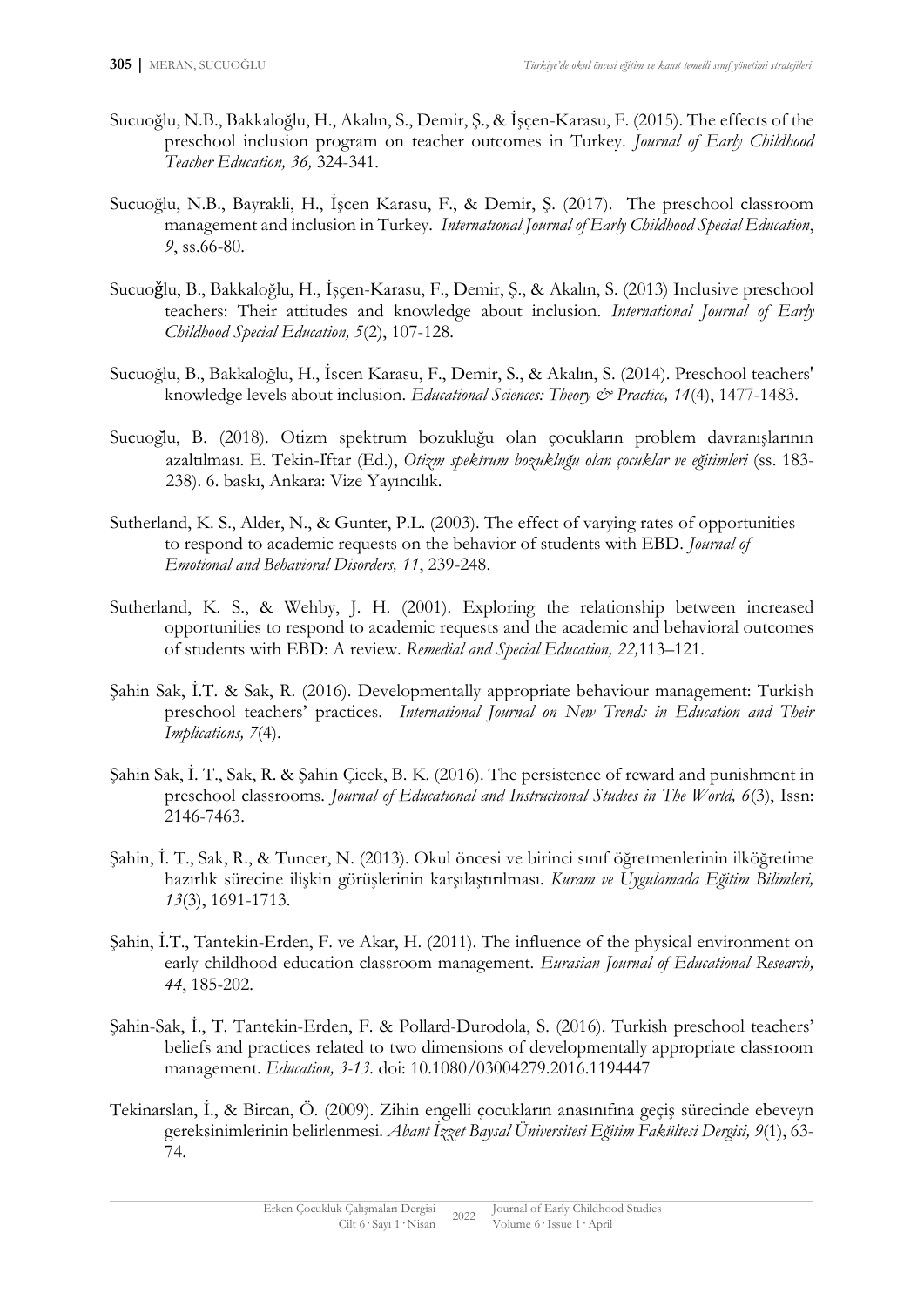- Türnüklü, A. (2000). Türk ve İngiliz ilköğretim öğretmenlerinin sınıf içi davranış yönetim stratejilerinin karşılaştırılması. *Kuram ve Uygulamada Eğitim Yönetimi, 6*, 23, 449–466.
- Türnüklü, A., & Galton, M. (2001) Students' misbehaviours in Turkish and English primary classrooms. *Educational Studies, 27*(3), 291-305. doi: 10.1080/03055690120076574
- Uyanık Balat, G., & Bilgin, H., (Ed.), (2018). *Erken çocukluk eğitiminde sınıf yönetimi*. Ankara: Anı Yayınlık.
- Uysal, H., Akbaba-Altun, S., & Akgün, E. (2010). Okulöncesi öğretmenlerinin çocukların istenmeyen davranışları karşısında uyguladıkları stratejiler. *İlköğretim Online, 9*(3), 971-979.
- Varlıer, G., & Vuran, S. (2006). Okul öncesi öğretmenlerinin kaynaştırmaya ilişkin görüşleri. *Kuram ve Uygulamada Eğitim Bilimleri, 6*(2), 553-555.
- Walker, J. M. T., & Hoover-Dempsey, K. V. (2014). Parental Engagement and Classroom Management: Unlocking the Potential of Family–School Interactions and Relationships. In C.M. Evertson, & C.S. Weinstein (Eds.), *Handbook of classroom management: research, practice and contemporary issues* (pp.373-406). U.S.A, Lawrence Erlbaum Associates.
- Webster-Stratton, C., Reid, M., & Hammond, M. (2004). Treating children with early-onset conduct problems: Intervention outcomes for parent, child, and teacher training. *Journal of Clinical Child and Adolescent Psychology, 33*, 105–124.
- Webster-Stratton, C., Reid, M., & Stoolmiller, M. (2008). Preventing conduct problems and improving school readiness: Evaluation of the Incredible Years teacher and child training programs in high-risk schools*. Journal of Child Psychology and Psychiatry, 49,* 471–488.
- Webster-Stratton, C., Reinke, W. M., Herman, K. C., & Newcomer, L. L. (2011). The Incredible Years teacher classroom management training: The methods and principles that support fidelity of training delivery. *School Psychology Review, 40*(4), 509–529.
- Weinstein, S. C. (1977). Modifying student behavior in an open classroom through changes inthe physical design. *American Educational Research Journal, 14*(3),249-262.
- What Works Clearinghouse. (2014). WWC evidence review protocol for early childhood education interventions, Version 3.0. [https://ies.ed.gov/ncee/wwc/Docs/ReferenceResources/wwc\\_ece\\_protocol\\_v3.0.pdf](https://ies.ed.gov/ncee/wwc/Docs/ReferenceResources/wwc_ece_protocol_v3.0.pdf) adresinden erişilmiştir.
- Wilkinson, S., Freeman, J., Simonsen, B., Sears, S., Gyu Byun, S., Xu, X., & Luh, H. (2020) Professional development for classroom management: a review of the literature. *Educational Research and Evaluation, 26*(3-4), 182-212. doi: 10.1080/13803611.2021.1934034
- Willingham, W., Pollack, J., & Lewis, C. (2002). Grades and test scores: Accounting for observed differences. *Journal of Educational Measurement*, *39*, 1-37.
- Yeşilay Daşıran, T. (2013). *Okul öncesi eğitimde etkili sınıf yönetimi becerilerini geliştirmeye yönelik hazırlanan hizmet içi eğitim programının etkisinin değerlendirilmesi* (Yayımlanmamış Yüksek Lisans Tezi). Ankara Üniversitesi, Ankara.